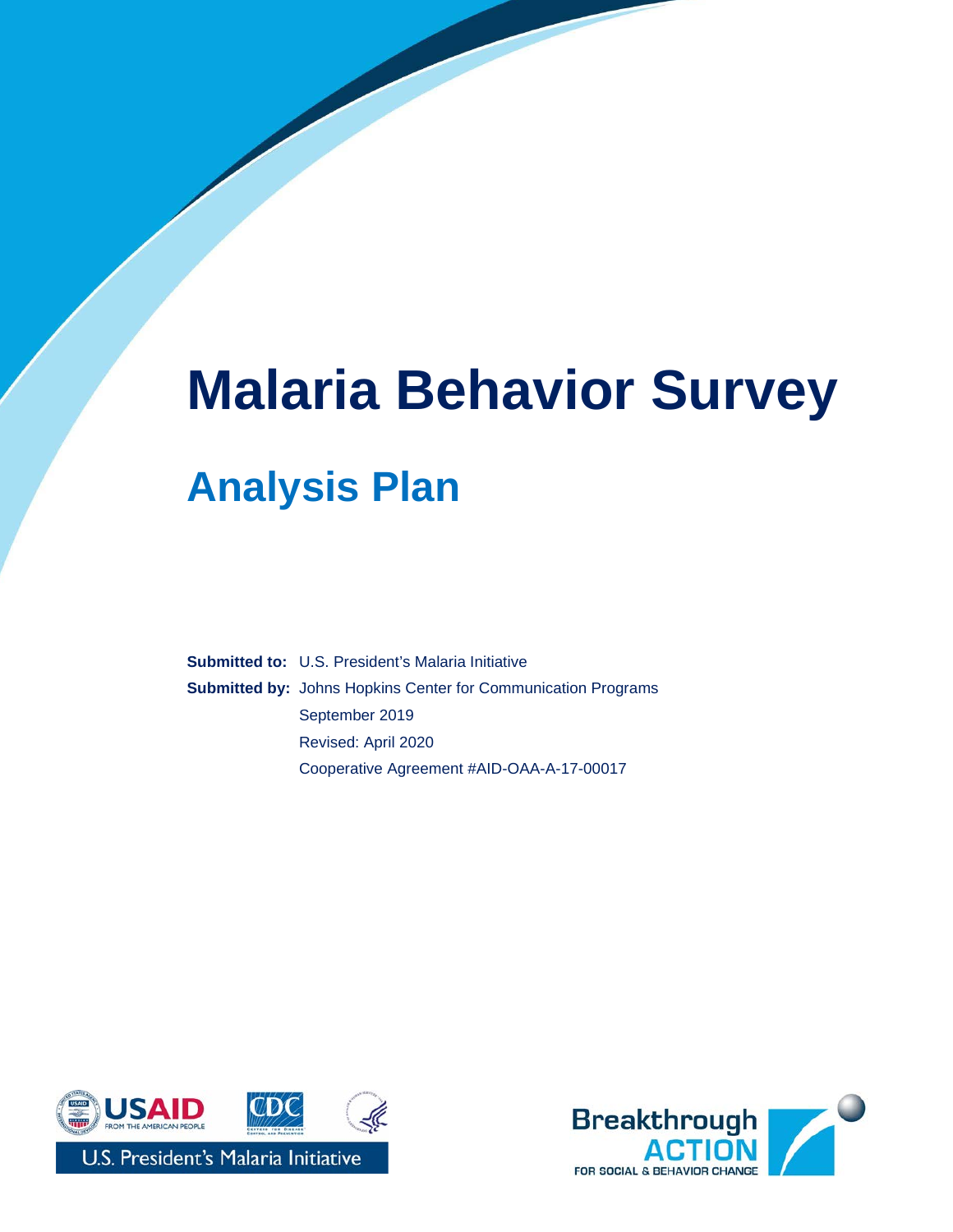# <span id="page-1-0"></span>Acknowledgements

This analysis plan complements the Malaria Behavior Survey designed and implemented under the Breakthrough ACTION project. This plan and the survey are made possible by the generous support of the American people through the United States Agency for International Development (USAID) and the US President's Malaria Initiative (PMI) under the Breakthrough ACTION project, a USAID-funded project for social and behavior change. The project is funded under the terms of USAID/JHU Cooperative Agreement No: AID-OAA-A-14-00057. The contents do not necessarily reflect the views of USAID, PMI, or the United States Government.

Recommended citation: Center for Communication Programs Breakthrough ACTION Project. 01-20-2020. Malaria Behavior Survey Analysis Plan. Baltimore, USA.



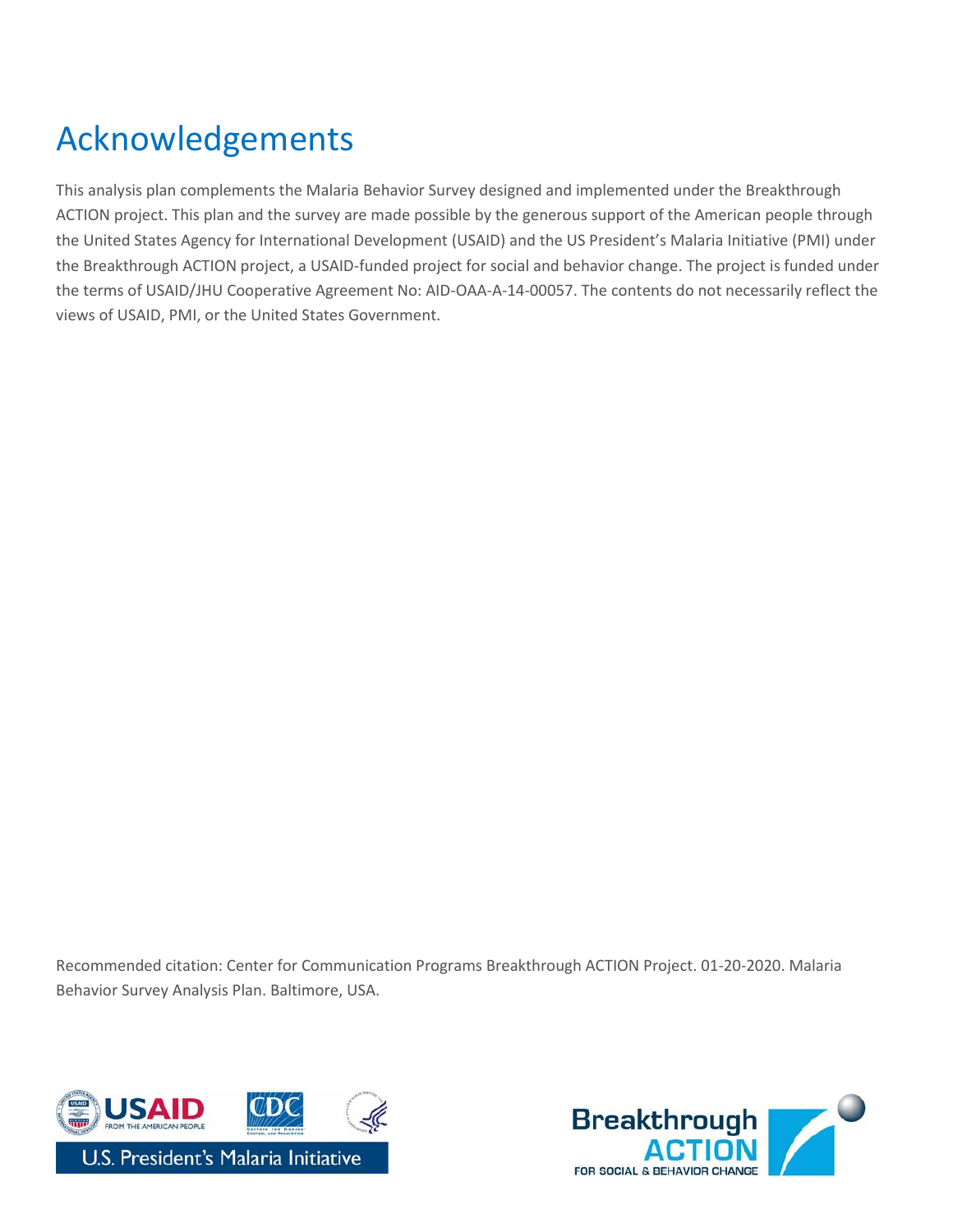# <span id="page-2-0"></span>**Table of Contents**

| 1. |  |
|----|--|
| 2. |  |
| 3. |  |
| 4. |  |
| 5. |  |
| 6. |  |
| 7. |  |
|    |  |
|    |  |
|    |  |
|    |  |
|    |  |
|    |  |
|    |  |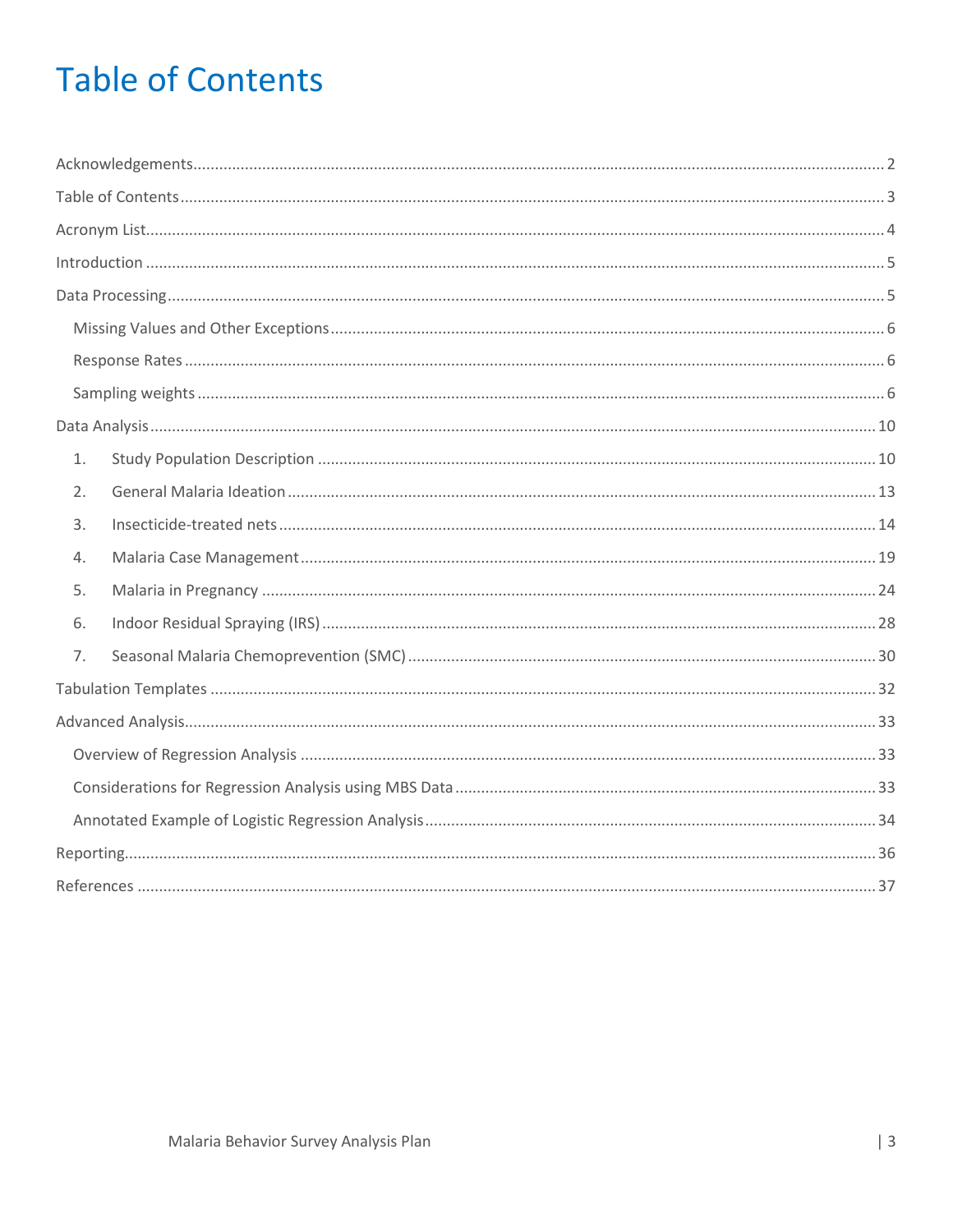# <span id="page-3-0"></span>Acronym List

| <b>ACT</b>   | Artemisinin-based combination therapies                   |
|--------------|-----------------------------------------------------------|
| <b>ANC</b>   | Antenatal care                                            |
| <b>HMIS</b>  | Health management information system                      |
| ICT          | Information and communications technology                 |
| <b>IPTp</b>  | Intermittent preventive treatment of malaria in pregnancy |
| <b>IRB</b>   | Institutional review board                                |
| <b>IRS</b>   | Indoor residual spraying                                  |
| <b>ITN</b>   | Insecticide-treated net                                   |
| <b>MDA</b>   | Mass drug administration                                  |
| <b>MOH</b>   | Ministry of health                                        |
| <b>NGO</b>   | Non-governmental organization                             |
| <b>NMCP</b>  | National Malaria Control Program                          |
| <b>NSP</b>   | National Strategic Plan                                   |
| <b>PMI</b>   | U.S. President's Malaria Initiative                       |
| <b>RDT</b>   | Rapid diagnostic test                                     |
| <b>SBC</b>   | Social and behavior change                                |
| <b>SMC</b>   | Seasonal malaria chemoprevention                          |
| <b>SP</b>    | Sulfadoxine pyrimethamine                                 |
| <b>USG</b>   | United States Government                                  |
| <b>USAID</b> | United States Agency for International Development        |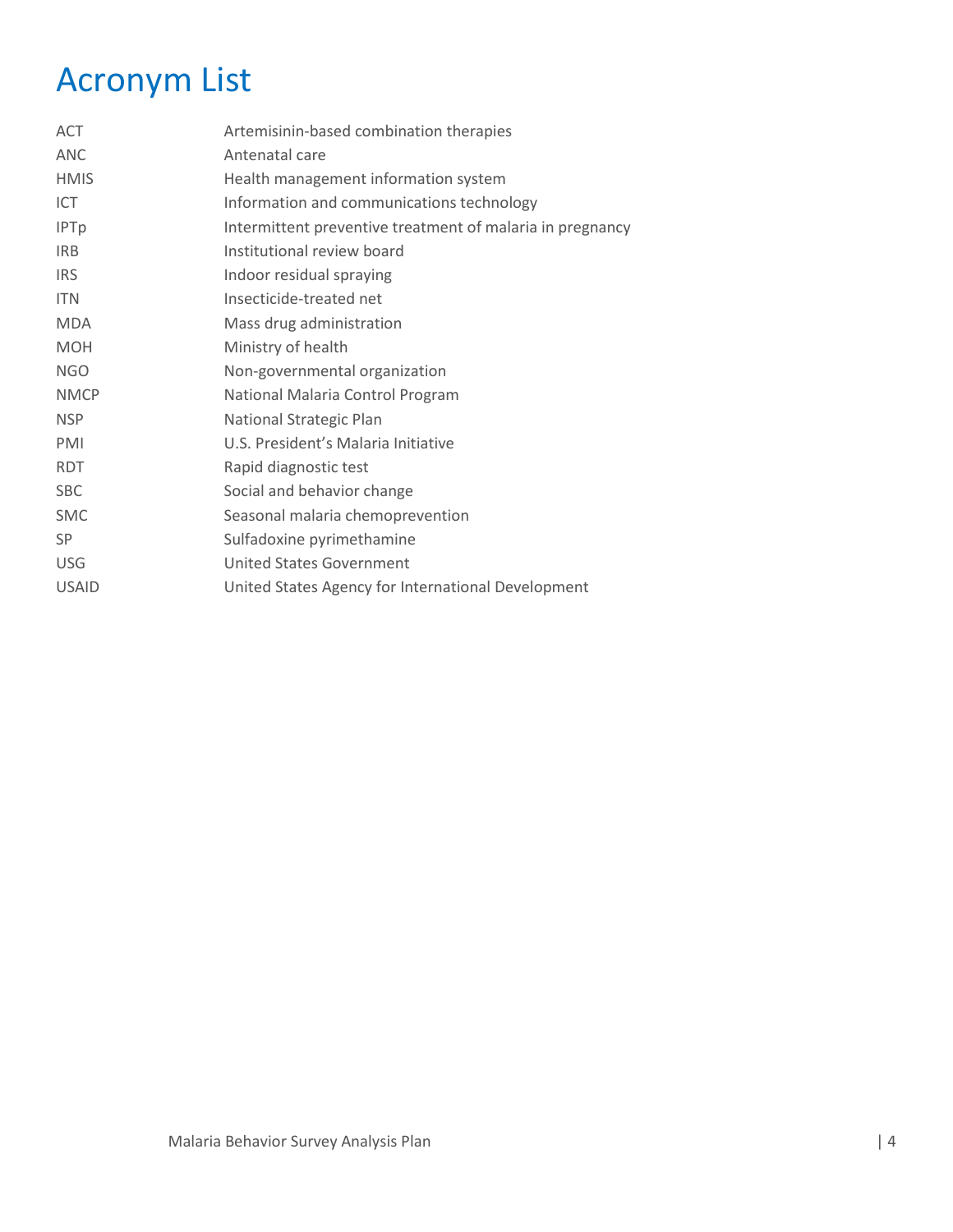# <span id="page-4-0"></span>Introduction

To be effective, malaria social and behavior change (SBC) interventions must be theory-informed and based on empirical, formative data on behavioral determinants (1, 2). The Malaria Behavior Survey (MBS) is a population-based, theory-informed survey that aims to: (i) provide a better understanding of the socio-demographic and ideational (psychosocial) characteristics associated with malaria-related behavioral outcomes in a given country, and (ii) determine the appropriate focus of programmatic activities designed to improve malaria-related behavioral outcomes.

Typically, the study adopts a cross-sectional design and uses structured questionnaires to collect relevant information from a random sample of women and men. The survey targets men and women of reproductive age (15-49 years for women and 15-59 years for men) recruited through a multi-stage sampling process. The sampling design involves successive and random selection of clusters, households, and individuals. Included in the data collection tools are ideational questions about knowledge, perceived severity, perceived vulnerability, perceived response efficacy, attitudes, perceived self-efficacy, norms, and social interactions related to key malaria-related behavioral outcomes. Such outcomes include access to and use of insecticide-treated nets (ITNs), acceptance of indoor residual spraying (IRS), uptake of intermittent preventive treatment of malaria in pregnancy (IPTp) , appropriate care-seeking behaviors for fever in children under-five years of age, and uptake of seasonal malaria chemoprophylaxis (SMC) (3-6). The data collection tools also include questions on media habits and exposure to SBC interventions with a focus on malaria prevention and treatment.

The data analysis plan for the MBS provides guidance on data management, processing, and reporting to highlight survey results in a manner that will be useful to program managers, implementers, donors, and other stakeholders. It also provides guidance concerning the indicators presented in the survey report, and the level of analysis expected. It is expected that this analysis plan will help to ensure timely synthesis and dissemination of survey results.

In line with the MBS focus on sociodemographic characteristics associated with malaria-related behavioral outcomes, it is recommended to stratify the data by age, sex, education, economic status, urban/rural residence, and region of the country, as applicable. This plan includes the descriptive analyses, construction of indices/scores for relevant variables, generation of key indicators, and recommended cross-tabulations and regression analyses using the MBS data.

# <span id="page-4-1"></span>Data Processing

The basic approach of the MBS is to collect data that are comparable across countries using standard model questionnaires. Once data have been collected and entered into an electronic database, data cleaning and editing may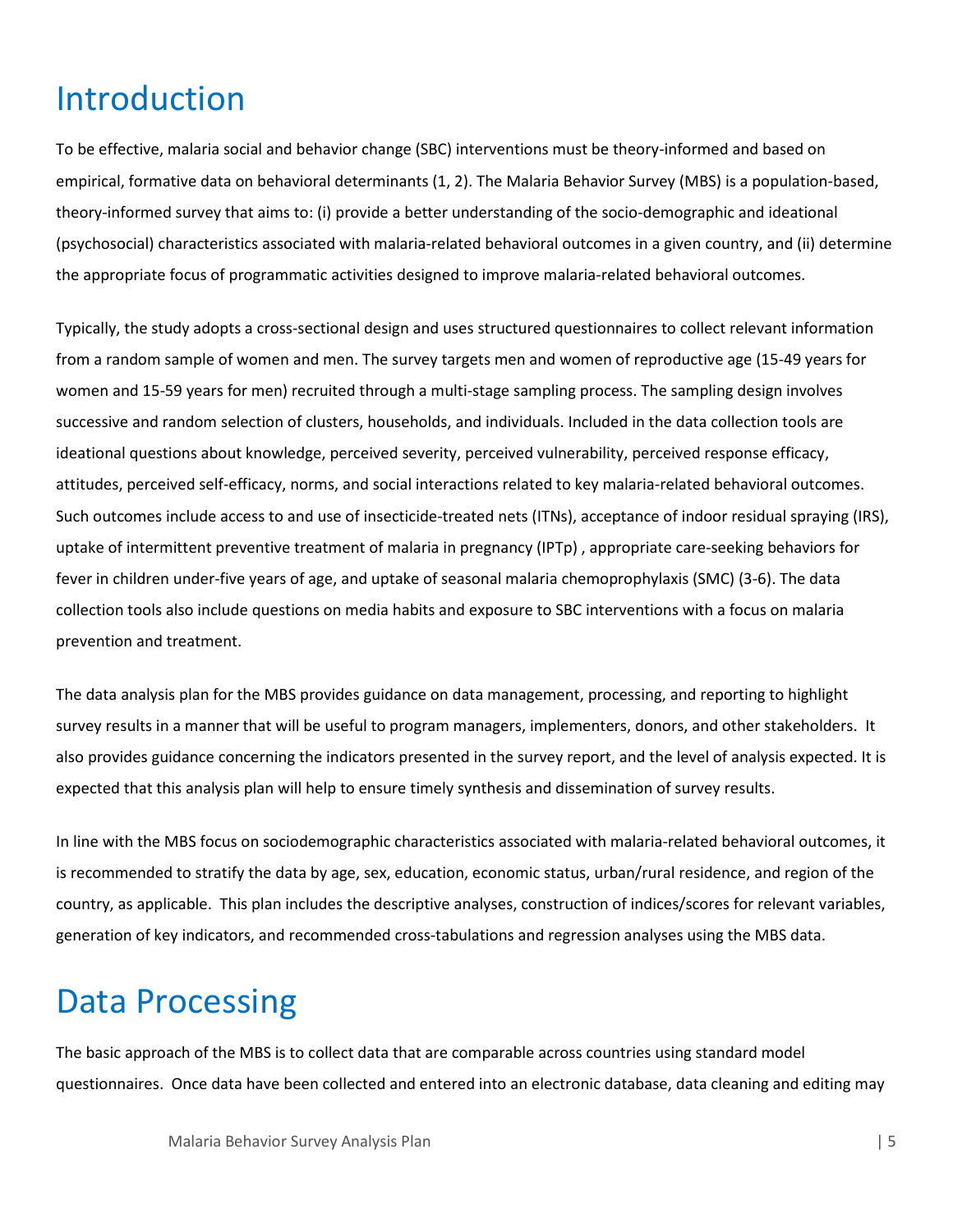be required to make the data available for analysis in a coherent and consistent form. The first step towards producing the MBS Report tables is to create new variables from the original ones in the data set. New variables are created from existing ones so that the variable names and definitions are, wherever possible, consistent across all surveys without changing the original variables. Also, missing responses are recoded as applicable. In addition, the survey sampling weight and wealth index are created. At this point, a decision will need to be made about what to do with invalid responses, for example, assign them as missing or change them to the median for that variable. It is recommended that the data entry program includes appropriate checks to minimize the occurrence of invalid responses.

# <span id="page-5-0"></span>Missing Values

A missing value is defined as a variable that should have a response but does not have a response. There are various ways to deal with missing data depending on the pattern and amount of missing data. Note that responses such as "missing," "don't know," "not applicable" and "blank" codes should be excluded when calculating statistics such as means or medians; otherwise they are treated as real values. The decision can be made to replace these responses with the mean, the median or the mode depending on the circumstance (7). The data entry program should have included appropriate checks to minimize as much as possible the occurrence of invalid responses.

# <span id="page-5-1"></span>Response Rates

In order to calculate survey response rates, the data collection procedure should have detailed information on the number of enumerated eligible households/respondents, as well as the numbers approached and enrolled into the study. The survey response rate is the total number of households/respondents enrolled divided by the numbers approached. This value should be included in the MBS report. If the survey response rate is lower than expected, there may be a non-response bias in which there are distinct differences between survey participants and those who did not participate. This information is useful in determining ideal sample size for future similar surveys in the country. More importantly, a lower than expected survey response rate implies that efforts to promote awareness and cooperation of households and respondents should be increased in future community entry process.

<span id="page-5-2"></span>Response rates for individual questions can be explored from the frequency distribution of participant responses. The majority of the questions in the MBS include a "don't know"/"don't remember" as well as a "refused to answer" option. Thus, a frequency distribution of the response options can help the data managers and other stakeholders compare non-response rates across subgroups and identify if certain types of questions seem to be better received or more sensitive in certain areas or among certain subgroups of respondents.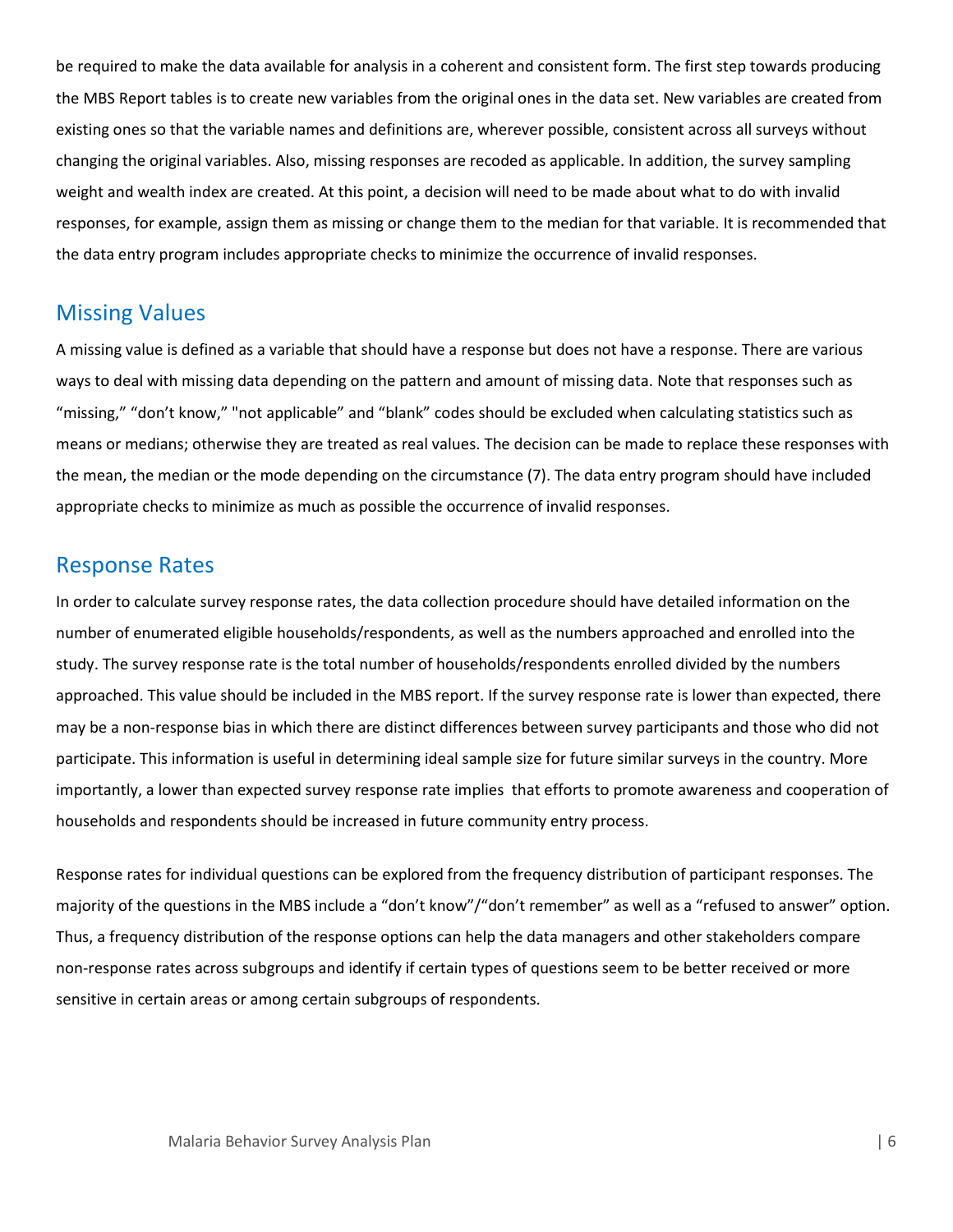# Sampling weights

Sampling weights are adjustment factors applied to the data to adjust for differences in probability of selection and interview between cases in a sample. Sampling weight can be calculated from the inverse probabilities of clusters, households and individuals being selected (8). The sampling weight is typically applied to survey data in order to estimate behavioral and ideational outcomes at a population level. The MBS sample is a multi-stage stratified clustered sample, therefore weights are calculated based on the sampling probabilities for each stage and also account for nonresponse. In addition, the weights should be calculated differently for men and women surveyed based on the differential sampling strategies.

#### **Women's Survey Weights**

Sampling strategy: In the MBS, all women are sampled from all households selected within each cluster. Thus the household and women's individual weights are the same.

For the calculation, the following notations are used:

*P*1i: first stage's sampling probability of the *i th* cluster

*P*2*hi*: second-stage's sampling probability of *hth* households within the *i th* cluster

 $c_i$  is the number of clusters selected in each district/region and  $\sum Ci$ , the total number of clusters in the district/region. The probability of selecting the *i*<sup>th</sup> cluster is calculated as follows:

$$
P_{1i} = \frac{c_i}{\sum Ci}
$$

 $h_i$  is the number of households selected in the  $i^{\text{th}}$  cluster .

*Σ<sub>hi</sub>* the total number of households in the *i*<sup>th</sup> cluster according to the sampling frame.

The second stage's selection probability for each household in the cluster is calculated as follows:

$$
P_{2hi} = \frac{h_i}{\Sigma_{hi}}
$$

The overall selection probability of each household in cluster *i* is therefore the product of the selection probabilities:

$$
P_{hi} = P_{1i} \times P_{2hi} = \frac{C_i h_i}{\sum c_i \Sigma_{hi}}
$$

Malaria Behavior Survey Analysis Plan | 7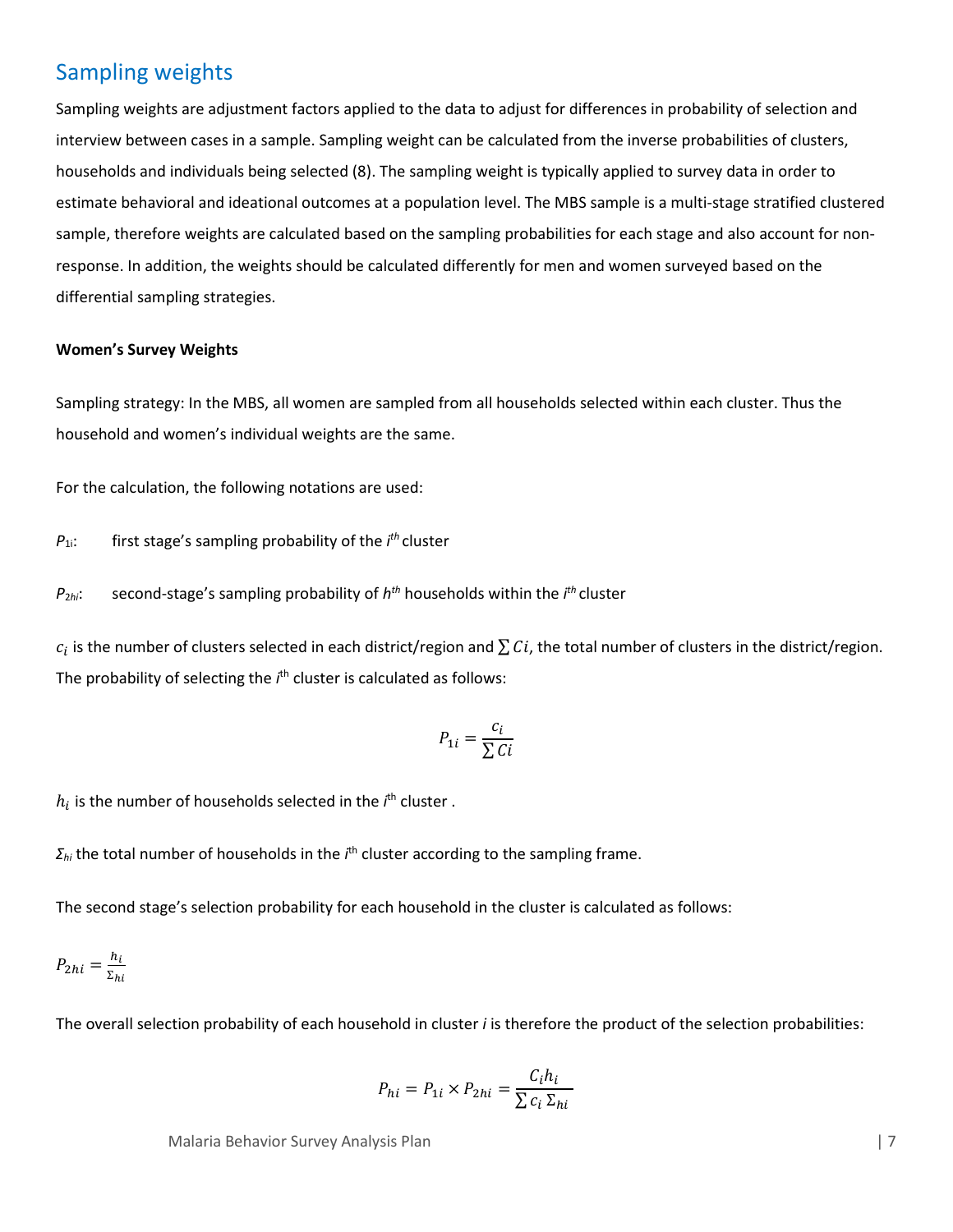The sampling weight for each household in cluster *i* is the inverse of its selection probability:

$$
W_{hi} = 1/P_{hi}
$$

As such, the probability of selecting any woman was the same and equal to the probability of selecting the household  $(W_{hi}).$ 

#### **Men's Survey Weights**

Sampling strategy: Only one man was selected in every third household selected within each cluster. Therefore, an adjustment of the sampling weights for men was necessary to account for the individual probability of being selected within the household as well as the probability of the household being selected from the cluster.

For the calculation, the following notations were used:

 $P_{1i}$  1<sup>st</sup> stage's sampling probability of the  $i<sup>th</sup>$  cluster

*P*2*hi(m)* 2nd stage's sampling probability of *hth* male survey household within the *i th* cluster

*P3jhi(m)* 3rd stage's sampling probability of *j th* man in the *hth* male survey household within the *i th* cluster

The total selection probability of men is the product of the selection probability for the household and the individual. Thus, the second stage's selection probability for each household where a man is surveyed in the cluster is calculated as follows:

$$
P_{2hi(m)} = \frac{h_{i(m)}}{M_{hi}}
$$

where  $h_{i(m)}$  is the number of the households selected for a men's survey (typically a third of all households selected for the women's survey).  $M_{hi}$  remains the total number of households within the cluster.

The third stage's selection probability for the individual man surveyed is calculated as follows:

$$
P_{3jhi(m)} = P_{1i} \times P_{2hi(m)} \times \frac{j_i}{\sum j_i}
$$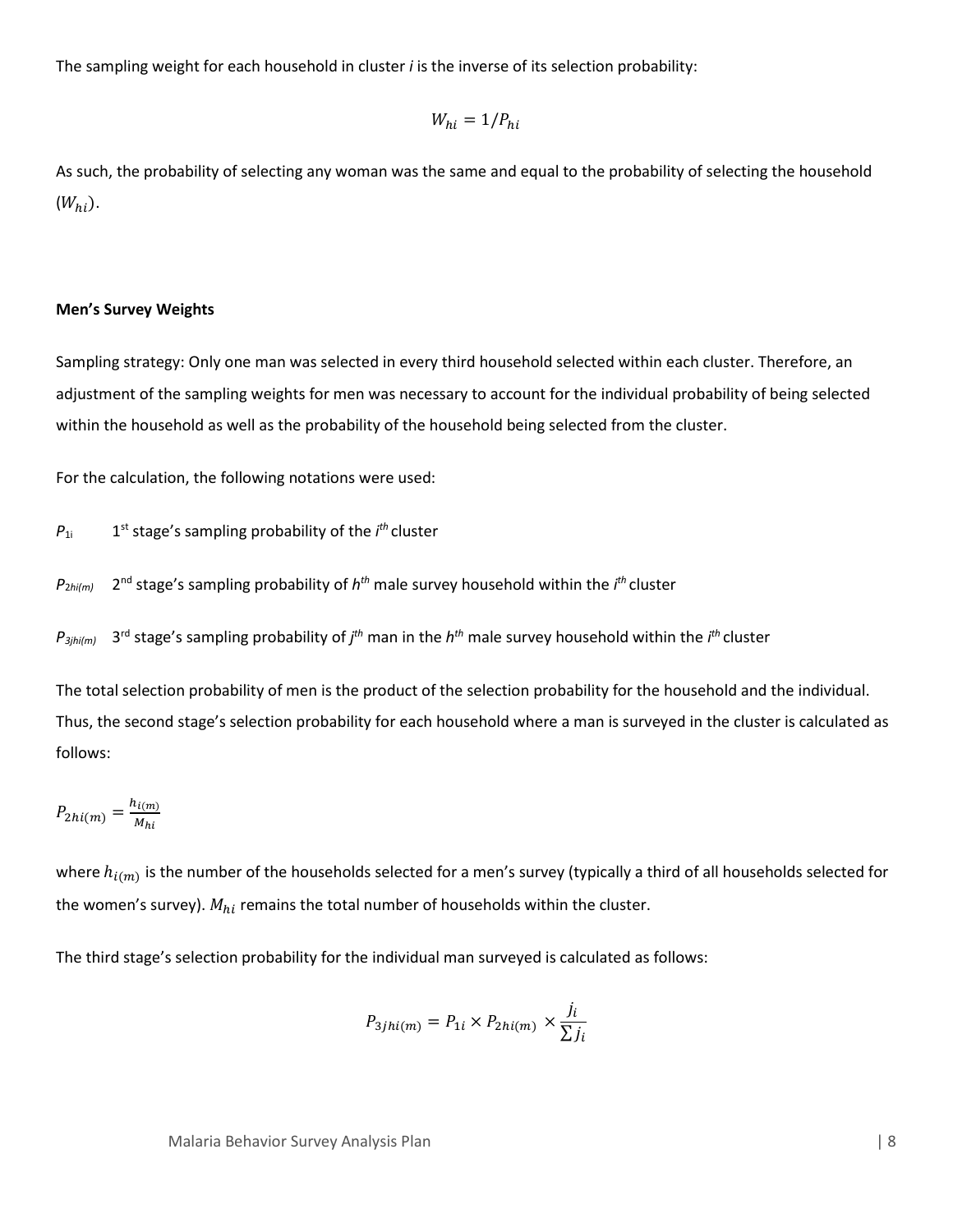where  $j_i$  is the number of men surveyed in each household and  $j_i$ =1 for all households selected (per MBS protocol) while  $\sum j_i$ , the total number of eligible men within the household.

The sampling weight for each man in each cluster is the inverse of its selection probability:

$$
W_{jhi(m)}=1/P_{3jhi(m)}\,
$$

A spreadsheet containing all relevant sampling parameters and selection probabilities will need to be constructed to facilitate the calculation of the sampling weights. Cluster, household and individual sampling weights are obtained from the above calculations. These weights are further normalized at the national level to produce un-weighted cases equal to weighted cases for both households and individuals at national level. The normalized weights are valid for estimation of proportions and means at any aggregation levels.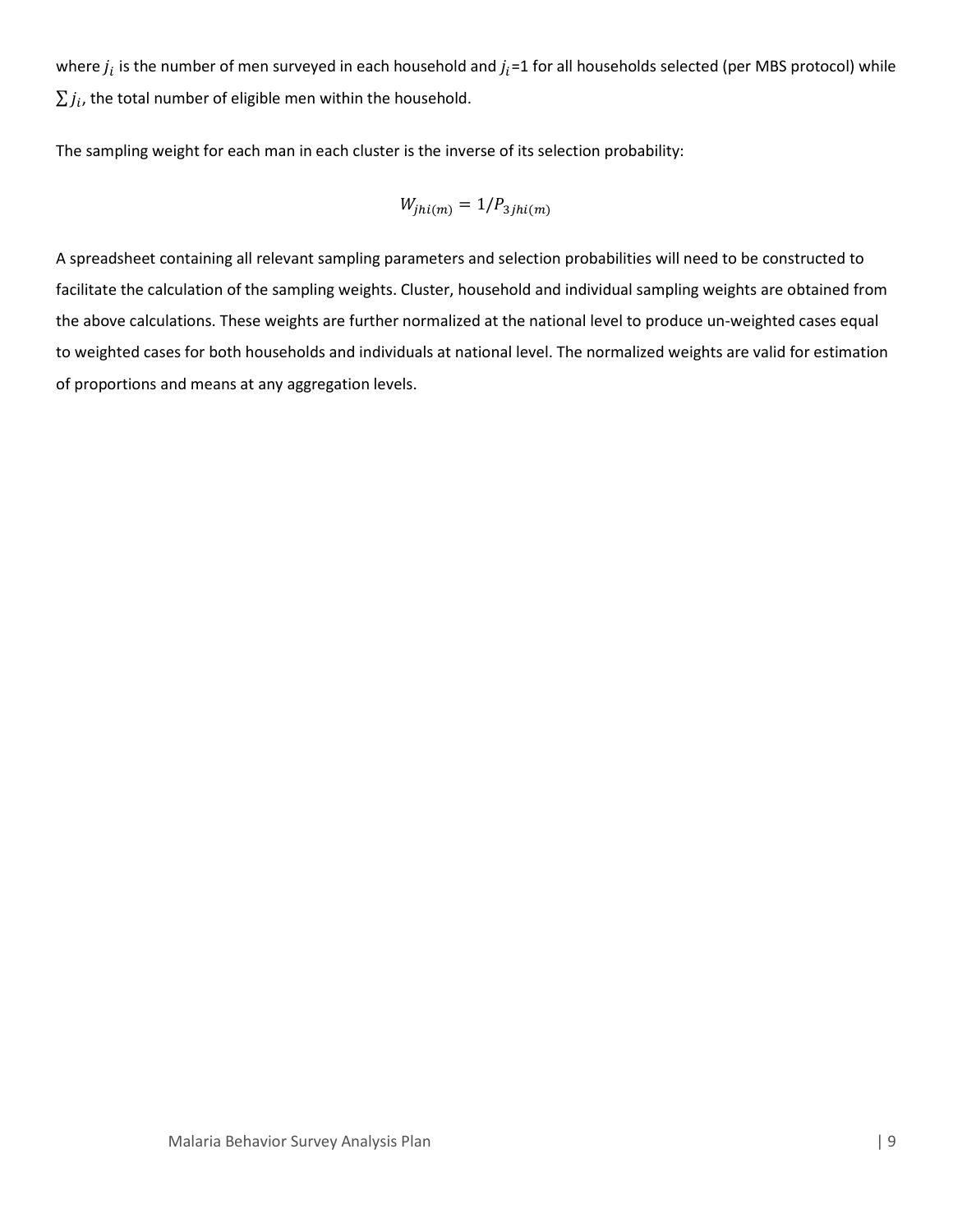# <span id="page-9-0"></span>Data Analysis

This section presents an overview of the data analysis methods for key indicators generated from the standard MBS. It includes the following sub-sections: study population description, cross-cutting determinants of behavior, ITNs, malaria in pregnancy, case management, IRS, and SMC. In certain instances, there may be country-specific modules outside the scope of the standard MBS questionnaire, which are not included in this analysis plan. In such situations, some of the procedures described below can be adapted. For these instances, in the case where Breakthrough ACTION /CCP (spell out) implemented the particular survey, that team can provide guidance on analysis of country-specific modules not included here.

When carrying out the data analysis procedures described below new variables should be created, and the original variables should remain unedited. Data disaggregation of variables is highly recommended to identify particular subgroups of interest in relation to behavioral antecedents as well as outcomes. It is recommended to stratify the data by age, sex, education, socio-economic status, urban/rural residence, and region of the country, as applicable.

# <span id="page-9-1"></span>1. Study Population Description

### **Household Characteristics**

| Indicator/Information                    | <b>Question No.</b> | <b>Notes on Calculation</b>                                 |
|------------------------------------------|---------------------|-------------------------------------------------------------|
| Total number of household members        | Household member    | This is the sum of people on the household listing          |
|                                          | listing form        | form. This will involve extracting the individual           |
|                                          |                     | household member information from the household             |
|                                          |                     | data set and reshaping the data to make each case           |
|                                          |                     | the household member instead of the household.              |
| Average number of sleeping rooms         | Household           | Clone the variable and recode $\frac{1}{2}$ missing data or |
|                                          | Questionnaire (HH): | "don't know" as applicable and examine distribution         |
|                                          | HH101               | of non-missing data.                                        |
|                                          |                     |                                                             |
| Number of people per sleeping room       | HH101, Household    | Divide the number of rooms by the total number of           |
|                                          | member listing form | household members                                           |
| Distance in kilometers to various health | <b>HH105A</b>       | Clone the variable and examine distribution of non-         |
| facilities                               |                     | missing data. Replace missing data with an                  |
| Time (minutes) to walk to various        | <b>HH105B</b>       | applicable value. Recode the data by grouping               |
| health facilities                        |                     | responses as appropriate.                                   |
| Time (minutes) by car/bus to nearest     | <b>HH105C</b>       |                                                             |
| health facilities                        |                     |                                                             |
| Proportion of households that are near   | <b>HH105A-C</b>     | The best measure of access to facility (distance            |
| health facilities                        |                     | versus time) should be decided in collaboration with        |
|                                          |                     | NMCP or key stakeholders and should reflect the             |

<span id="page-9-2"></span><sup>&</sup>lt;sup>1</sup> In all instances where clone or recode is mentioned, please note that new variables should be created.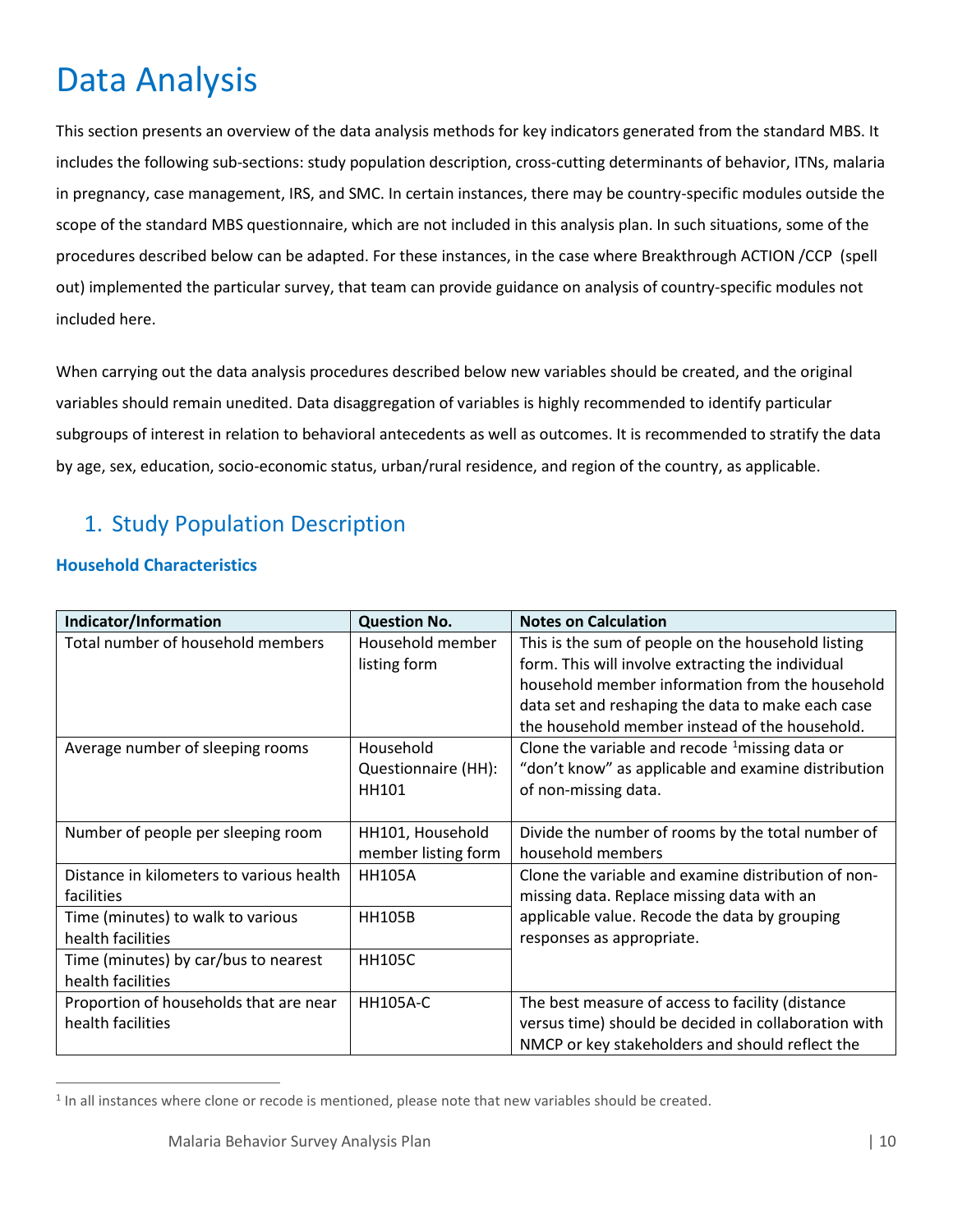| Indicator/Information     | <b>Question No.</b> | <b>Notes on Calculation</b>                            |
|---------------------------|---------------------|--------------------------------------------------------|
|                           |                     | context of the communities. Conditions for             |
|                           |                     | determining nearness to a facility should be           |
|                           |                     | discussed and agreed with NMCP or other relevant       |
|                           |                     | MOH agencies. For example, households near health      |
|                           |                     | facilities can be defined as those located less than 5 |
|                           |                     | kilometers away OR, less than 30 minutes on foot,      |
|                           |                     | OR less than 10 minutes by car. The numerator is all   |
|                           |                     | households near health facilities and the              |
|                           |                     | denominator is all households.                         |
| Household wealth quintile | HH102-HH104,        | Clone and recode each question so that the             |
|                           | HH110-HH116         | distribution of responses is captured within a         |
|                           |                     | smaller number of response categories. Use             |
|                           |                     | principal component analysis to assign each            |
|                           |                     | household a wealth quintile Please see Steps to        |
|                           |                     | constructing the new DHS Wealth Index for more         |
|                           |                     | information on wealth indices (9).                     |

# **Respondent Characteristics**

| Indicator/Information                   | <b>Question No.</b> | <b>Notes on Calculation</b>                             |
|-----------------------------------------|---------------------|---------------------------------------------------------|
| Woman/man's age                         | Woman's             | Clone variable and examine distribution of data.        |
|                                         | Questionnaire (W)   | Replace missing responses with an appropriate           |
|                                         | 101. Men's          | value.                                                  |
|                                         | Questionnaire (M)   |                                                         |
|                                         | 101                 |                                                         |
| Woman/man's highest level of formal     | W102-W103,          | Consider combining categories, as appropriate.          |
| education completed                     | M102-M103           | Calculate the frequency of each response option.        |
| Woman/man's religion                    | W104,               | Calculate the frequency of each response option.        |
|                                         | M104                |                                                         |
| Woman/man's current marital status      | W105,               | Consider combining categories, as appropriate. For      |
|                                         | M105                | example, divorce, separated, widowed.                   |
|                                         |                     | Calculate the frequency of each response option.        |
| Number of live births/parity, among     | W106-W107           | Clone variable and recode to 0 if 106 is 2 or if 107 is |
| women                                   |                     | 00.                                                     |
| Proportion of women with live births in | W110                | Clone variable and recode to 0 if response is 00 or 9.  |
| the last two years                      |                     | Divide the number of women with live births in the      |
|                                         |                     | past two years by the total number of women             |
|                                         |                     | respondents.                                            |
| Proportion of currently pregnant        | W111                | Clone variable and recode to 0 if 111 is 2 or 9. The    |
| women                                   |                     | numerator is currently pregnant women and the           |
|                                         |                     | denominator is all women respondents                    |
| Proportion of respondents who listen    | W1101, M1101        | Recode 1,2, and 3 as 1 and other response options       |
| to the radio at least once a week.      |                     | as 0. The numerator is all respondents who listen to    |
|                                         |                     | the radio at least once a week and the denominator      |
|                                         |                     | is all respondents.                                     |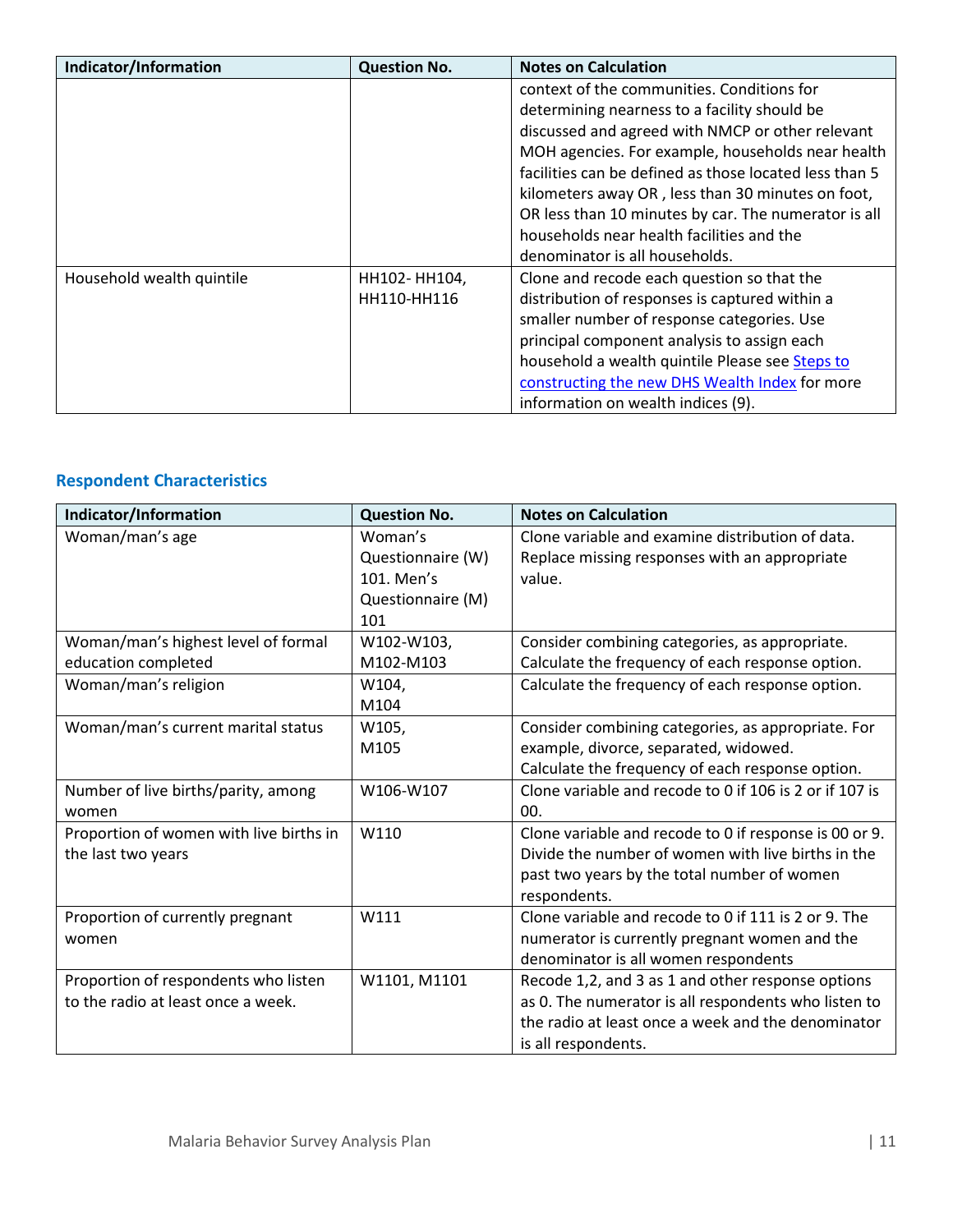| Indicator/Information                    | <b>Question No.</b> | <b>Notes on Calculation</b>                         |
|------------------------------------------|---------------------|-----------------------------------------------------|
| Proportion of respondents who listen     | W1102, M1102        | Calculate the frequency of each response option.    |
| to the radio at various times during the |                     | The numerator is all respondents who listen to the  |
| day.                                     |                     | radio at specific times (as applicable) and the     |
|                                          |                     | denominator is all respondents.                     |
| Proportion of respondents who watch      | W1103, M1103        | Clone variable and recode 1,2, and 3 as 1 and other |
| television at least once a week          |                     | response options as 0. The numerator is all         |
|                                          |                     | respondents that watch television at least once a   |
|                                          |                     | week and the denominator is all respondents.        |
| Proportion of respondents who watch      | W1104, M1104        | Calculate the frequency of each response option.    |
| television at various times during the   |                     | The numerator is all respondents who watch          |
| day                                      |                     | television at specific times and the denominator is |
|                                          |                     | all respondents.                                    |
| Proportion of respondents with a         | W1105, M1105        | Clone variable and recode 2 as 0. The numerator is  |
| mobile phone or tablet                   |                     | all respondents with a mobile phone or tablet (as   |
|                                          |                     | applicable) and the denominator is all respondents. |
| Proportion of respondents with a         | W1107, M1107        | Calculate the proportion that has a phone or tablet |
| phone or tablet capable to receive       |                     | capable of receiving each of the stated media. The  |
| specific media                           |                     | numerator is all respondents who reported that      |
|                                          |                     | their phone/tablet is capable of receiving the      |
|                                          |                     | medium and the denominator is all respondents.      |

### **Individual Exposure to Malaria-related Communication**

| Indicator/Information                  | <b>Question No.</b> | <b>Notes on Calculation</b>                           |
|----------------------------------------|---------------------|-------------------------------------------------------|
| Proportion of respondents who recall   | W1108, M1108        | Calculate the frequency distribution of responses.    |
| hearing or seeing any malaria messages |                     | The numerator is all respondents who recall malaria   |
| within the last six months             |                     | messages and the denominator is all respondents.      |
| Number of sources to which an          | W1109, M1109        | For each respondent, create a variable that indicates |
| individual is exposed to any malaria   |                     | how many response options were selected.              |
| message                                |                     |                                                       |
| Specific sources (media channels) of   | W1109, M1109        | Calculate the frequency distribution for each source  |
| malaria messages                       |                     | of malaria messages.                                  |
| Proportion of respondents who can      | W1110, M1110        | For each respondent, create a variable that indicates |
| correctly recall communication         |                     | how many response options were selected. The          |
| campaign messages <sup>2</sup>         |                     | numerator is all respondents who recall campaign      |
|                                        |                     | messages and the denominator is all respondents.      |
| Proportion of respondents who can      | W1111, M1111        | Clone variable and recode 2 and 9 as 0. The           |
| complete communication campaign        |                     | numerator is all respondents who correctly complete   |
| slogan $1$                             |                     | the slogan and the denominator is all respondents.    |
| Number of sources to which an          | W1112, M1112        | For each respondent, create a variable that indicates |
| individual is exposed to a specific    |                     | the number of response options selected.              |
| slogan $1$                             |                     |                                                       |
| Proportion of respondents who          | W1113, M1113        | Clone variable and recode 2, 3, and 4 as 0. The       |
| recognize communication                |                     | numerator is all respondents who recognize            |
| logos/images <sup>1</sup>              |                     |                                                       |

<span id="page-11-0"></span><sup>&</sup>lt;sup>2</sup> This indicator is only applicable if there has been a recent communication campaign prior to the survey.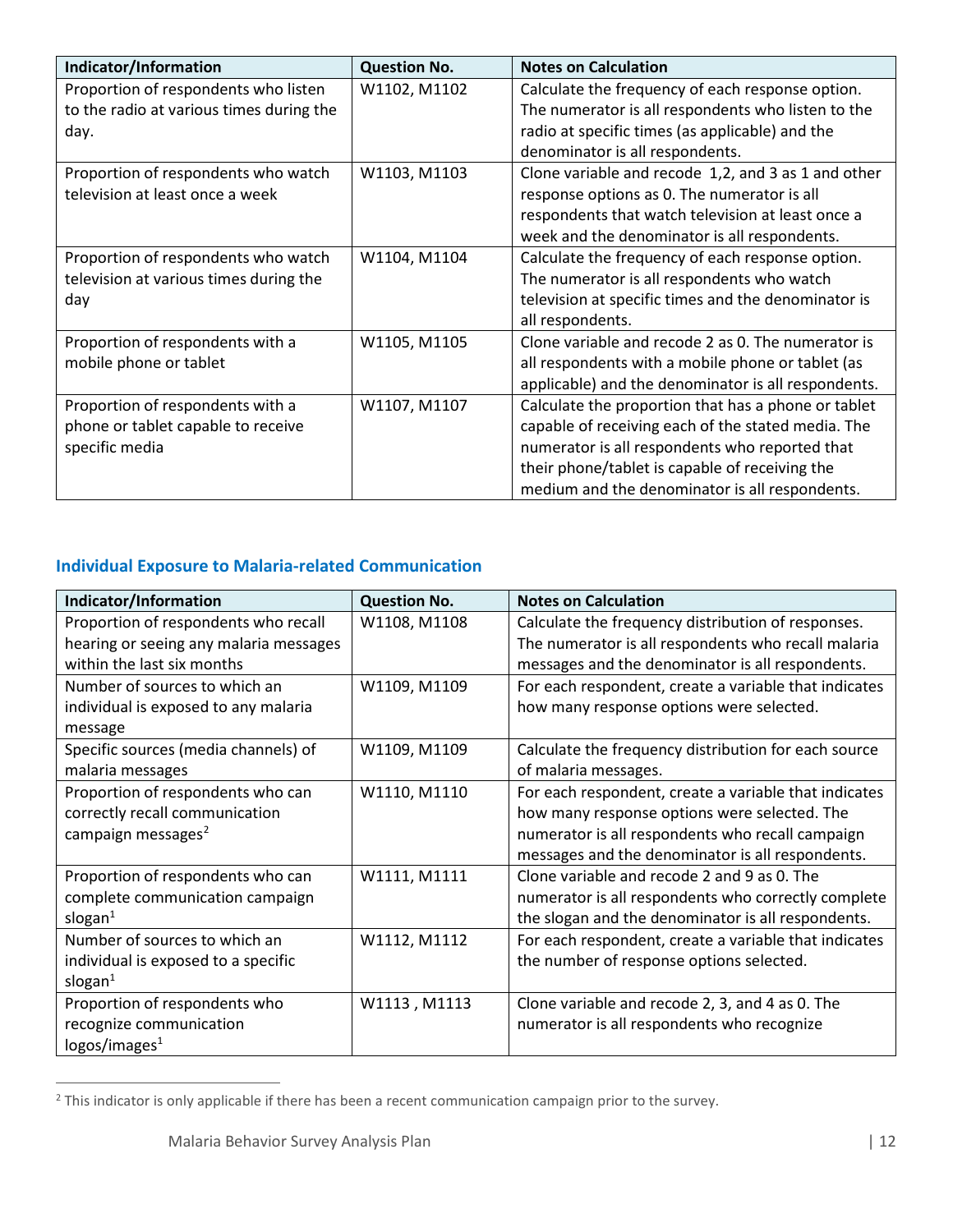| Indicator/Information                                | <b>Question No.</b> | <b>Notes on Calculation</b>                           |
|------------------------------------------------------|---------------------|-------------------------------------------------------|
|                                                      |                     | communication logos/images and the denominator        |
|                                                      |                     | is all respondents.                                   |
| Number of sources by which an                        | W1114. M1114        | For each respondent, create a variable that indicates |
| individual is exposed to logos/pictures <sup>1</sup> |                     | the number of correct response options selected.      |

# <span id="page-12-0"></span>2. General Malaria Ideation

| Indicator/Information                     | <b>Question No.</b> | <b>Notes on Calculation</b>                           |
|-------------------------------------------|---------------------|-------------------------------------------------------|
| Proportion of respondents who know the    | W501, M501          | Create a variable and code as 1 if respondent         |
| main symptom of malaria is fever          |                     | selected "fever." Code as 0 if they did not select    |
| (knowledge)                               |                     | this response and irrespective of whatever other      |
|                                           |                     | symptoms they mentioned. The numerator is all         |
|                                           |                     | respondents who cite fever as the main symptom        |
|                                           |                     | of malaria and the denominator is all respondents.    |
| Proportion of respondents who name        | W502, M502          | Create a variable and code as 1 if respondent         |
| mosquitoes as the cause of malaria        |                     | selected "mosquito bites." Code as 0 if respondent    |
| (knowledge)                               |                     | did not mention this response and irrespective of     |
|                                           |                     | whatever other causes they mentioned. The             |
|                                           |                     | numerator is all respondents who cite mosquitoes      |
|                                           |                     | as the cause of malaria and the denominator is all    |
|                                           |                     | respondents.                                          |
| Proportion of respondents who know at     | W503, M503          | Create a variable and code as 1 if respondent         |
| least one major proven preventive         |                     | selected any of the following: sleeping under a       |
| measure for malaria (knowledge)           |                     | mosquito net, sleeping under an ITN, taking           |
|                                           |                     | preventive medication, or having their house          |
|                                           |                     | sprayed. Code as 0 if respondent did not indicate     |
|                                           |                     | one of these responses. The numerator is all          |
|                                           |                     | respondents who know at least one of the major        |
|                                           |                     | proven prevention measures of malaria (as             |
|                                           |                     | applicable to the context) and the denominator is     |
|                                           |                     | all respondents.                                      |
| Proportion of respondents who             | W505, M505          | Clone variable and recode 2 as 0. The numerator is    |
| discussed malaria with a spouse/partner   |                     | all respondents who discuss malaria with a            |
| (interpersonal communication)             |                     | spouse/partner and the denominator is all             |
|                                           |                     | respondents.                                          |
| Proportion of respondents who             | W506, M506          | Clone variable and recode 2 as 0. The numerator is    |
| discussed malaria with a friend/relation  |                     | all respondents who discussed malaria with a          |
| during the last six months (interpersonal |                     | friend/relation and the denominator is all            |
| communication)                            |                     | respondents.                                          |
| Proportion of respondents who perceive    | W507-W510;          | Clone variables and recode each question so that      |
| they are at risk from malaria (perceived  | M507-M510           | the response that reflects susceptibility is coded 1, |
| susceptibility)                           |                     | the response that reflects lack of susceptibility is  |
|                                           |                     | coded -1, and "Don't Know" is coded 0. Sum the        |
|                                           |                     | score for the questions to obtain an index for        |
|                                           |                     | susceptibility. Respondents with an index score       |
|                                           |                     | greater than 0 are considered to perceive that they   |
|                                           |                     | are susceptible to malaria. The numerator is all      |
|                                           |                     | respondents with perceived susceptibility malaria     |
|                                           |                     | and the denominator is all respondents.               |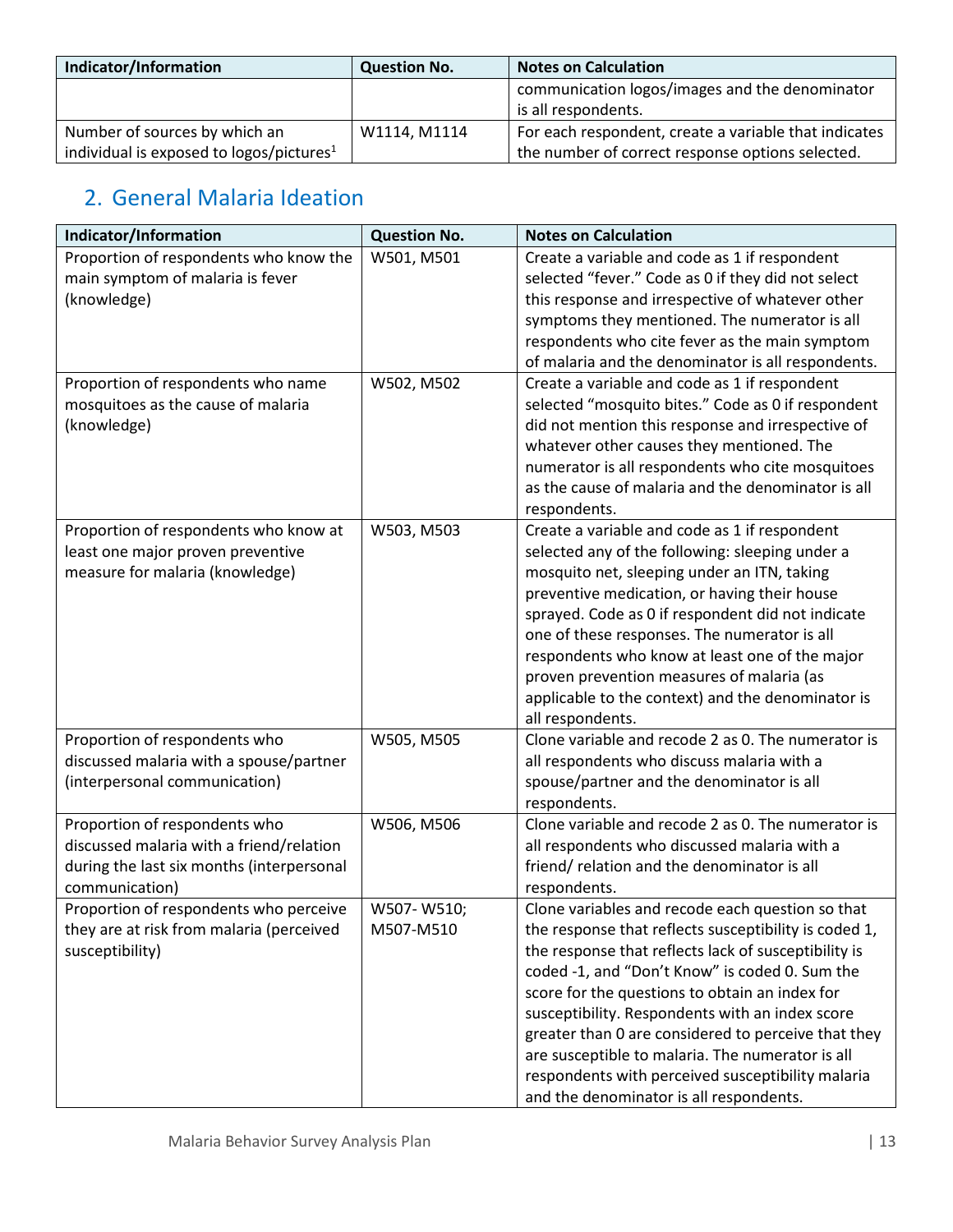| Indicator/Information                    | <b>Question No.</b> | <b>Notes on Calculation</b>                         |
|------------------------------------------|---------------------|-----------------------------------------------------|
| Proportion of respondents who feel that  | W511-W514,          | Clone variables and recode each question so that    |
| consequences of malaria are serious      | M511-M514           | the response that reflects perceived severity is    |
| (perceived severity)                     |                     | coded 1, the response that reflects lack of         |
|                                          |                     | perceived severity is coded -1, and "Don't Know" is |
|                                          |                     | coded 0. Sum the score for the questions to obtain  |
|                                          |                     | an index for perceived severity. Respondents with   |
|                                          |                     | an index score greater than 0 are considered to     |
|                                          |                     | perceive the consequences of malaria as severe.     |
|                                          |                     | The numerator is all respondents who perceive the   |
|                                          |                     | severity of malaria and the denominator is all      |
|                                          |                     | respondents.                                        |
| Proportion of respondents that have      | W1001; M1001,       | Recode 2 and 9 as 0. The numerator is all           |
| positive perceptions towards community   |                     | respondents with positive perceptions towards       |
| health workers' general treatment of     |                     | community health worker's treatment of their        |
| their patients (perceptions of health    |                     | patients and the denominator is all respondents.    |
| workers)                                 |                     |                                                     |
| Proportion of respondents that have      | W1002; M1002,       | Recode 2 and 9 as 0. The numerator is all           |
| positive perceptions towards facility-   |                     | respondents with positive perceptions towards       |
| based health workers' general treatment  |                     | facility-based health worker's treatment of their   |
| of their patients (perceptions of health |                     | patients and the denominator is all respondents.    |
| workers)                                 |                     |                                                     |
| Proportion of respondents that have      | W1021-1025          | Clone variables and recode each question so that    |
| favorable gender norms regarding         | M1021-M1025         | the response that reflects favorable gender norms   |
| malaria prevention and treatment         |                     | is coded 1, the response that reflects unfavorable  |
| (gender norms)                           |                     | gender norms is coded -1, and "Don't Know" is       |
|                                          |                     | coded 0. Sum the score for the questions to obtain  |
|                                          |                     | an index for favorable gender norms. Respondents    |
|                                          |                     | with an index score greater than 0 are considered   |
|                                          |                     | to have favorable gender-related attitudes          |
|                                          |                     | regarding malaria prevention and treatment. The     |
|                                          |                     | numerator is all respondents with favorable gender  |
|                                          |                     | norms regarding malaria prevention and treatment    |
|                                          |                     | and the denominator is all respondents.             |

# <span id="page-13-0"></span>3. Insecticide-treated nets

### **Net Ideation**

| Indicator/Information                  | <b>Question No.</b> | <b>Notes on Calculation</b>                          |
|----------------------------------------|---------------------|------------------------------------------------------|
| Proportion of respondents who know     | W503, M503          | Clone variable recode as 1 if respondent selected    |
| ITN are a method of malaria prevention |                     | sleeping under an ITN. Code as 0 if respondent did   |
| (knowledge)                            |                     | not indicate sleeping under an ITN. The numerator is |
|                                        |                     | all respondents who know ITN are a method of         |
|                                        |                     | preventing malaria and the denominator is all        |
|                                        |                     | respondents.                                         |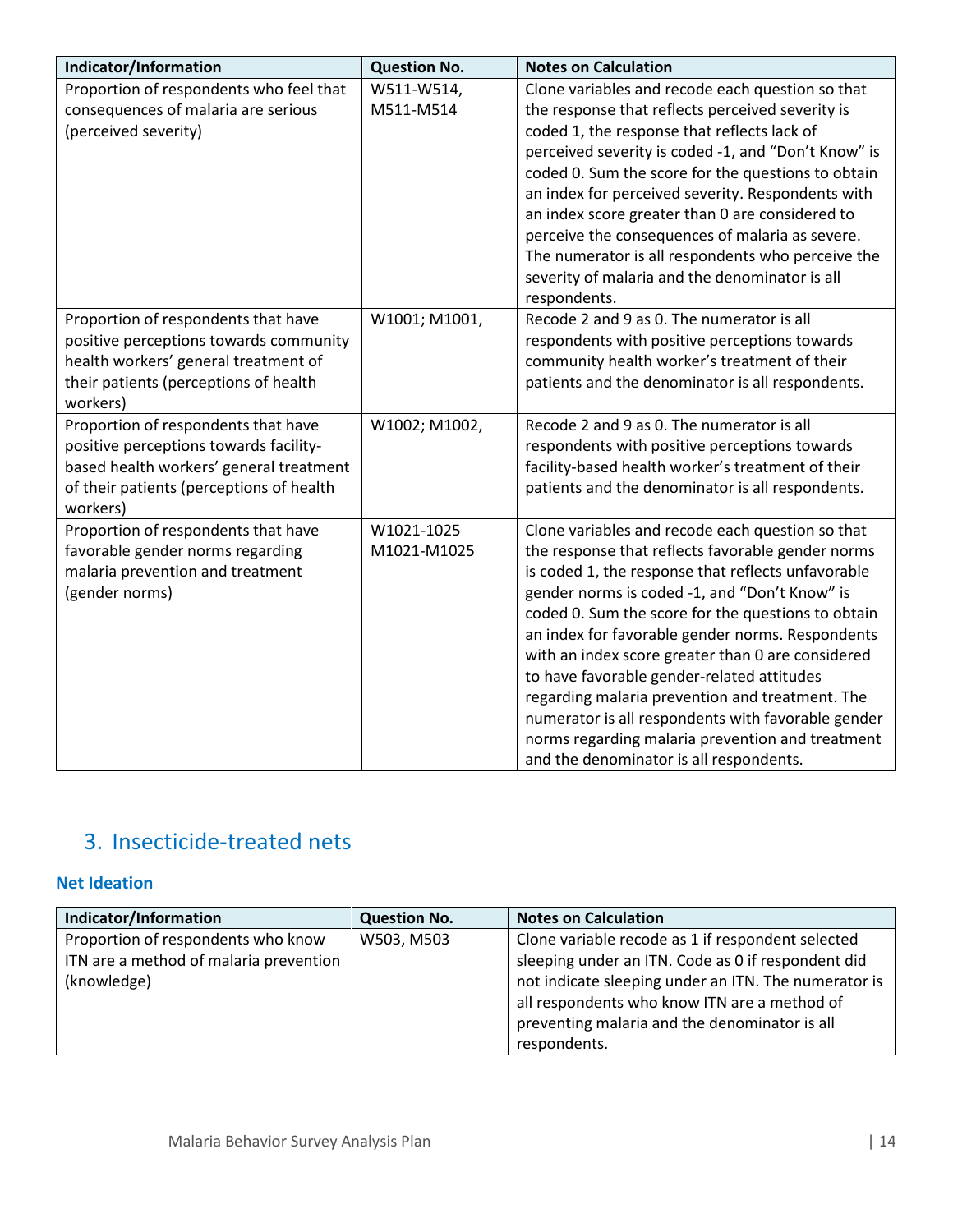| Indicator/Information                     | <b>Question No.</b> | <b>Notes on Calculation</b>                             |
|-------------------------------------------|---------------------|---------------------------------------------------------|
| Proportion of respondents with a          | W602-W612,          | Clone variables and recode each question so that the    |
| favorable attitude towards sleeping       | M602-M612           | response that reflects positive attitude is coded 1,    |
| under a bed net (attitudes)               |                     | the response that reflects lack of positive attitude is |
|                                           |                     | coded -1, and "Don't Know" is coded 0. Sum the          |
|                                           |                     | score for the questions to obtain an index for          |
|                                           |                     | positive attitudes. Respondents with an index score     |
|                                           |                     | greater than 0 are considered to have a favorable       |
|                                           |                     | attitude toward sleeping under a bed net. The           |
|                                           |                     | numerator is all respondents with favorable             |
|                                           |                     | attitudes towards sleeping under a bed net and the      |
|                                           |                     | denominator is all respondents.                         |
| Proportion of respondents with a          | <b>TBD</b>          | Clone variables and recode each question so that the    |
| favorable attitude towards ITN care       |                     | response that reflects positive attitude is coded 1,    |
|                                           |                     | the response that reflects lack of positive attitude is |
|                                           |                     | coded -1, and "Don't Know" is coded 0. Sum the          |
|                                           |                     | score for the questions to obtain an index for          |
|                                           |                     | positive attitudes. Respondents with an index score     |
|                                           |                     | greater than 0 are considered to have a favorable       |
|                                           |                     | attitude toward ITN care. The numerator is all          |
|                                           |                     | respondents with favorable attitudes towards ITN        |
|                                           |                     | care and the denominator is all respondents.            |
| Proportion of respondents who believe     | W613-W615,          | Clone variables and recode each question so that the    |
| that sleeping under a bed net will        | M613-M615           | response that reflects perceived response-efficacy is   |
| reduce their risk of malaria (perceived   |                     | coded 1, the response that reflects lack of perceived   |
| response-efficacy)                        |                     | response-efficacy is coded -1, and "Don't Know" is      |
|                                           |                     | coded 0. Sum the score for the questions to obtain      |
|                                           |                     | an index for response-efficacy. Respondents with an     |
|                                           |                     | index score greater than 0 are considered to            |
|                                           |                     | perceive bed nets as an effective method of reducing    |
|                                           |                     | their risk of malaria. The numerator is all             |
|                                           |                     | respondents with perceived response-efficacy of ITN     |
|                                           |                     | and the denominator is all respondents.                 |
| Proportion of respondents who are         | W616-W619,          | Clone variables and recode each question so that the    |
| confident in their ability to sleep under | M616-M619           | response that reflects perceived self-efficacy is       |
| nets (perceived self-efficacy)            |                     | coded 1, the response that reflects lack of perceived   |
|                                           |                     | self-efficacy is coded -1, and "Don't Know" is coded    |
|                                           |                     | 0. Sum the score for the questions to obtain an index   |
|                                           |                     | for self-efficacy. Respondents with a score greater     |
|                                           |                     | than 0 are considered to be confident that they can     |
|                                           |                     | sleep under a net. The numerator is all respondents     |
|                                           |                     | with perceived self-efficacy of ITN and the             |
|                                           |                     | denominator is all respondents.                         |
| Proportion of respondents who             | W620, M620          | Clone variable and recode 1, 2, and 3 as 1 and other    |
| perceive that ITN use is the norm in      |                     | response options as 0. The numerator is all             |
| their community (descriptive norm)        |                     | respondents who perceive ITN use as the norm in         |
|                                           |                     | their community and the denominator is all              |
|                                           |                     | respondents.                                            |
|                                           |                     |                                                         |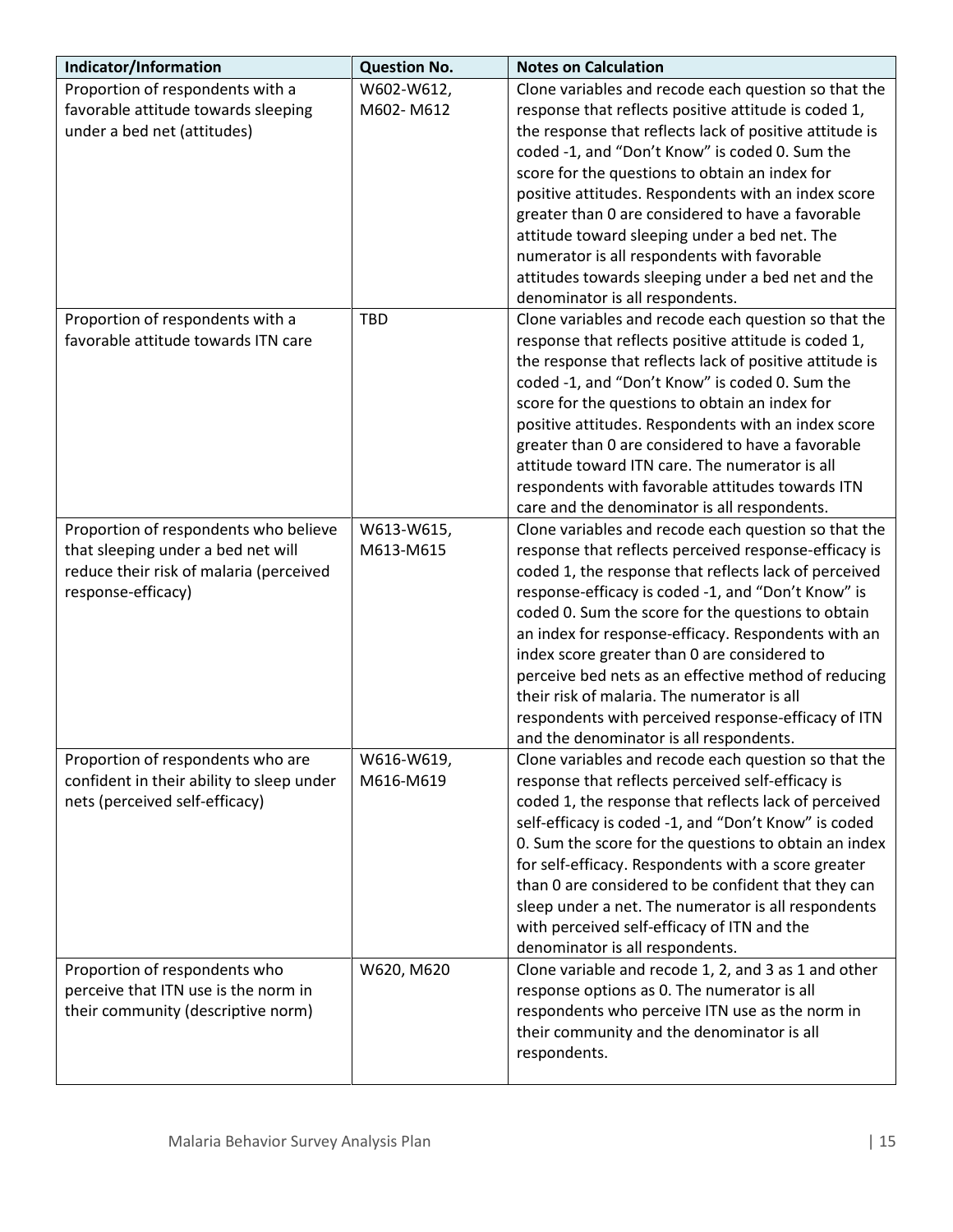| Indicator/Information              | <b>Question No.</b> | <b>Notes on Calculation</b>                         |
|------------------------------------|---------------------|-----------------------------------------------------|
| Proportion of respondents who      | W621, M621          | Clone variable and recode 4 as 1 and other response |
| perceive that community members    |                     | options as 0. The numerator is all respondents who  |
| approve the use of ITN (injunctive |                     | perceive community members approve the use of       |
| norm)                              |                     | ITN and the denominator is all respondents.         |

# **Net Ownership, Sources and Characteristics**

| Proportion of nets that are insecticide<br>HH126C, HH126F<br>Create variables and code ITN brands as listed in<br>treated nets (ITN)<br>HH126F as 1 and others as 0. As applicable, also<br>recode as 1, if HH126F is 1, 2 or 3 (public sector<br>nets) depending on the distribution strategy. The<br>numerator is all nets that are ITN and the<br>denominator is all nets surveyed in the net roster.<br>Number of ITNs in the household<br>HH126C, HH126F<br>Create ITN variable based on above and collapse<br>dataset to the household level and then merge with<br>the household dataset. Then calculate the mean |
|--------------------------------------------------------------------------------------------------------------------------------------------------------------------------------------------------------------------------------------------------------------------------------------------------------------------------------------------------------------------------------------------------------------------------------------------------------------------------------------------------------------------------------------------------------------------------------------------------------------------------|
|                                                                                                                                                                                                                                                                                                                                                                                                                                                                                                                                                                                                                          |
|                                                                                                                                                                                                                                                                                                                                                                                                                                                                                                                                                                                                                          |
|                                                                                                                                                                                                                                                                                                                                                                                                                                                                                                                                                                                                                          |
|                                                                                                                                                                                                                                                                                                                                                                                                                                                                                                                                                                                                                          |
|                                                                                                                                                                                                                                                                                                                                                                                                                                                                                                                                                                                                                          |
|                                                                                                                                                                                                                                                                                                                                                                                                                                                                                                                                                                                                                          |
|                                                                                                                                                                                                                                                                                                                                                                                                                                                                                                                                                                                                                          |
|                                                                                                                                                                                                                                                                                                                                                                                                                                                                                                                                                                                                                          |
|                                                                                                                                                                                                                                                                                                                                                                                                                                                                                                                                                                                                                          |
| number of ITNs per household                                                                                                                                                                                                                                                                                                                                                                                                                                                                                                                                                                                             |
| Proportion of ITNs from various sources<br>HH126F, HH126G<br>In the net roster, clone the variable HH126F and                                                                                                                                                                                                                                                                                                                                                                                                                                                                                                            |
| replace with 126G, for those who answered No in                                                                                                                                                                                                                                                                                                                                                                                                                                                                                                                                                                          |
| 126F among ITNs only.                                                                                                                                                                                                                                                                                                                                                                                                                                                                                                                                                                                                    |
| The numerator is all ITN from the specific source (as                                                                                                                                                                                                                                                                                                                                                                                                                                                                                                                                                                    |
| applicable) and the denominator is all ITNs                                                                                                                                                                                                                                                                                                                                                                                                                                                                                                                                                                              |
| surveyed.                                                                                                                                                                                                                                                                                                                                                                                                                                                                                                                                                                                                                |
| In the net roster, clone the variable HH126Q and<br>Proportion of ITNs of various colors<br><b>HH126Q</b>                                                                                                                                                                                                                                                                                                                                                                                                                                                                                                                |
| The numerator is all ITN with the specific color and                                                                                                                                                                                                                                                                                                                                                                                                                                                                                                                                                                     |
| the denominator is all ITNs surveyed.                                                                                                                                                                                                                                                                                                                                                                                                                                                                                                                                                                                    |
|                                                                                                                                                                                                                                                                                                                                                                                                                                                                                                                                                                                                                          |
| Proportion of ITNs that are three or<br>HH126B,<br>In the net roster, clone variables and create an ITN                                                                                                                                                                                                                                                                                                                                                                                                                                                                                                                  |
| variable. Recode as 1 if HH126B is 95, recode 98 and<br>more years old<br>HH126C, HH126F                                                                                                                                                                                                                                                                                                                                                                                                                                                                                                                                 |
| nets 35 months or younger as 0. The numerator is                                                                                                                                                                                                                                                                                                                                                                                                                                                                                                                                                                         |
| all ITNs that are at least 3 years old and the                                                                                                                                                                                                                                                                                                                                                                                                                                                                                                                                                                           |
| denominator is all ITNs surveyed in the net roster.                                                                                                                                                                                                                                                                                                                                                                                                                                                                                                                                                                      |
|                                                                                                                                                                                                                                                                                                                                                                                                                                                                                                                                                                                                                          |
| Proportion of ITNs that were obtained<br>In the net roster, clone variables and code as 1 if ITN<br>HH126C, HH126F,                                                                                                                                                                                                                                                                                                                                                                                                                                                                                                      |
| free of charge<br><b>HH126H</b><br>and the response to HH126H is No and all other                                                                                                                                                                                                                                                                                                                                                                                                                                                                                                                                        |
| responses as zero. The numerator is all nets that                                                                                                                                                                                                                                                                                                                                                                                                                                                                                                                                                                        |
| were obtained for free and the denominator is all                                                                                                                                                                                                                                                                                                                                                                                                                                                                                                                                                                        |
| nets surveyed in the net roster.                                                                                                                                                                                                                                                                                                                                                                                                                                                                                                                                                                                         |
| Average cost of mosquito nets<br>HH126H, HH126I<br>In the net roster, clone variables and calculate the                                                                                                                                                                                                                                                                                                                                                                                                                                                                                                                  |
| mean net cost across nets that were purchased.                                                                                                                                                                                                                                                                                                                                                                                                                                                                                                                                                                           |
| Reasons why nets were not hung for<br>For each response option, create a variable that<br><b>HH1260</b>                                                                                                                                                                                                                                                                                                                                                                                                                                                                                                                  |
| equals one if that option is selected.<br>sleeping                                                                                                                                                                                                                                                                                                                                                                                                                                                                                                                                                                       |
| Proportion of households that have<br>HH126C, HH126F,<br>Merge net roster with ITN variable and household<br>sufficient ITNs (at least 1 net for every 2<br>Number of<br>dataset as above. For each household, divide the                                                                                                                                                                                                                                                                                                                                                                                                |
| household<br>number of ITNs by the number of people in<br>people)                                                                                                                                                                                                                                                                                                                                                                                                                                                                                                                                                        |
| household. Create a variable and code each<br>members derived                                                                                                                                                                                                                                                                                                                                                                                                                                                                                                                                                            |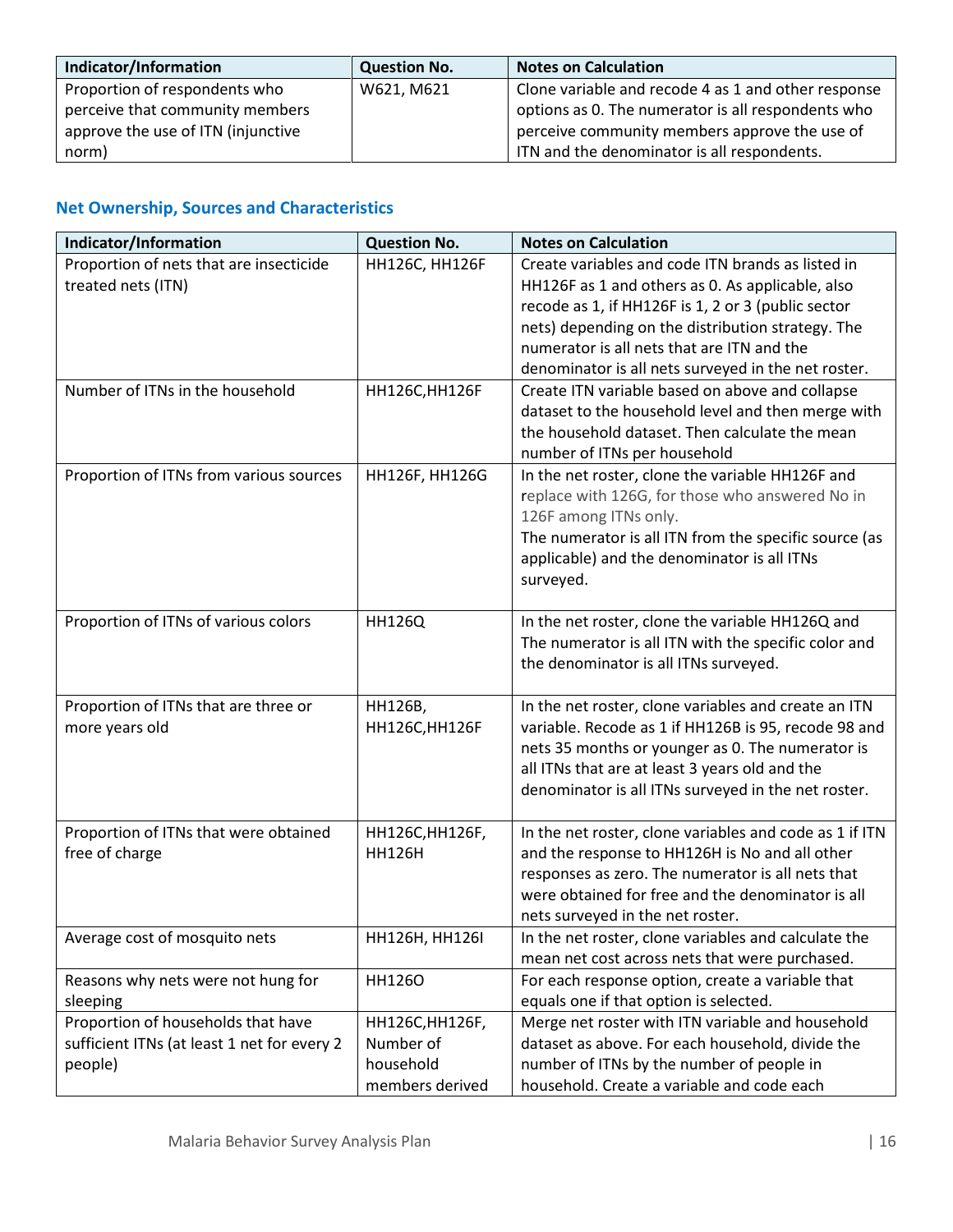| Indicator/Information              | <b>Question No.</b> | <b>Notes on Calculation</b>                          |
|------------------------------------|---------------------|------------------------------------------------------|
|                                    | from HH member      | household with at least 0.5 net per person as 1.     |
|                                    | listing             | Recode all other households as 0. The numerator is   |
|                                    |                     | all households with at least 0.5 net per person and  |
|                                    |                     | the denominator is all households.                   |
| Proportion of pregnant women who   | W309                | In the net roster, clone variable and recode 2 and 9 |
| received a mosquito net during ANC |                     | as 0. The numerator is all pregnant women who        |
|                                    |                     | received a mosquito net during ANC and the           |
|                                    |                     | denominator is all women who gave birth in the last  |
|                                    |                     | 2 years.                                             |
|                                    |                     |                                                      |

### **Behavioral Outcomes Related to Insecticide-Treated Nets**

| Indicator/Information                                                              | <b>Question No.</b>                                               | <b>Notes on Calculation</b>                                                                                                                                                                                                                                                                                                                                                                                                                                                                                                                                                                                                                                                                                                                |
|------------------------------------------------------------------------------------|-------------------------------------------------------------------|--------------------------------------------------------------------------------------------------------------------------------------------------------------------------------------------------------------------------------------------------------------------------------------------------------------------------------------------------------------------------------------------------------------------------------------------------------------------------------------------------------------------------------------------------------------------------------------------------------------------------------------------------------------------------------------------------------------------------------------------|
| Proportion of insecticide-treated nets<br>(ITNs) that were used the previous night | Household member<br>listing and net<br>roster: HH126C,<br>HH126J  | First, create a variable if a net is an ITN based on the<br>brands in HH126C. Then, create a variable if the net<br>was used the previous night based on HH126J. The<br>numerator is all ITNs used the previous night and<br>the denominator is all ITNs. The ITN variable will be<br>used in the creation of all ITN indicators.                                                                                                                                                                                                                                                                                                                                                                                                          |
| Population ITN access                                                              | Household<br>schedule and net<br>roster HH126C                    | First, an intermediate variable of "potential ITN<br>users" is created in the household dataset by<br>multiplying the number of ITN in each household by<br>a factor of 2.0. In order to adjust for households<br>with more than one net for every two people, the<br>potential ITN users is set equal to the de-facto<br>population in that household if the potential users<br>exceeded the number of people in the household.<br>Next, this variable is then merged with the<br>household listing dataset. Third, the population<br>access indicator is calculated by dividing the<br>potential ITN users by the number of de-facto<br>members for each household and determining the<br>overall sample mean of that fraction (10, 11). |
| The proportion of the population using<br>ITNs the previous night                  | Household<br>schedule and net<br>roster HH126C,<br>HH126J, HH126L | Create a variable from household members listing<br>data set that lists all members who stayed in the<br>household the previous night. From HH126C,<br>identify which nets are ITNs and from HH126J (if<br>equals 1) and HH126L (if household member name<br>listed), identify which nets were used the previous<br>night and which household member used them.<br>Merge the net roster with the household member<br>listing to identify nets used the previous night by a<br>household member (10, 11). The numerator is the<br>household members who slept under a net the<br>previous night and the denominator is the number<br>of household members who stayed in the household<br>the previous night.                                |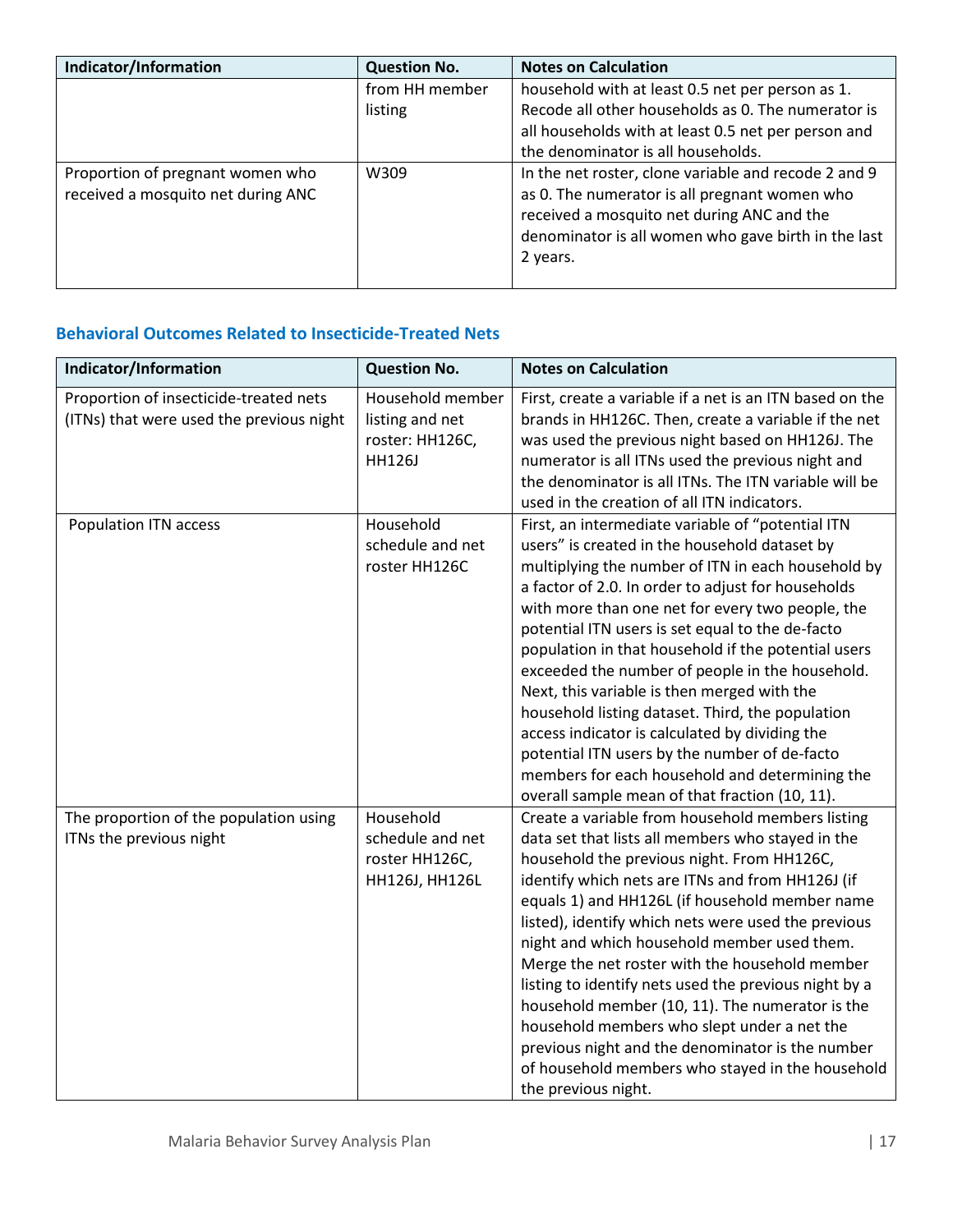| Indicator/Information                                                                                                    | <b>Question No.</b>                                                     | <b>Notes on Calculation</b>                                                                                                                                                                                                                                                                                                                                                                                                                                                                                                                                                                                 |
|--------------------------------------------------------------------------------------------------------------------------|-------------------------------------------------------------------------|-------------------------------------------------------------------------------------------------------------------------------------------------------------------------------------------------------------------------------------------------------------------------------------------------------------------------------------------------------------------------------------------------------------------------------------------------------------------------------------------------------------------------------------------------------------------------------------------------------------|
| Population level ITN use to access ratio                                                                                 | Household member<br>listing and net<br>roster HH126C,<br>HH126J, HH126L | This indicator is derived from the two indicators<br>above: i) Population ITN access and ii) The<br>proportion of the population using ITNs the previous<br>night.<br>Divide the proportion of the population using ITNs<br>the previous night by the proportion of population<br>with access to an ITN (10, 11).                                                                                                                                                                                                                                                                                           |
| Proportion of respondents who sleep<br>under a mosquito net every night                                                  | W201, M201                                                              | Clone variable and recode every night as 1, and all<br>other options as 0. The numerator is all respondents<br>who sleep under a mosquito nets every night and<br>the denominator is all respondents.                                                                                                                                                                                                                                                                                                                                                                                                       |
| Reasons for which a net was not used                                                                                     | <b>HH126M</b>                                                           | For each response option, create a variable that<br>equals one if that option is selected and 0 if not.                                                                                                                                                                                                                                                                                                                                                                                                                                                                                                     |
| Proportion of respondents who slept<br>only or partly outdoors <sup>3</sup>                                              | W204; M204                                                              | Clone variable and recode 2 or 3 as 1. The<br>numerator is the number of respondents who slept<br>only on partly outdoors the previous night while the<br>denominator is all respondents.                                                                                                                                                                                                                                                                                                                                                                                                                   |
| Mean sleep time and wake time <sup>3</sup>                                                                               | W202, W203;<br>M202, M203                                               | Clone variables and calculate the mean sleep time<br>and wake time.                                                                                                                                                                                                                                                                                                                                                                                                                                                                                                                                         |
| Proportion of respondents by sleeping<br>location and time <sup>3</sup>                                                  | W202-W206<br>M202-M206                                                  | Clone variables. For each hour of the day, generate<br>a variable that equals 1 if the respondent is asleep.<br>Also for each hour of the day, generate a variable<br>that equals 1 if the respondent is indoors. Use these<br>two groups of variables to create a 24-hour<br>spectrum and calculate the proportion of<br>respondents in the following categories: outdoors<br>and asleep, indoors and asleep, outdoors and<br>awake, indoors and awake. This indicator<br>categorizes respondents based on their potential<br>exposure and when they could potentially be<br>protected by an ITN. (12, 13) |
| Proportion of respondents who<br>repurpose nets once they are no longer<br>useful for sleeping under                     | W215, M215                                                              | Create a variable that equals 1 if "reused for other<br>purpose" is selected. The numerator is all<br>respondents who repurposed nets once they were<br>no longer useful for sleeping under and the<br>denominator is all respondents who had a net that<br>was no longer useful for sleeping under.                                                                                                                                                                                                                                                                                                        |
| Proportion of respondents who<br>repurpose nets for various uses once<br>they are no longer useful for sleeping<br>under | W216, M216                                                              | For each response option, create a variable that<br>equals one if that option is selected. The numerator<br>is all respondents who repurposed nets for specific<br>uses and the denominator is all respondents who<br>repurposed nets once they were no longer useful<br>for sleeping under.                                                                                                                                                                                                                                                                                                                |

<span id="page-17-0"></span><sup>&</sup>lt;sup>3</sup> The rationale for these indicators is to be able to categorize respondents based on their potential exposure and when they could potentially be protected by an ITN. This can subsequently be overlaid with ITN use. These questions are also designed to capture the time people went inside to sleep at night and/or came outside for the day in the morning. This allows for estimates of hours during which they may be exposed to vectors. If entomological data from the study location on mosquito biting rates and times is available, this data may be triangulated to assess risk of vector exposure.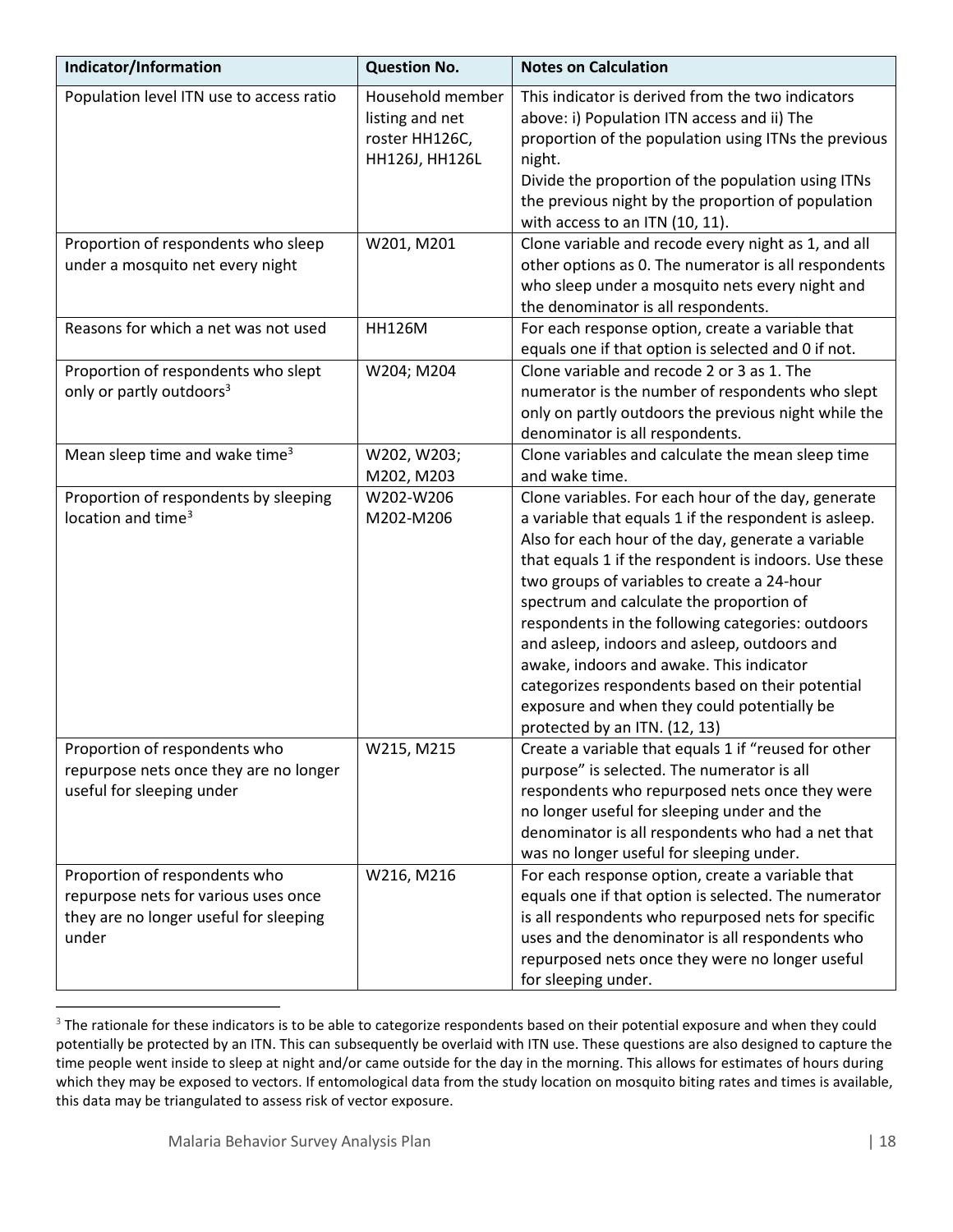| Indicator/Information                    | <b>Question No.</b> | <b>Notes on Calculation</b>                          |
|------------------------------------------|---------------------|------------------------------------------------------|
| Reasons for which respondents            | W217, M217          | For each response option, create a variable that     |
| repurposed nets                          |                     | equals one if that option is selected.               |
|                                          | <b>NET CARE</b>     |                                                      |
| Proportion of nets found in various      | <b>HH126N</b>       | In the net roster, clone HH126N and tabulate. The    |
| locations of the household               |                     | numerator is the number of nets found in different   |
|                                          |                     | locations and the denominator is all nets surveyed   |
|                                          |                     | in the net roster.                                   |
| Proportion of nets that have been        | HH126R, HH126S      | For each response option, create a variable that     |
| washed in the last six months            |                     | equals one if the number of times washed is greater  |
|                                          |                     | than zero. The numerator is the number of nets       |
|                                          |                     | washed at least once in the last six months and the  |
|                                          |                     | denominator is all ITNs surveyed.                    |
| Proportion of nets that have been        | HH126S, HH126T      | For each response option, create a variable that     |
| washed with various products             |                     | equals one if that option is selected and tabulate.  |
|                                          |                     | The numerator is the number of ITNs washed with      |
|                                          |                     | each product and the denominator is all washed       |
|                                          |                     | ITNs surveyed.                                       |
| Proportion of washed nets dried in       | <b>HH126U</b>       | Clone variable and tabulate. The numerator is the    |
| different locations                      |                     | number of washed ITNs dried in different locations   |
|                                          |                     | and the denominator is all washed ITNs surveyed.     |
| Proportion of respondents who report     | W218, M218          | For each response option, create a variable that     |
| having practiced other net care behavior |                     | equals one if that option is selected. The numerator |
| among those with nets in household       |                     | is all respondents who practiced specific behavior   |
|                                          |                     | and the denominator is all respondents.              |

# <span id="page-18-0"></span>4. Malaria Case Management

# **Care-seeking and treatment ideation**

| Indicator/Information                     | <b>Question No.</b> | <b>Notes on Calculation</b>                            |
|-------------------------------------------|---------------------|--------------------------------------------------------|
| Proportion of respondents who             | W504; M504          | Clone variable and recode as 1 if respondent           |
| mentioned ACT as an effective             |                     | selected "ACT." Code all other responses as 0 (if they |
| treatment for malaria. (knowledge)        |                     | did not mention ACTs). The numerator is the number     |
|                                           |                     | of respondents who mention ACT as an effective         |
|                                           |                     | treatment for malaria and the denominator is all       |
|                                           |                     | respondents.                                           |
| Proportion of respondents who know        | W801; M801          | Clone variable as recode as 1 if respondent selected   |
| that care seeking for children with fever |                     | options 1 or 2. The numerator is the number of         |
| should begin the same day or next day.    |                     | respondents who know that care seeking for children    |
| (knowledge)                               |                     | with fever should begin the same day or next day       |
|                                           |                     | and the denominator is all respondents.                |
| Proportion of respondents who             | W802; M802          | Clone variable as recode as 1 if respondent selected   |
| mention blood test as the best way to     |                     | option 1. The numerator is the number of               |
| know if someone has malaria.              |                     | respondents who know mention blood test as the         |
| (knowledge)                               |                     | best way to know if someone has malaria best way       |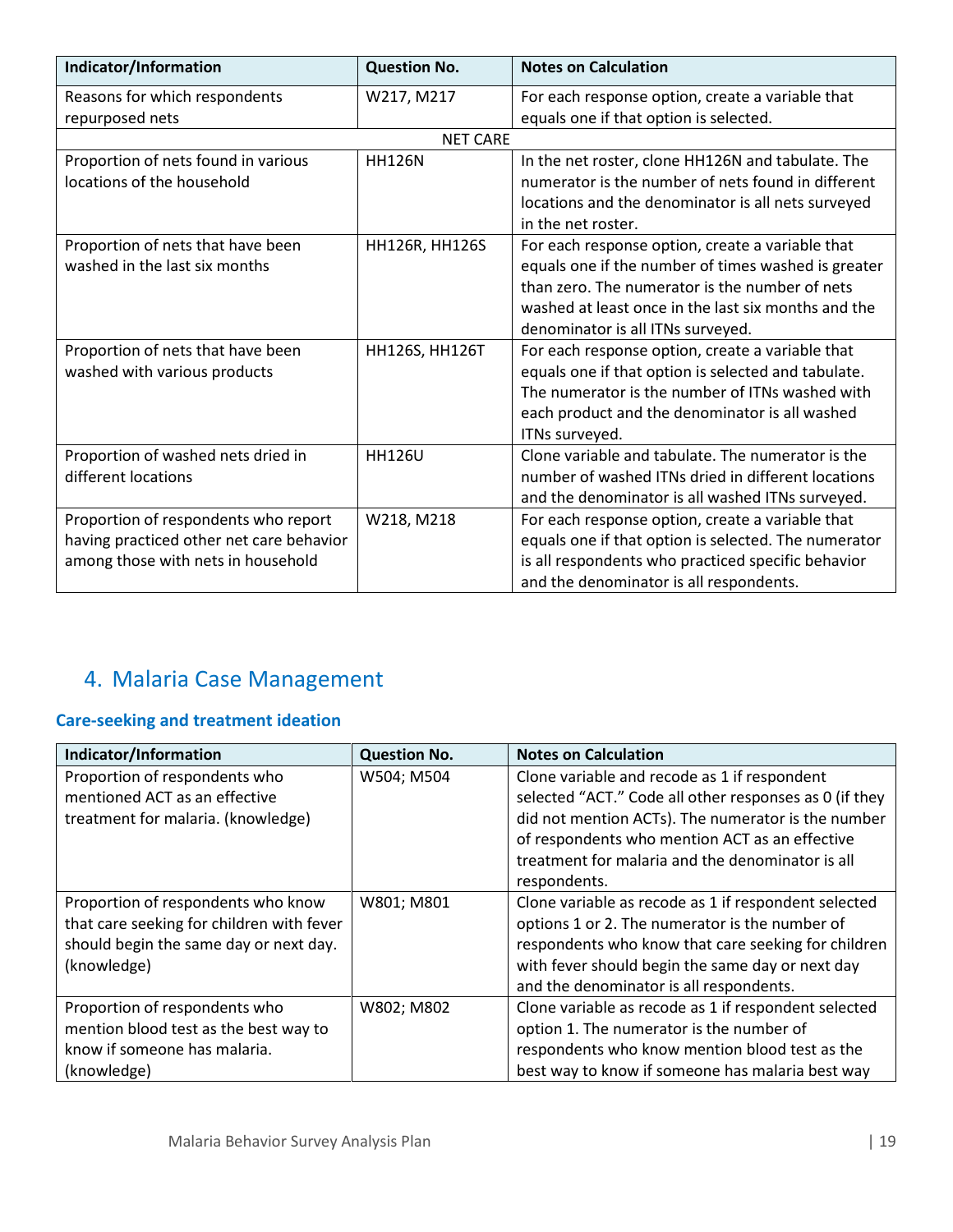| Indicator/Information                                                    | <b>Question No.</b>        | <b>Notes on Calculation</b>                                                       |
|--------------------------------------------------------------------------|----------------------------|-----------------------------------------------------------------------------------|
|                                                                          |                            | to know if someone has malaria and the                                            |
|                                                                          |                            | denominator is all respondents.                                                   |
| Proportion of respondents who know                                       | W803; M803                 | Clone variable as recode as 1 if respondent selected                              |
| that the best source to get treatment                                    |                            | options that correspond to health facilities and                                  |
| for malaria is a health facility-                                        |                            | potentially community health worker per the                                       |
| depending on country context.                                            |                            | country context and guidelines regarding malaria                                  |
| (knowledge)                                                              |                            | testing and treatment. The numerator is the number                                |
|                                                                          |                            | of respondents who know that the best place to get                                |
|                                                                          |                            | treatment for malaria is a health facility and the                                |
|                                                                          |                            | denominator is all respondents.                                                   |
| Proportion of respondents who have                                       | W504, W801-                | Create a variable for each of the knowledge items by                              |
| comprehensive knowledge of malaria                                       | W803;                      | coding as 1 if all the following responses are                                    |
| care-seeking and treatment                                               | M504, M801-M803            | selected: "D" response option in W504; response                                   |
| (knowledge)                                                              |                            | options "1" or "2" in 801; "1" response option in 802                             |
|                                                                          |                            | and response options corresponding to health                                      |
|                                                                          |                            | facilities in 803. The numerator is the number of                                 |
|                                                                          |                            | respondents with comprehensive knowledge of                                       |
|                                                                          |                            | malaria care-seeking and the denominator is all                                   |
|                                                                          |                            | respondents.                                                                      |
| Proportion of respondents with a                                         | W804-W812;                 | Recode each question so that the response that                                    |
| favorable attitude toward care-seeking                                   | M804-M812                  | reflects positive attitude is coded 1, the response                               |
| for children for fever and treatment of                                  |                            | that reflects lack of positive attitude is coded -1, and                          |
| malaria (attitudes)                                                      |                            | "Don't Know" is coded 0. Sum the score for the                                    |
|                                                                          |                            | questions to obtain an index for positive attitudes.                              |
|                                                                          |                            | Respondents with an index score greater than 0 are                                |
|                                                                          |                            | considered to have a favorable attitude toward care-                              |
|                                                                          |                            | seeking and treatment of malaria. The numerator is                                |
|                                                                          |                            | the number of respondents with favorable attitudes                                |
|                                                                          |                            | towards care seeking and treatment for malaria and                                |
|                                                                          |                            | the denominator is all respondents.                                               |
| Proportion of respondents with                                           | W813, W815-W816            | Recode each question so that the response that                                    |
| perceived response-efficacy of malaria                                   | M813, M815-M816            | reflects perceived response-efficacy is coded 1, the                              |
| testing.(perceived response-efficacy)                                    |                            | response that reflects lack of response-efficacy is                               |
|                                                                          |                            | coded -1, and "Don't Know" is coded 0. Sum the                                    |
|                                                                          |                            | scores for the questions to obtain an index for                                   |
|                                                                          |                            | response-efficacy. Respondents with a score greater                               |
|                                                                          |                            | than 0 are considered as perceiving the response-                                 |
|                                                                          |                            | efficacy for malaria testing. The numerator is the                                |
|                                                                          |                            | number of respondents with perceived response-                                    |
|                                                                          |                            | efficacy regarding malaria testing and the                                        |
|                                                                          |                            | denominator is all respondents.<br>Recode each question so that the response that |
| Proportion of respondents with<br>perceived response-efficacy of malaria | W814, W817-<br>W818; M814, | reflects perceived response-efficacy is coded 1, the                              |
| treatment. (perceived response-                                          | M817-M818                  | response that reflects lack of perceived response-                                |
| efficacy)                                                                |                            | efficacy is coded -1, and "Don't Know" is coded 0.                                |
|                                                                          |                            | Sum the scores for the questions to obtain an index                               |
|                                                                          |                            | for response-efficacy. Respondents with a score                                   |
|                                                                          |                            | greater than 0 are considered as perceiving the                                   |
|                                                                          |                            | response-efficacy for malaria treatment. The                                      |
|                                                                          |                            |                                                                                   |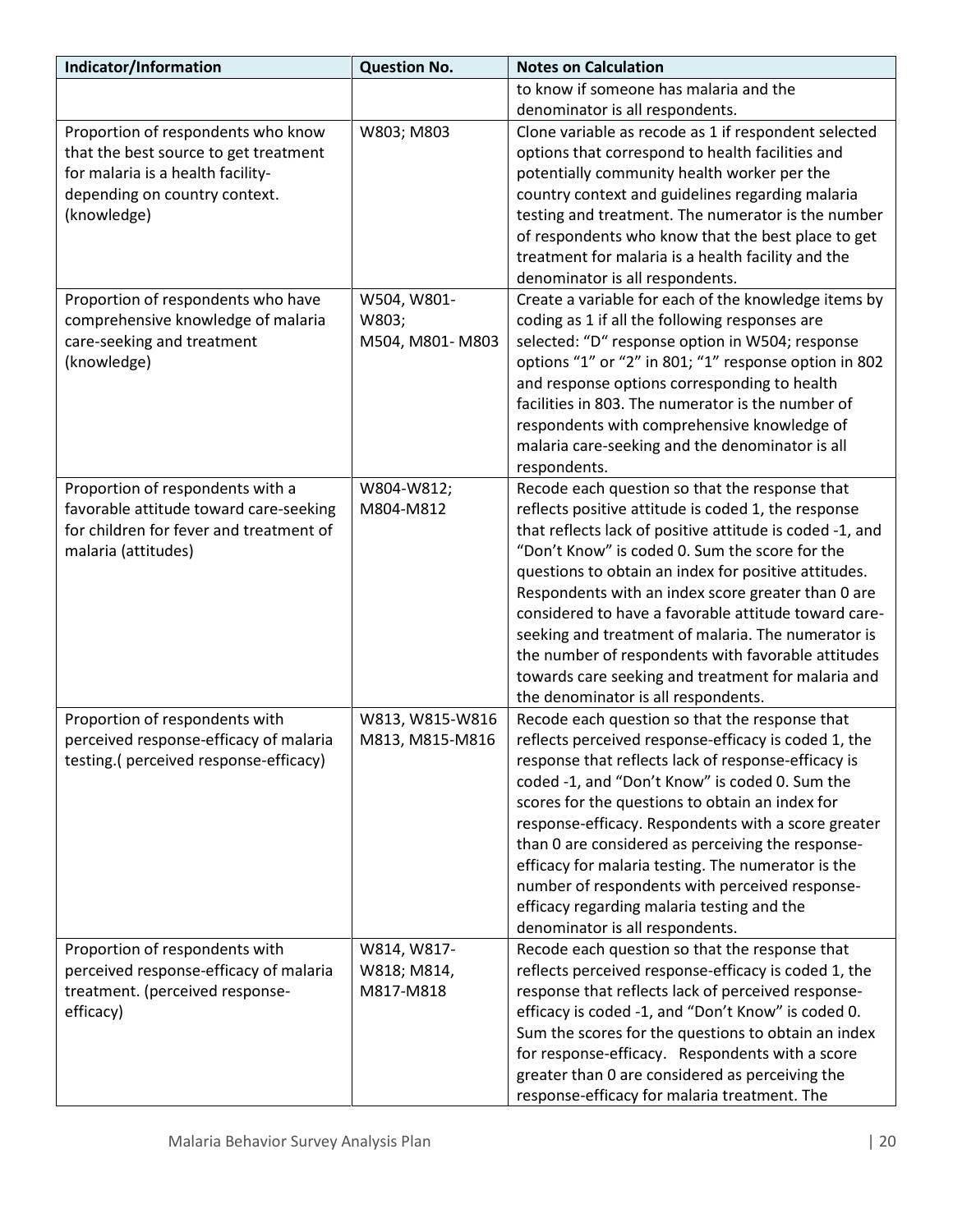| Indicator/Information                      | <b>Question No.</b> | <b>Notes on Calculation</b>                               |
|--------------------------------------------|---------------------|-----------------------------------------------------------|
|                                            |                     | numerator is the number of respondents with               |
|                                            |                     | perceived response-efficacy regarding malaria             |
|                                            |                     | treatment and the denominator is all respondents.         |
| Proportion of women with perceived         | W819-W824           | Recode each question so that the response that            |
| self-efficacy to seek care and treatment   |                     | reflects perceived self-efficacy is coded 1, the          |
| for their child with fever/malaria at a    |                     | response that reflects lack of self-efficacy is coded -1, |
| health facility. (perceived self-efficacy) |                     | and "Don't Know" is coded 0. Sum the score for the        |
|                                            |                     | questions to obtain an index for self-efficacy.           |
|                                            |                     | Respondents with a score greater than 0 are               |
|                                            |                     | considered to have perceived self-efficacy regarding      |
|                                            |                     | malaria care-seeking and treatment. The numerator         |
|                                            |                     | is the number of women respondents with perceived         |
|                                            |                     | self-efficacy to seek care and treatment for malaria      |
|                                            |                     | and the denominator is all women respondents.             |
| Proportion of respondents who believe      | W825; M825          | Recode 1, 2, and 3 as 1 and other response options        |
| the majority of caregivers in their        |                     | as 0. The numerator is the number of respondents          |
| community take their children to a         |                     | who believe at least half of all care givers in their     |
| health provider on the same day or day     |                     | community take their children to a health provider        |
| after they develop a fever (descriptive    |                     | on the same day or the day after they develop a           |
| norm)                                      |                     | fever and the denominator is all respondents.             |
| Proportion of respondents who believe      | W826; M826          | Recode 1, 2, and 3 as 1 and other response options        |
| the majority of children with fever in     |                     | as 0. The numerator is the number of respondents          |
| their community are taken to a health      |                     | who believe at least half of all care givers in their     |
| facility to get tested for malaria         |                     | community take their children to get tested at a          |
| (descriptive norm)                         |                     | health facility after they develop a fever and the        |
|                                            |                     | denominator is all respondents.                           |
| Proportion of respondents who              | W827, M827          | Clone variable and recode 4 as 1 and other response       |
| perceive that community members            |                     | options as 0. The numerator is all respondents who        |
| approve of prompt care seeking for         |                     | perceive community members approve of prompt              |
| malaria in children (injunctive norm)      |                     | care seeking and the denominator is all respondents.      |
| Proportion of married or cohabiting        | W105, W828;         | Clone 828 and recode 1 and 3 as 1, and all other          |
| respondents who are involved in            | M105, M828          | options as 0 among married and cohabiting                 |
| making decisions about going to the        |                     | respondents (105=1 or 2). The numerator is the            |
| health facility when their child has a     |                     | number of married or cohabiting respondents               |
| fever (decision-making)                    |                     | involved in making decisions about going to the           |
|                                            |                     | health facility when their child has a fever and the      |
|                                            |                     | denominator is all married or cohabiting                  |
|                                            |                     | respondents.                                              |
| Proportion of married or cohabiting        | W105, W829;         | Clone 829 and recode 1 and 3 as 1, and all other          |
| respondents who are involved in            | M105, M829          | options as 0 among married and cohabiting                 |
| making decisions about purchasing          |                     | respondents (105=1 or 2). The numerator is the            |
| medicine when their child has a fever      |                     | number of married or cohabiting respondents               |
| (decision-making)                          |                     | involved in making decisions about purchasing             |
|                                            |                     | medicine when their child has a fever and the             |
|                                            |                     | denominator is all married or cohabiting                  |
|                                            |                     | respondents.                                              |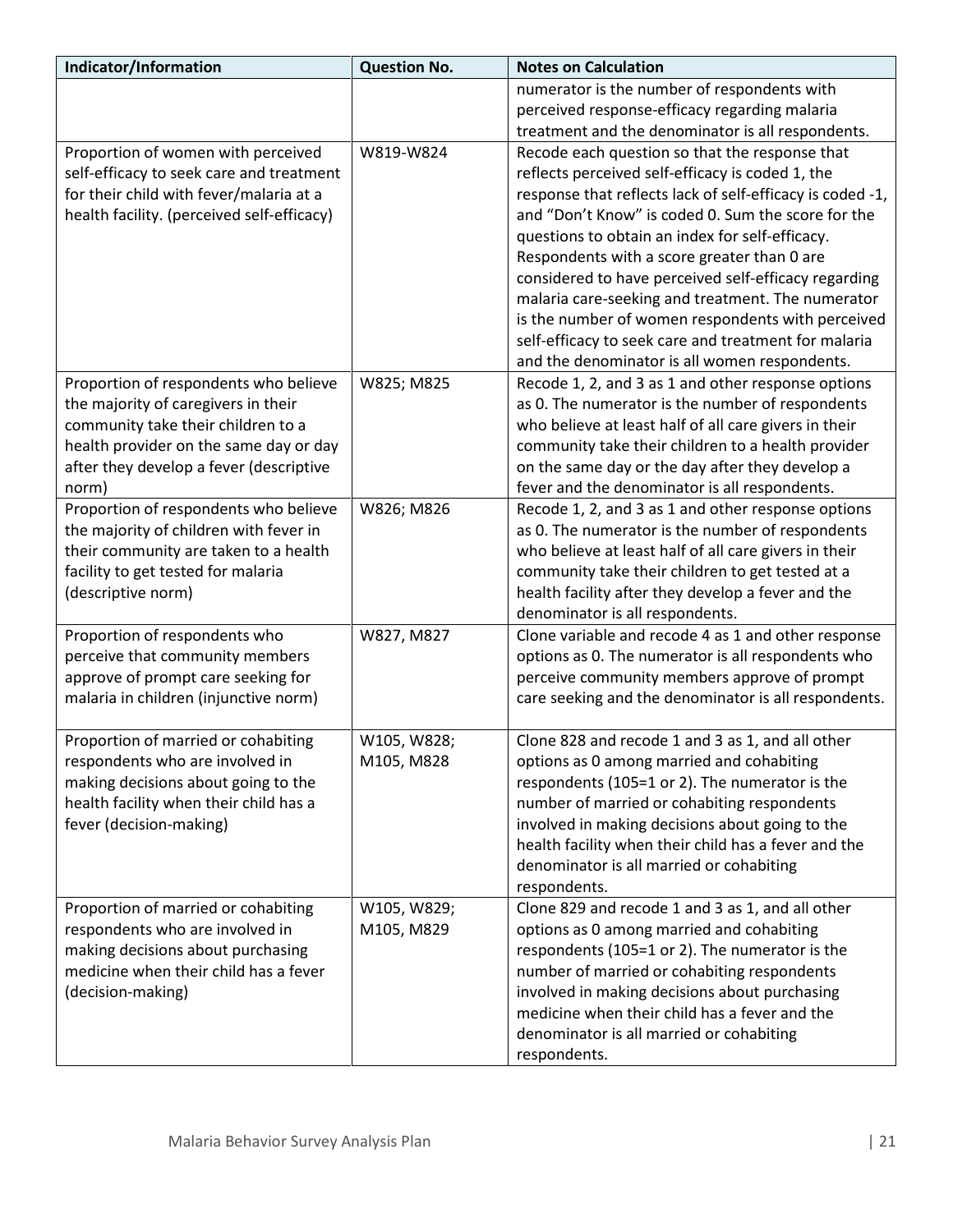| Indicator/Information                  | <b>Question No.</b> | <b>Notes on Calculation</b>                                                                           |
|----------------------------------------|---------------------|-------------------------------------------------------------------------------------------------------|
| Proportion of married or cohabiting    | W105, W830;         | Clone 830 and recode 1 and 3 as 1, and all other                                                      |
| respondents who are involved in the    | M105, M830          | options as 0 among married and cohabiting                                                             |
| decision about what to do when they    |                     | respondents (105=1 or 2). The numerator is the                                                        |
| themselves are sick (decision-making)  |                     | number of married or cohabiting respondents                                                           |
|                                        |                     | involved in making decisions when they are sick, and                                                  |
|                                        |                     | the denominator is all married or cohabiting                                                          |
|                                        |                     | respondents.                                                                                          |
| Proportion of respondents that have    | W1004, W1006;       | Clone variables and recode each question so that the                                                  |
| positive perceptions towards health    | M1004, M1006,       | response that reflects positive perceptions is coded                                                  |
| facilities in relation to malaria case |                     | 1, the response that reflects lack of positive                                                        |
| management (perceptions of health-     |                     | perceptions is coded -1, and "Don't Know" is coded                                                    |
| facility workers)                      |                     | 0. Sum the score for the questions to obtain an index                                                 |
|                                        |                     | for positive perceptions. Respondents with an index                                                   |
|                                        |                     | score greater than 0 are considered to have positive                                                  |
|                                        |                     | perceptions towards health facilities. The numerator                                                  |
|                                        |                     | is all respondents with positive perceptions towards                                                  |
|                                        |                     | malaria case management services in health facilities                                                 |
|                                        |                     | and the denominator is all respondents.                                                               |
| Proportion of respondents that have    | W1003, W1005,       | Clone variables and recode each question so that the                                                  |
| positive perceptions towards           | W1007, W1009,       | response that reflects positive perceptions is coded                                                  |
| community-based health workers'        | W1011;              | 1, the response that reflects lack of positive                                                        |
| provision of malaria case management   | M1003, M1005,       | perceptions is coded -1, and "Don't Know" is coded                                                    |
| (perceptions of community-based        | M1007, M1009,       | 0. Sum the score for the questions to obtain an index                                                 |
| health workers)                        | M1011               | for positive perceptions. Respondents with an index                                                   |
|                                        |                     | score greater than 0 are considered to have positive                                                  |
|                                        |                     | perceptions towards community-based health                                                            |
|                                        |                     | workers that provide care for children with malaria.                                                  |
|                                        |                     | The numerator is all respondents with positive                                                        |
|                                        |                     | perceptions towards the malaria case management<br>services of community-based health workers and the |
|                                        |                     | denominator is all respondents.                                                                       |
| Proportion of respondents that have    | W1008,              | Clone variables and recode each question so that the                                                  |
| positive perceptions towards facility- | W1010, W1012;       | response that reflects positive perceptions is coded                                                  |
| based health workers' provision of     | M1010, M1008,       | 1, the response that reflects lack of positive                                                        |
| malaria case management (perceptions   | M1012               | perceptions is coded -1, and "Don't Know" is coded                                                    |
| of health facility workers)            |                     | 0. Sum the score for the questions to obtain an index                                                 |
|                                        |                     | for positive perceptions. Respondents with an index                                                   |
|                                        |                     | score greater than 0 are considered to have positive                                                  |
|                                        |                     | perceptions towards facility-based health workers                                                     |
|                                        |                     | that provide care for children with malaria. The                                                      |
|                                        |                     | numerator is all respondents with positive                                                            |
|                                        |                     | perceptions towards the malaria case management                                                       |
|                                        |                     | services of facility-based health workers and the                                                     |
|                                        |                     | denominator is all respondents.                                                                       |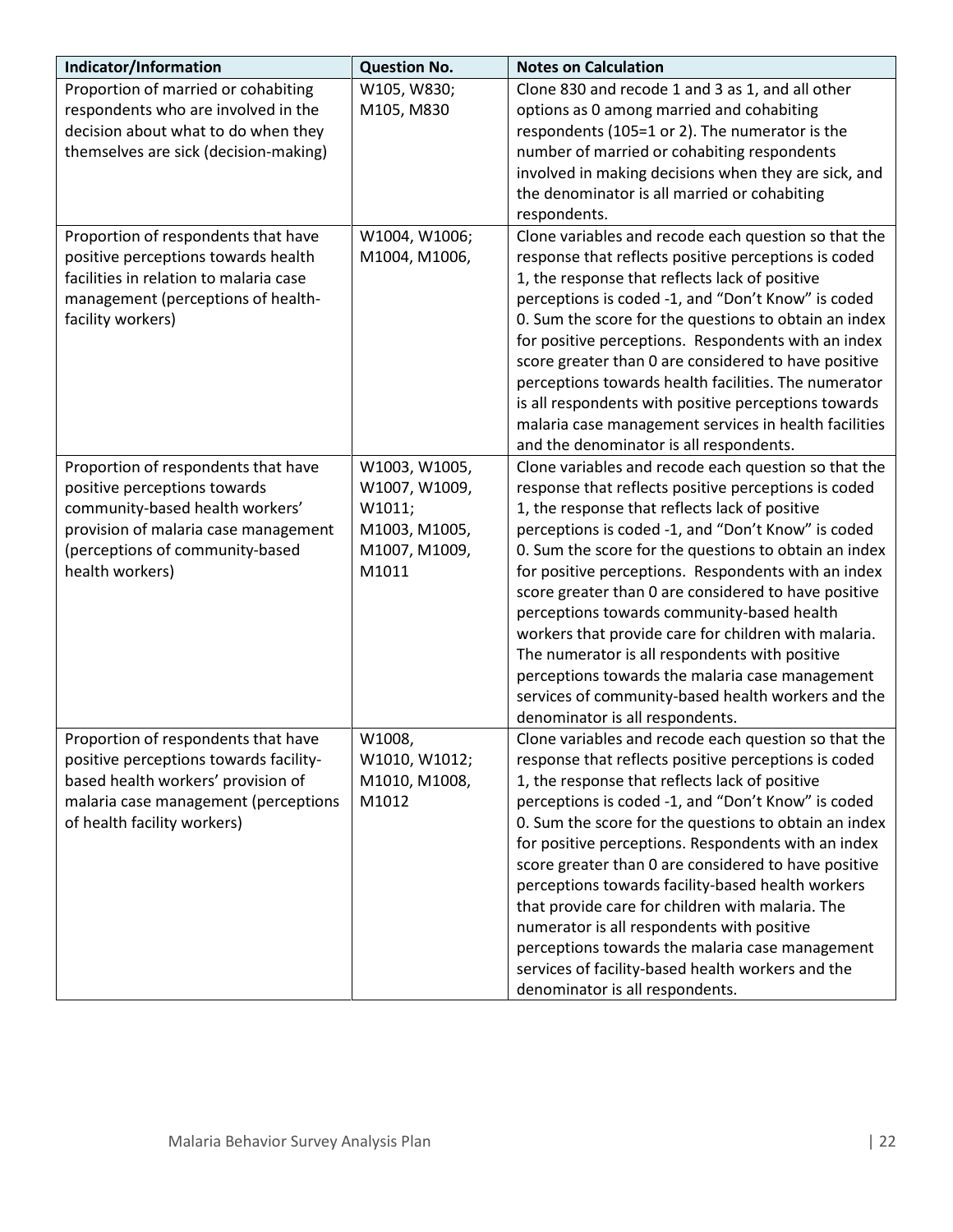# **Behavioral Outcomes Related to Malaria Case Management**

| Indicator/Information                    | <b>Question No.</b> | <b>Notes on Calculation</b>                           |
|------------------------------------------|---------------------|-------------------------------------------------------|
| Number of children under five years old  | W322                | Clone variable and recode as 1 if not missing. This   |
| with fever in the past two weeks with    |                     | variable is to be used as a denominator for other     |
| malaria case management information      |                     | indicators                                            |
| Proportion of children under five years  | W325, W322          | Clone all variables and create a new variable among   |
| old with fever in the past two weeks for |                     | children less than five with a fever in the past two  |
| whom treatment was sought the same       |                     | weeks (W322=not missing). Recode as 1 if W325=1       |
| or next day following the onset of fever |                     | or 2. Otherwise recode as 0 if W325>2 or missing.     |
|                                          |                     | The numerator is the number of children under five    |
|                                          |                     | years old with fever in the past two weeks for whom   |
|                                          |                     | treatment was sought the same or next day             |
|                                          |                     | following the onset of fever and the denominator is   |
|                                          |                     | the number of children under five years old with      |
|                                          |                     | fever in the past two weeks.                          |
| Proportion of children under five years  | W327, W322          | Clone all variables and create a new variable among   |
| old with fever in the past two weeks     |                     | children less than five with a fever in the past two  |
| who were taken to a health facility or   |                     | weeks (W322=not missing). Recode W327as 1 if          |
| community health worker first            |                     | health facility (W327=11-13, 21-23 or 31-33) or       |
|                                          |                     | community health worker (31). otherwise recode as     |
|                                          |                     | zero for other W327 options. The numerator is the     |
|                                          |                     | number of children under five years old with a fever  |
|                                          |                     | in the past two weeks who were taken to a health      |
|                                          |                     | facility or community health worker (as applicable)   |
|                                          |                     | and the denominator is the number of children         |
|                                          |                     | under five years old with a fever in the past two     |
|                                          |                     | weeks.                                                |
| Proportion of children under five years  | W329, W322          | Clone all variables and create a new variable among   |
| old with fever in the last two weeks     |                     | children less than five with a fever in the past two  |
| who had a malaria blood test             |                     | weeks (W322=not missing). Recode W329 as 2 and 9      |
|                                          |                     | as 0. The numerator is the number of children under   |
|                                          |                     | five years old with a fever in the past two with a    |
|                                          |                     | malaria blood test and the denominator is the         |
|                                          |                     | number of children under five years old with a fever  |
|                                          |                     | in the past two weeks.                                |
| Proportion of children under five years  | W330, W322          | Clone all variables and create a new variable among   |
| with fever tested that have a positive   |                     | children less than five with a fever in the past two  |
| malaria blood test result                |                     | weeks (W322=1) and a blood test done (W329=1).        |
|                                          |                     | Recode W330 as 2 and 9 as 0. The numerator is the     |
|                                          |                     | number of children under five years old with a fever  |
|                                          |                     | in the past two weeks that have a positive malaria    |
|                                          |                     | blood test result and the denominator is the number   |
|                                          |                     | of children under five years old with a fever in the  |
|                                          |                     | past two weeks who had a malaria blood test.          |
| Proportion of children under five years  | W322, W330,         | Clone all variables and create a new variable among   |
| old with confirmed malaria receiving an  | W331, W333,         | children less than five with a fever in the past two  |
| <b>ACT</b>                               |                     | weeks (W322=1) that have confirmed malaria            |
|                                          |                     | (W330=1). Recode as 1 if 331 indicates that the child |
|                                          |                     | took any medicine and 333 indicates they took an      |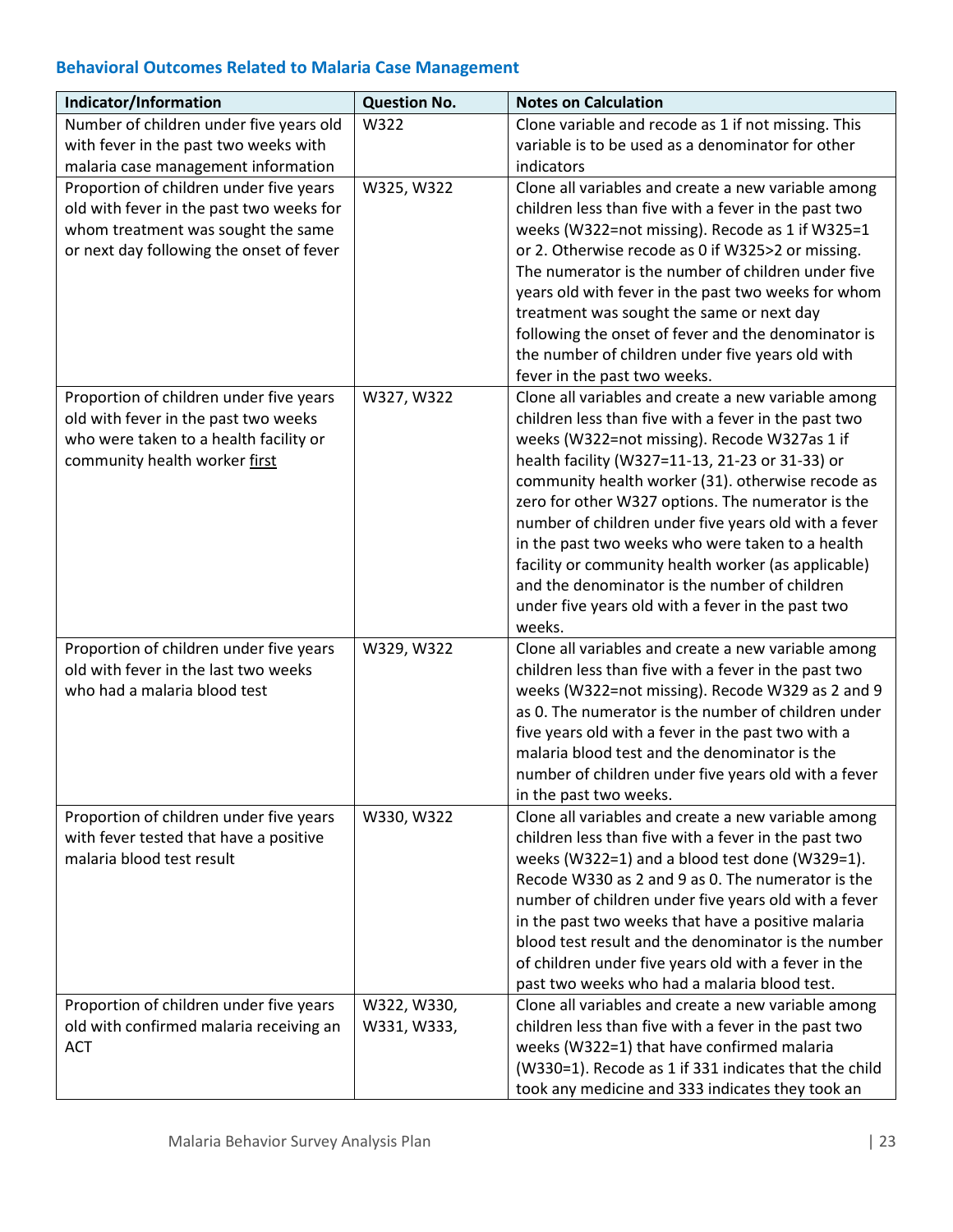| Indicator/Information                    | <b>Question No.</b> | <b>Notes on Calculation</b>                           |
|------------------------------------------|---------------------|-------------------------------------------------------|
|                                          |                     | ACT (D). The numerator is the number of children      |
|                                          |                     | under five years old with a fever in the past two     |
|                                          |                     | weeks who received any antimalarial drugs and the     |
|                                          |                     | denominator for this indicator is children under five |
|                                          |                     | with confirmed malaria.                               |
| Proportion of children under five with   | W322, W330,         | Clone all variables and create a new variable among   |
| fever with confirmed malaria in the last | W331, W333,         | children less than five with a fever in the past two  |
| two weeks received an ACT promptly       | W337                | weeks (W322=1) that have confirmed malaria            |
|                                          |                     | (W330=1). Recode as 1 if 337=1 or 2 and 333           |
|                                          |                     | indicates they took an ACT (D). The numerator is the  |
|                                          |                     | number of children under five years old with a fever  |
|                                          |                     | in the past two weeks who received ACT promptly       |
|                                          |                     | and the denominator is all children under five with   |
|                                          |                     | confirmed malaria.                                    |

# <span id="page-23-0"></span>5. Malaria in Pregnancy

# **Antenatal Care and Intermittent Presumptive Treatment in Pregnancy (ANC/IPTp) Ideation**

| Indicator/Information                  | <b>Question No.</b> | <b>Notes on Calculation</b>                              |
|----------------------------------------|---------------------|----------------------------------------------------------|
| Proportion of respondents who have     | W701-W703;          | Create an indicator for each of the knowledge items      |
| comprehensive ANC/IPTp knowledge       | M701-M703           | by coding as 1 each of the following: (1) response 3     |
| (knowledge)                            |                     | in 701; (2) responding that the number of ANC visits     |
|                                        |                     | is 4 or higher in $7024$ ; and (3) responding three or   |
|                                        |                     | more times in 703. Combine the three indicators to       |
|                                        |                     | derive an index. Respondents with an index score         |
|                                        |                     | greater than 1 are considered to have basic              |
|                                        |                     | ANC/IPTp knowledge. The numerator is all                 |
|                                        |                     | respondents with basic ANC/IPTp knowledge, and           |
|                                        |                     | the denominator is all respondents.                      |
| Proportion of respondents with         | W706-W710;          | Recode each question so that the response that           |
| favorable attitudes towards ANC and    | M706-M710           | reflects positive attitude is coded 1, the response      |
| IPTp (attitudes)                       |                     | that reflects lack of positive attitude is coded -1, and |
|                                        |                     | "Don't Know" is coded 0. Sum the score for the           |
|                                        |                     | questions to obtain an index for positive attitudes.     |
|                                        |                     | Respondents with an index score greater than 0 are       |
|                                        |                     | considered to have a favorable attitude toward ANC       |
|                                        |                     | and IPTp. The numerator is all respondents with          |
|                                        |                     | favorable attitudes towards ANC/IPTp and the             |
|                                        |                     | denominator is all respondents.                          |
| Proportion of respondents that believe | W704-W705;          | Recode each question so that the response that           |
| malaria in pregnancy has severe        | M704-M705           | reflects perceived severity is coded 1, the response     |
| consequences (perceived severity)      |                     | that reflects lack of perceived severity is coded -1,    |
|                                        |                     | and "Don't Know" is coded 0. Sum the score for the       |

<span id="page-23-1"></span><sup>4</sup> Number of ANC visits should reflect the country policy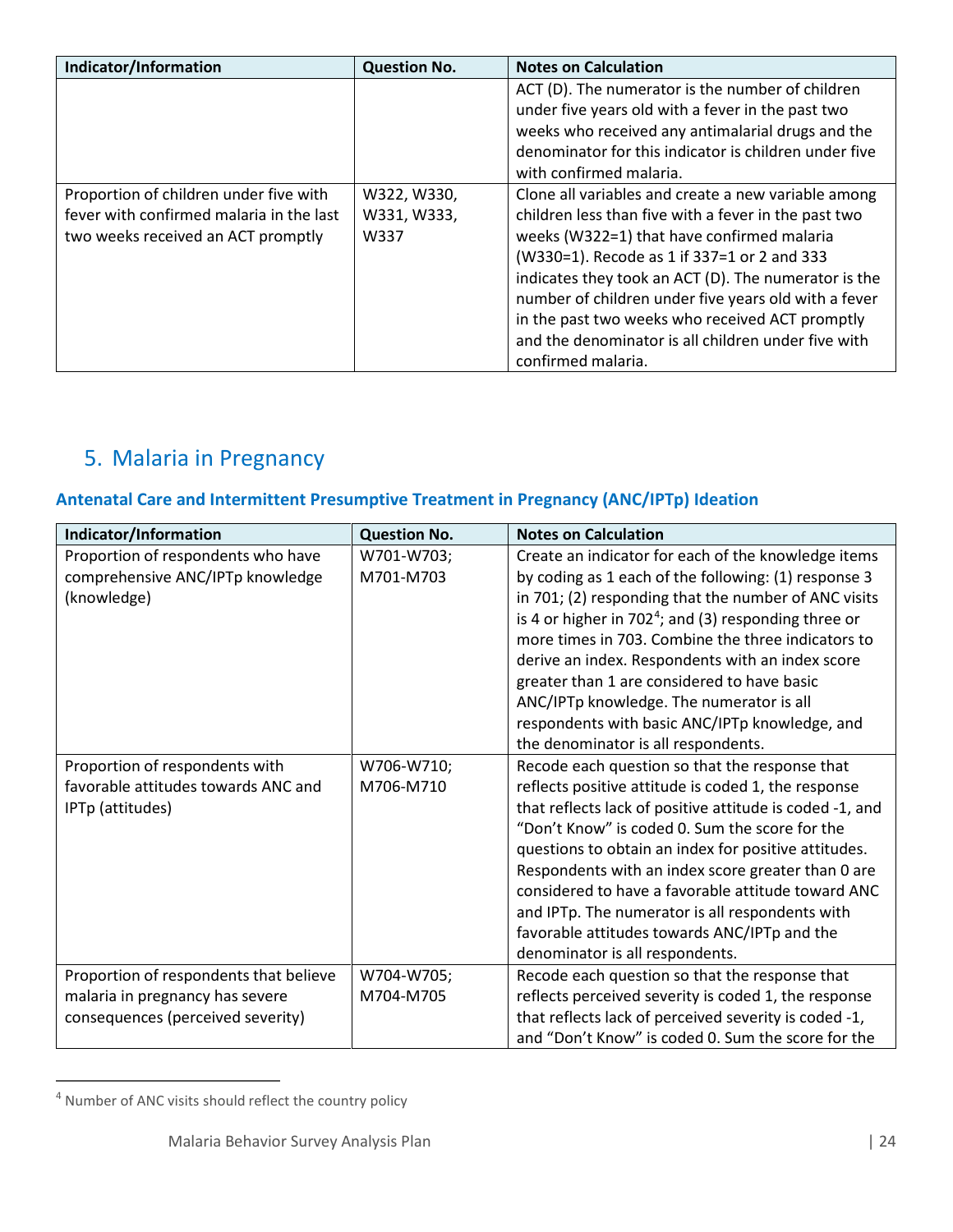| Indicator/Information                    | <b>Question No.</b> | <b>Notes on Calculation</b>                                                                              |
|------------------------------------------|---------------------|----------------------------------------------------------------------------------------------------------|
|                                          |                     | questions to obtain an index for severity.                                                               |
|                                          |                     | Respondents with an index score greater than 0 are                                                       |
|                                          |                     | considered to perceive malaria as serious condition                                                      |
|                                          |                     | in pregnancy. The numerator is all respondents who                                                       |
|                                          |                     | perceive the severity of malaria in pregnancy and the                                                    |
|                                          |                     | denominator is all respondents.                                                                          |
| Proportion of respondents who believe    | W711-W713;          | Recode each question so that the response that                                                           |
| that the medicine given to pregnant      | M711-M713           | reflects perceived response-efficacy is coded 1, the                                                     |
| women to prevent malaria is effective    |                     | response that reflects lack of response-efficacy is                                                      |
| (perceived response-efficacy)            |                     | coded -1, and "Don't Know" is coded 0. Sum the                                                           |
|                                          |                     | score for the questions to obtain an index for                                                           |
|                                          |                     | response-efficacy. Respondents with an index score                                                       |
|                                          |                     | greater than 0 are considered to perceive IPTp as<br>effective for reducing a pregnant woman's risk of   |
|                                          |                     | malaria. The numerator is all respondents perceived                                                      |
|                                          |                     | response-efficacy regarding IPTp and the                                                                 |
|                                          |                     | denominator is all respondents.                                                                          |
| Proportion of women who are              | W714-719;           | Recode each question so that the response that                                                           |
| confident in their ability to go to ANC  |                     | reflects perceived self-efficacy is coded 1, the                                                         |
| and take medicine to prevent malaria     |                     | response that reflects lack of perceived self-efficacy                                                   |
| during pregnancy (perceived self-        |                     | is coded -1, and "Don't Know" is coded 0. Sum the                                                        |
| efficacy)                                |                     | score for the questions to obtain an index for self-                                                     |
|                                          |                     | efficacy. Respondents with a score greater than 0 are                                                    |
|                                          |                     | considered to be confident that they can go to ANC                                                       |
|                                          |                     | and take the medicine provided to prevent malaria.                                                       |
|                                          |                     | The numerator is all women with perceived self-                                                          |
|                                          |                     | efficacy regarding ANC/IPTp and the denominator is                                                       |
|                                          |                     | all women respondents.                                                                                   |
| Proportion of men who are confident in   | M714-M719           | Recode each question so that the response that                                                           |
| their ability to support their           |                     | reflects self-efficacy is coded 1, the response that                                                     |
| wife/partner to go to ANC and take       |                     | reflects lack of self-efficacy is coded -1, and "Don't                                                   |
| medicine to prevent malaria during       |                     | Know" is coded 0. Sum the score for the questions to                                                     |
| pregnancy (perceived self-efficacy)      |                     | obtain an index for self-efficacy. Respondents with a                                                    |
|                                          |                     | score greater than 0 are considered to be confident<br>that they can support their wife/partner to go to |
|                                          |                     | ANC and take the medicine provided to prevent                                                            |
|                                          |                     | malaria. The numerator is all men with perceived                                                         |
|                                          |                     | self-efficacy to support their wife/partner regarding                                                    |
|                                          |                     | ANC and IPTp and the denominator is all men                                                              |
|                                          |                     | respondents.                                                                                             |
| Proportion of respondents who believe    | W720, M720          | Recode 1, 2, and 3 as 1 and other response options                                                       |
| the majority of women in their           |                     | as 0. The numerator is all respondents who believe                                                       |
| community go to ANC at least             |                     | majority of the pregnant women in their community                                                        |
| four/eight times when they are           |                     | attend ANC four/eight times (as applicable) and the                                                      |
| pregnant <sup>5</sup> (descriptive norm) |                     | denominator is all respondents.                                                                          |
| Proportion of respondents who believe    | W721, M721          | Recode 1, 2, and 3 as 1 and other response options                                                       |
| the majority of women in their           |                     | as 0. The numerator is all respondents who believe                                                       |

<span id="page-24-0"></span><sup>5</sup> Number of ANC visits used in this indicator should reflect the country policy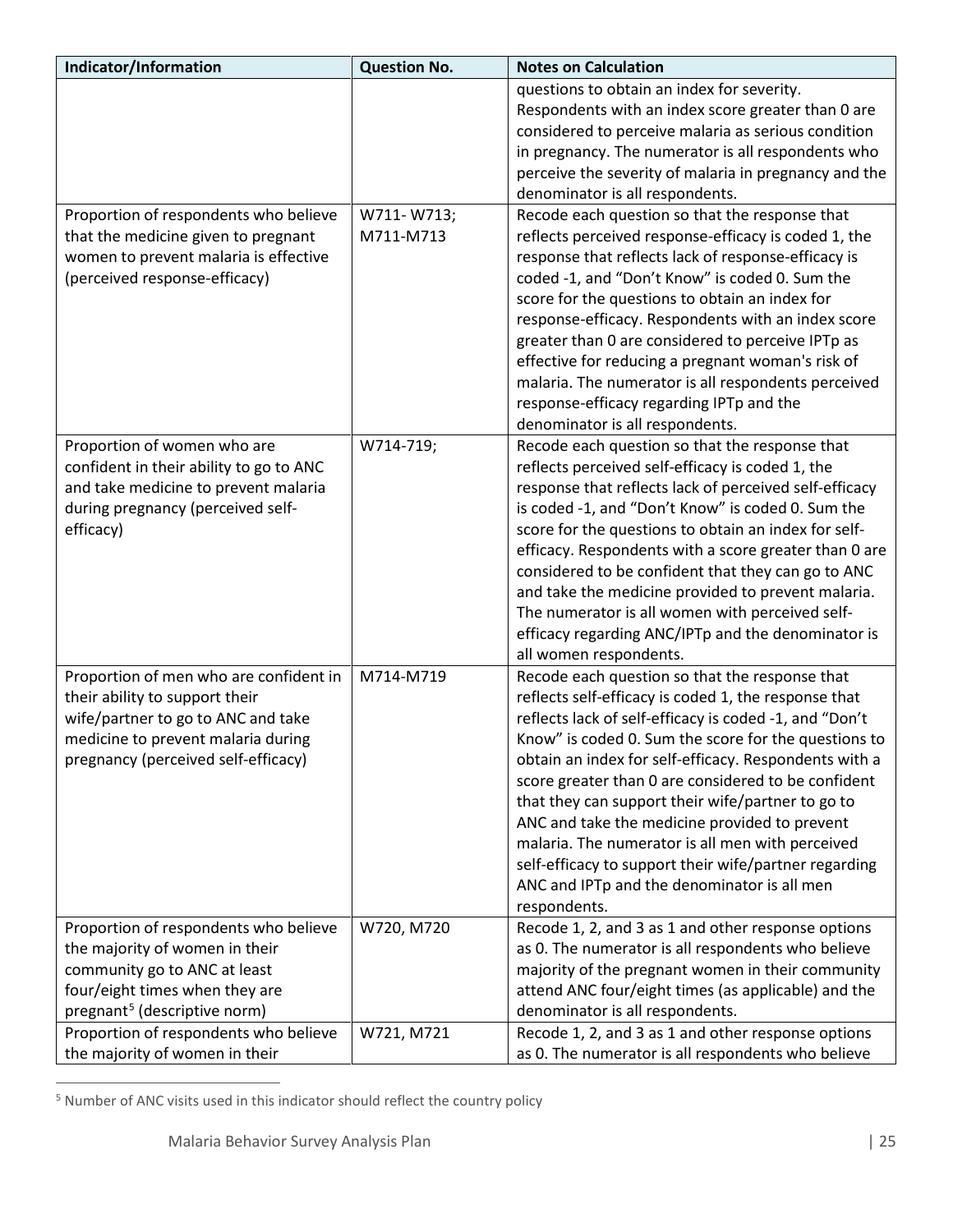| Indicator/Information                    | <b>Question No.</b> | <b>Notes on Calculation</b>                               |
|------------------------------------------|---------------------|-----------------------------------------------------------|
| community take IPTp when pregnant        |                     | majority of the pregnant women in their community         |
| (descriptive norm)                       |                     | take IPTp and the denominator is all respondents.         |
| <b>Proportion of respondents who</b>     | W721b, M721b        | Clone variable and recode 4 as 1 and other response       |
| perceive that community members          |                     | options as 0. The numerator is all respondents who        |
| approve of IPTp (injunctive norm)        |                     | perceive community members approve of IPTp and            |
|                                          |                     | the denominator is all respondents.                       |
| Proportion of currently married or       | W105, W722;         | Among all married or cohabiting respondents               |
| cohabiting respondents who are usually   | M105, M722          | (Q105=1 or 2), clone 722 and recode 1 and 3 as 1, 7       |
| involved in making decisions regarding   |                     | as missing, and all other options as 0. The numerator     |
| ANC attendance (decision-making)         |                     | is all currently married or cohabiting respondents        |
|                                          |                     | usually involved in decision making regarding ANC         |
|                                          |                     | and the denominator is all currently married or           |
|                                          |                     | cohabiting respondents.                                   |
| Proportion of currently married or       | W105, W723,         | Clone variables and among all married or cohabiting       |
| cohabiting respondents who discussed     | W724;               | respondents (Q105=1 or 2), create a new variable as       |
| ANC attendance with their                | M105, M723, M724    | 1 if 724 is 1 but zero if 723 is 2 or 9 or 724 is >1. The |
| spouse/partner in the last six months    |                     | numerator is all currently married or cohabiting          |
| (decision-making)                        |                     | respondents who discussed ANC attendance with             |
|                                          |                     | their spouse/partner in the last six months and the       |
|                                          |                     | denominator is all currently married or cohabiting        |
|                                          |                     | respondents.                                              |
| Proportion of women with a positive      | W1016; M1016        | Clone variable and recode 2 and 9 as 0. The               |
| perception towards community-based       |                     | numerator is all respondents who positive                 |
| health workers provision of care related |                     | perceptions towards community health workers that         |
| to malaria in pregnancy (perceptions of  |                     | provide malaria care in pregnancy and the                 |
| health workers)                          |                     | denominator is all women respondents.                     |
| Proportion of women with positive        | W1015, W1017 to     | Clone variables and recode each question so that the      |
| perceptions towards facility-based       | W1020; M1015,       | response that reflects positive perceptions is coded      |
| health workers provision of care related | M1017 to M1020      | 1, the response that reflects lack of positive            |
| to malaria in pregnancy (perceptions of  |                     | perceptions is coded -1, and "Don't Know" is coded        |
| health workers)                          |                     | 0. Sum the score for the questions to obtain an index     |
|                                          |                     | for positive perceptions. Respondents with an index       |
|                                          |                     | score greater than 0 are considered to have positive      |
|                                          |                     | perceptions towards facility-based health workers         |
|                                          |                     | that provide malaria care in pregnancy. The               |
|                                          |                     | numerator is all respondents who positive                 |
|                                          |                     | perceptions towards health workers that provide           |
|                                          |                     | malaria care in pregnancy and the denominator is all      |
|                                          |                     | women respondents.                                        |
| Proportion of women who intend to        | W317-318            | Clone variables and create a variable among women         |
| take IPTp in their next pregnancy        |                     | who responded yes to W317, recode as 1 if W318 is         |
|                                          |                     | yes and 0 if otherwise. The numerator is all women        |
|                                          |                     | respondents who intend to have more children and          |
|                                          |                     | will take IPTP and the denominator is all women           |
|                                          |                     | respondents who intend to have more children.             |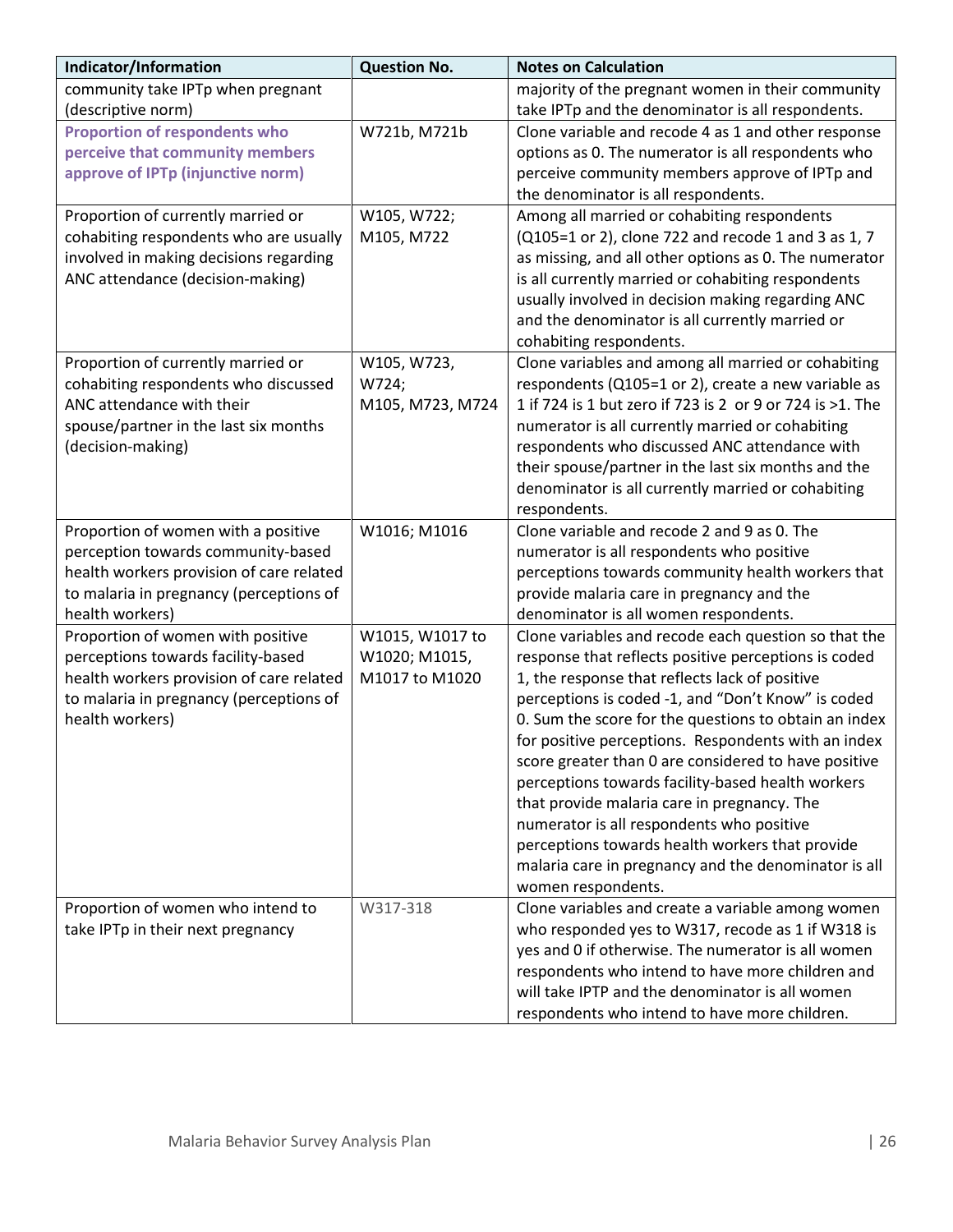### **Behavioral Outcomes Related to Malaria in Pregnancy**

| Indicator/Information                                | <b>Question No.</b> | <b>Notes on Calculation</b>                                                                             |
|------------------------------------------------------|---------------------|---------------------------------------------------------------------------------------------------------|
| Number of women with at least one                    | W110                | Create a variable that equals 1 if 110 equals 1 and 0                                                   |
| child in the last two years.                         |                     | otherwise. This variable is used in calculating the                                                     |
|                                                      |                     | denominator for most of the other outcomes in this                                                      |
|                                                      |                     | section                                                                                                 |
| Proportion of women with at least one                | W110, W305          | Among women with a live birth in the last two years                                                     |
| child in the last 2 years who attended at            |                     | (W110=1), clone and recode W305 as 1 if they                                                            |
| least four/eight <sup>6</sup> ANC visits during last |                     | attended four (eight) or more ANC visits during last<br>pregnancy. Code other women with live birth but |
| pregnancy                                            |                     | fewer than four (eight) visits as 0. The numerator is                                                   |
|                                                      |                     | all women with at least one child in the last 2 years                                                   |
|                                                      |                     | who attended at least four/eight ANC visits (as                                                         |
|                                                      |                     | applicable) during their last pregnancy and the                                                         |
|                                                      |                     | denominator is all women with at least one child in                                                     |
|                                                      |                     | the last 2 years.                                                                                       |
| Proportion of pregnant women with at                 | W110, W304          | Among women with at least one child in the last 2                                                       |
| least one child in the last 2 years who              |                     | years (W110=1), clone W304 and recode as 1 if the                                                       |
| obtained antenatal care from a health                |                     | response to 304 is health facility (W304=11-13, 21-                                                     |
| facility                                             |                     | 23 or 32-33), otherwise recode as zero. The                                                             |
|                                                      |                     | numerator is the number of women with at least                                                          |
|                                                      |                     | one child in the last 2 years who obtained prenatal                                                     |
|                                                      |                     | care from a health facility during their last                                                           |
|                                                      |                     | pregnancy and the denominator is all women with                                                         |
| Proportion of pregnant women with at                 | W302, W308          | at least one child in the last 2 years<br>Among women with at least one child in the last 2             |
| least one child in the last 2 years whose            |                     | years (W110=1) and at least one ANC visit (302=1),                                                      |
| husband/partner accompanied them to                  |                     | clone W308 and recode 2 as 0. The numerator is the                                                      |
| an ANC visit                                         |                     | number of women with at least one child in the last                                                     |
|                                                      |                     | 2 years who attended at least one ANC visit and had                                                     |
|                                                      |                     | their husband/partner accompany them and the                                                            |
|                                                      |                     | denominator is the number of women with at least                                                        |
|                                                      |                     | one child in the last 2 years who attended at least                                                     |
|                                                      |                     | one ANC visit                                                                                           |
| Proportion of male caregivers who                    | M108                | Clone variable and recode 2 as 0 and 3 or 8as                                                           |
| accompanied wife/partner to ANC visit                |                     | missing if 3 is selected. The numerator is the                                                          |
| the last time she was pregnant                       |                     | number of men who accompanied their                                                                     |
|                                                      |                     | wife/partner to an ANC visit during the last                                                            |
|                                                      |                     | pregnancy and the denominator is the number of<br>male respondents whose wife/partner attended          |
|                                                      |                     | antenatal care.                                                                                         |
| Proportion of women with at least one                | W313                | Among women with at least one child in the last 2                                                       |
| child in the last 2 years who received               |                     | years (W110=1), clone W313 and recode as 1 if                                                           |
| three or more doses of IPTp during the               |                     | W313 equals three or more. Recode as 0 if 2 or less.                                                    |
| last pregnancy                                       |                     | The numerator is the number of women who                                                                |
|                                                      |                     | received at least 3 doses of IPTp, and the                                                              |

<span id="page-26-0"></span><sup>6</sup> Number of ANC visits used in this indicator should reflect the country policy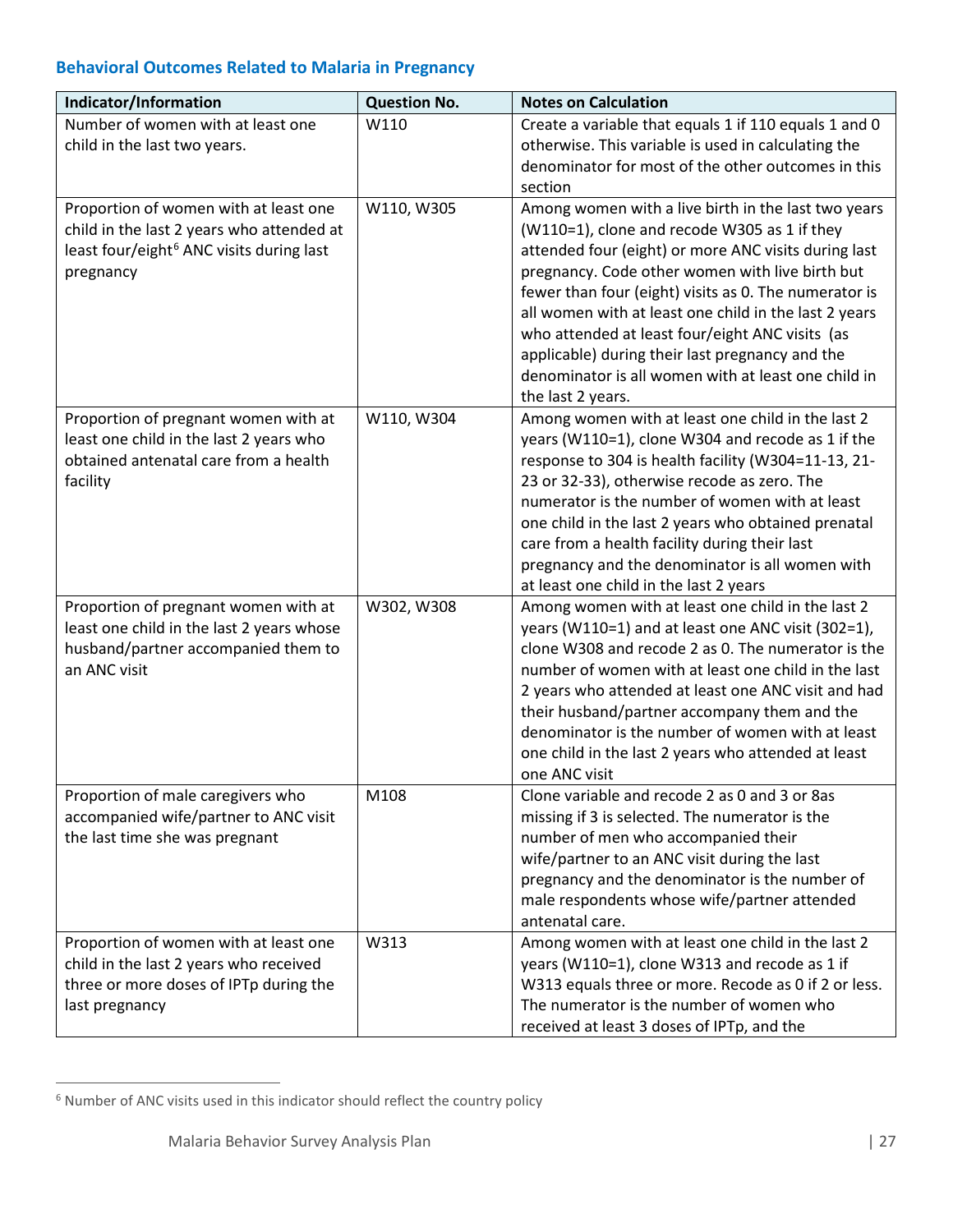| Indicator/Information                                                                                             | <b>Question No.</b> | <b>Notes on Calculation</b>                                                                                                                                                                                                                                                                                                                                                                                                 |
|-------------------------------------------------------------------------------------------------------------------|---------------------|-----------------------------------------------------------------------------------------------------------------------------------------------------------------------------------------------------------------------------------------------------------------------------------------------------------------------------------------------------------------------------------------------------------------------------|
|                                                                                                                   |                     | denominator is the number of women with at least                                                                                                                                                                                                                                                                                                                                                                            |
|                                                                                                                   |                     | one child in the last 2 years.                                                                                                                                                                                                                                                                                                                                                                                              |
| Proportion of women who do not take<br>IPTp for various reasons                                                   | W311, W312          | Among women who did not take IPTp (W311=0 or<br>9), clone W312 and create a variable that equals one<br>if that option is selected. The numerator is the<br>number of women who did not take IPTp for specific<br>reasons (as applicable) and the denominator is the<br>number of women with at least one child in the last<br>2 years who did not take IPTp in their last<br>pregnancy.                                    |
| Average cost women paid for SP at the<br>health facility, among those who paid                                    | W315, W316          | If woman paid for SP at a health facility (W315=1),<br>calculate the mean of all non-missing prices values<br>of W316.                                                                                                                                                                                                                                                                                                      |
| Proportion of pregnant women with at<br>least one child in the last 2 years who<br>obtain SP from various sources | W313, W314          | Among women with at least one child in the last 2<br>years (W110=1) who received SP (W313=1 or more),<br>clone W314 and create a variable that equals one if<br>that option is selected. The numerator is the<br>number of women who took SP from specific<br>sources (as applicable) and the denominator is the<br>number of women with at least one child in the last<br>2 years who did took SP in their last pregnancy. |

# <span id="page-27-0"></span>6. Indoor Residual Spraying (IRS)

### **IRS ideation**

| Indicator/Information                   | <b>Question No.</b> | <b>Notes on Calculation</b>                           |
|-----------------------------------------|---------------------|-------------------------------------------------------|
| Proportion of respondents who are       | W1201; M1201        | Clone variable and recode 2 as 0. The numerator is    |
| aware of IRS (knowledge)                |                     | the number of respondents aware of IRS and the        |
|                                         |                     | denominator is all respondents.                       |
| Proportion of respondents with          | W1201, W1204-       | This indicator is only relevant for those who are     |
| favorable attitudes towards IRS         | W1210; M1201,       | aware of IRS, that is, who responded yes (1) to       |
| (attitudes)                             | M1204-M1210         | question 1201. Clone and recode each of questions     |
|                                         |                     | 1204 to 1210 so that the response that reflects a     |
|                                         |                     | positive attitude is coded 1, the response that       |
|                                         |                     | reflects a lack of positive attitude is coded -1, and |
|                                         |                     | "Don't Know" is coded 0. Sum the score for the        |
|                                         |                     | questions to obtain an index for positive attitudes.  |
|                                         |                     | Respondents with a score greater than 0 are           |
|                                         |                     | considered to have favorable attitudes toward IRS.    |
|                                         |                     | The numerator is the number of respondents with       |
|                                         |                     | favorable attitudes towards IRS and the               |
|                                         |                     | denominator is all respondents aware of IRS.          |
| Proportion of respondents who believe   | W1201, W1211-       | This indicator is only relevant for those who are     |
| that IRS is an effective way to prevent | W1212; M1201,       | aware of IRS, that is, who responded yes (1) to       |
| malaria (perceived response-efficacy)   | M1211-M1212         | question 1201. Clone variables and recode each        |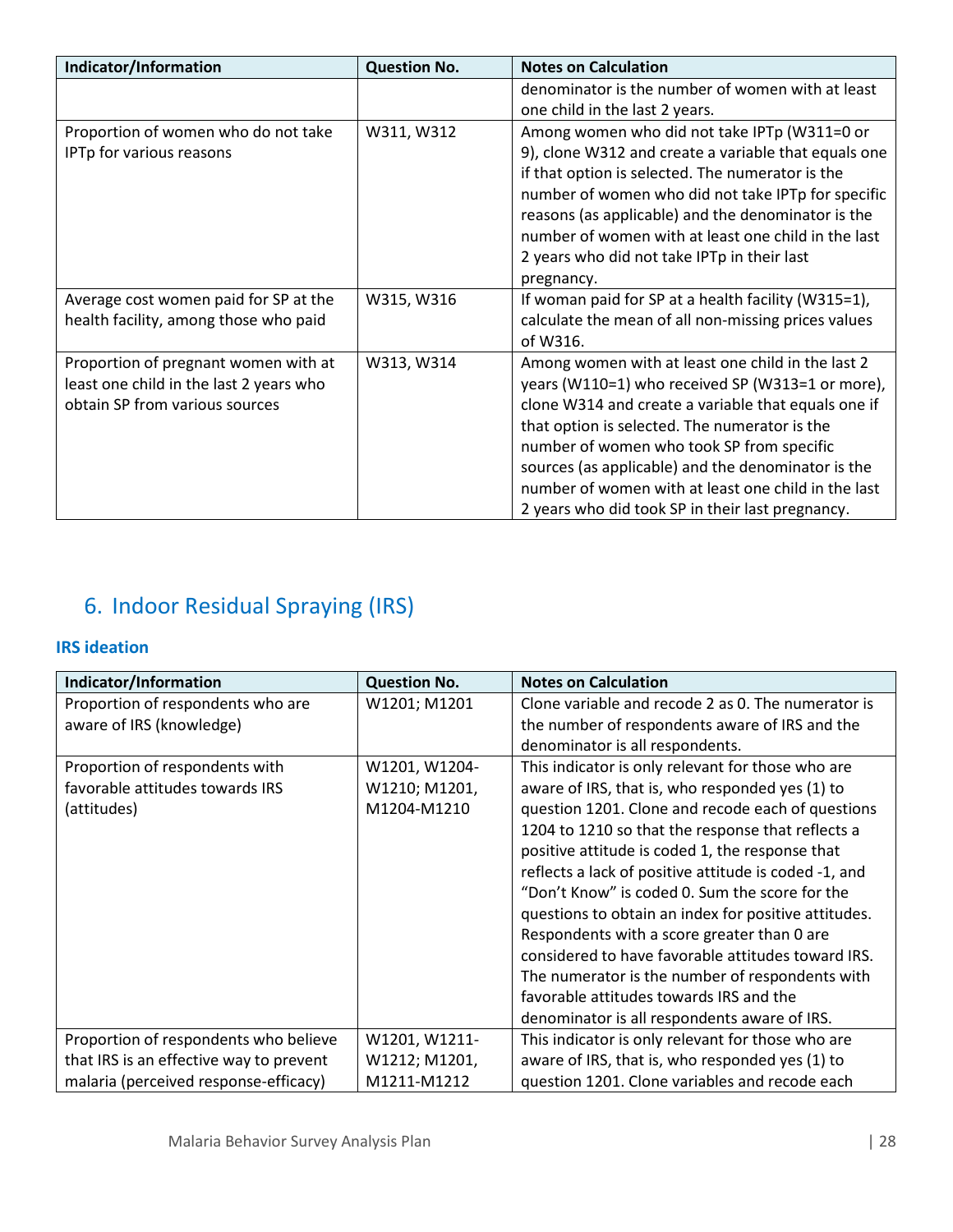| Indicator/Information                                                                                                        | <b>Question No.</b>                         | <b>Notes on Calculation</b>                                                                                                                                                                                                                                                                                                                                                                                                                                                                                                                          |
|------------------------------------------------------------------------------------------------------------------------------|---------------------------------------------|------------------------------------------------------------------------------------------------------------------------------------------------------------------------------------------------------------------------------------------------------------------------------------------------------------------------------------------------------------------------------------------------------------------------------------------------------------------------------------------------------------------------------------------------------|
|                                                                                                                              |                                             | question so that the response that reflects<br>response-efficacy is coded 1, the response that<br>reflects lack of response-efficacy is coded -1, and<br>"Don't Know" is coded 0. Sum the scores for the<br>questions to obtain an index for response-efficacy.<br>Respondents with a score greater than 0 are<br>considered to perceive IRS as effective for<br>preventing malaria. The numerator is the number of<br>respondents with perceived response-efficacy<br>regarding IRS and the denominator is all<br>respondents who are aware of IRS. |
| Proportion of respondents that believe<br>they could take actions for their house<br>to be sprayed (perceived self-efficacy) | W1201, W1213-<br>1214; M1201,<br>M1213-1214 | This indicator is only relevant for those who are<br>aware of IRS, that is, who responded yes (1) to<br>question 1201. Clone variables and recode 2 and 9<br>as 0. The numerator is the number of respondents<br>with perceived self-efficacy regarding IRS and the<br>denominator is all respondents who are aware of<br>IRS.                                                                                                                                                                                                                       |
| Proportion of respondents who are<br>willing to accept IRS (intention)                                                       | W1202/W1203;<br>M1202/M1203                 | Clone variables and recode 2 or 9 as 0 for 1202 or<br>1203 as applicable. The numerator is the number of<br>respondents willing to accept IRS and the<br>denominator is all respondents. Note that both<br>questions are needed to calculate this indicator as<br>Q1202 is for people who have already heard of IRS<br>while Q1203 is prompted and for those who<br>responded that they never heard of IRS in Q1201.                                                                                                                                 |

### **Behavioral Outcomes Related to IRS**

| Indicator/Information                   | <b>Question No.</b> | <b>Notes on Calculation</b>                           |
|-----------------------------------------|---------------------|-------------------------------------------------------|
| Proportion of households that have      | <b>HH119</b>        | Clone variable and recode 2 and 8 as 0. The           |
| received IRS                            |                     | numerator is the number of households that            |
|                                         |                     | received IRS and the denominator is all households.   |
| Proportion of households that were      | HH119, HH120        | Among households who received IRS (HH119=1)           |
| sprayed by various actors               |                     | only. For each response option in HH120, create a     |
|                                         |                     | variable that equals one if that option is selected.  |
|                                         |                     | The numerator is the number of households that        |
|                                         |                     | received IRS from specific actors (as applicable) and |
|                                         |                     | the denominator is all households that received IRS.  |
| Proportion of households that have      | HH119, HH121        | Among households who received IRS (HH119=1)           |
| repainted, re-plastered or washed walls |                     | only. Clone and recode HH121 2 and 8 as 0. The        |
| since their household was sprayed       |                     | numerator is the number of households that            |
|                                         |                     | received IRS that repainted, re-plastered or washed   |
|                                         |                     | the walls and the denominator is all households that  |
|                                         |                     | received IRS.                                         |
| Proportion of households that did not   | HH119, HH122        | Among households who did not receive IRS              |
| spray dwelling for various reasons      |                     | (HH119=2) only. For each response option, create a    |
|                                         |                     | variable that equals one if that option is selected.  |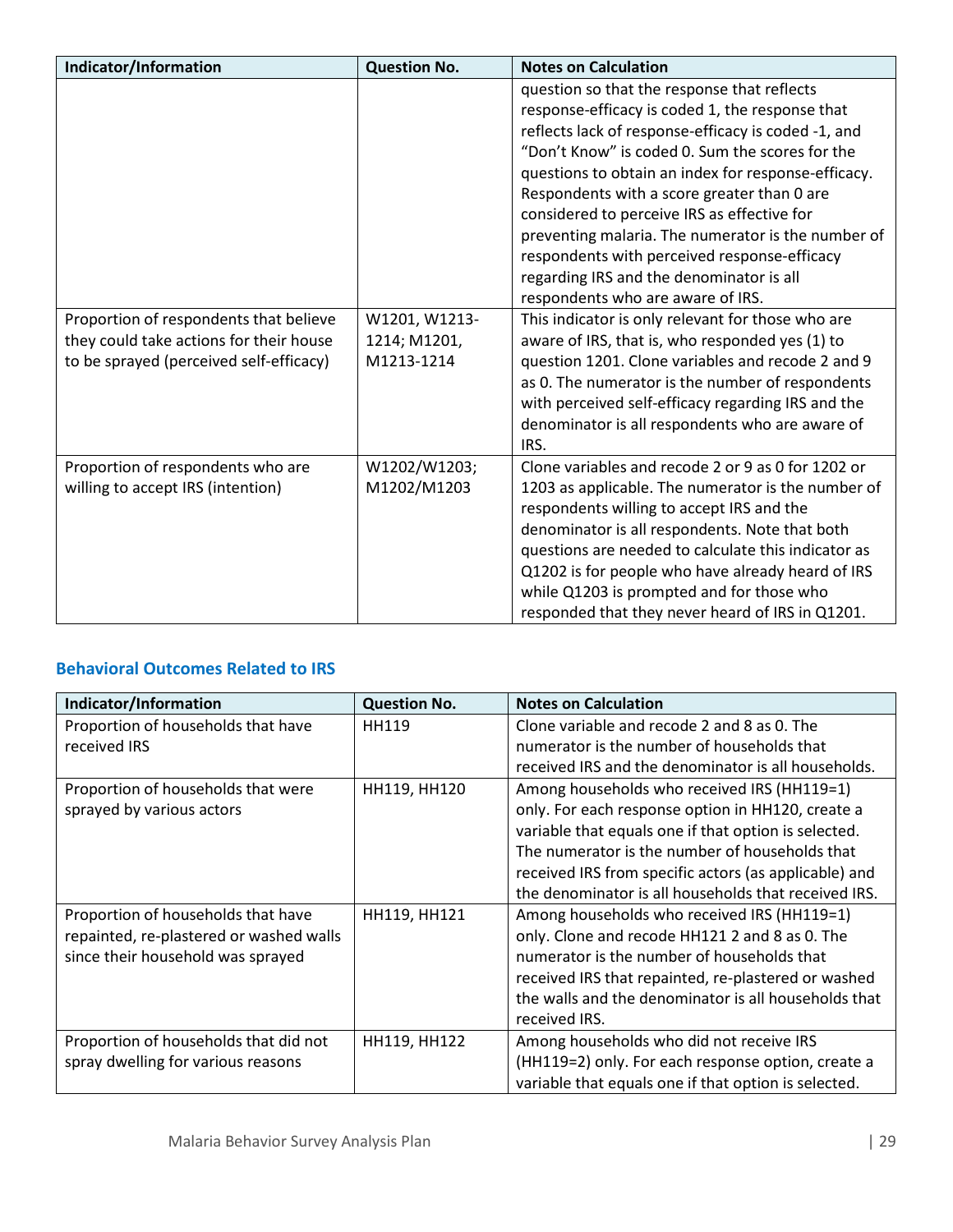| Indicator/Information                   | <b>Question No.</b> | <b>Notes on Calculation</b>                         |
|-----------------------------------------|---------------------|-----------------------------------------------------|
|                                         |                     | The numerator is the number of households that did  |
|                                         |                     | not receive IRS for different reasons and the       |
|                                         |                     | denominator is all households who did not receive   |
|                                         |                     | IRS.                                                |
| Timing of last IRS within the community | HH123               | Clone the variable and analyze the frequency of the |
|                                         |                     | response options.                                   |

# <span id="page-29-0"></span>7. Seasonal Malaria Chemoprevention (SMC)

### **SMC ideation**

| Indicator/Information               | <b>Question No.</b> | <b>Notes on Calculation</b>                            |
|-------------------------------------|---------------------|--------------------------------------------------------|
| Proportion of respondents aware of  | W401                | Clone variable and recode 2 as 0. The numerator is     |
| SMC (knowledge)                     |                     | the number of respondents aware of SMC and the         |
|                                     |                     | denominator is all women.                              |
| Proportion of respondents with      | W901, W902          | The correct response varies by country context.        |
| knowledge of the timing of SMC      | M901, M902          | Create a variable if the correct number of months      |
| administration (knowledge)          |                     | and days is provided for both 901 and 902              |
|                                     |                     | respectively depending on the country context. The     |
|                                     |                     | numerator is the number of respondents with            |
|                                     |                     | knowledge of the timing of SMC and the                 |
|                                     |                     | denominator is all respondents.                        |
| Proportion of respondents with      | W401, W901,         | Create a variable that corresponds to correct          |
| comprehensive knowledge of the SMC  | W902;               | answers for each of the knowledge questions above.     |
| program (knowledge)                 | M901, M902          | The numerator is the number of respondents with        |
|                                     |                     | comprehensive knowledge of SMC and the                 |
|                                     |                     | denominator is all respondents.                        |
| Proportion of respondents with a    | W903-W910           | Recode each question so that the response that         |
| favorable attitude toward SMC       | M903-M910           | reflects a positive attitude is coded 1, the response  |
| (attitudes)                         |                     | that reflects a lack of positive attitude is coded -1, |
|                                     |                     | and "Don't Know" is coded 0. Sum the score for the     |
|                                     |                     | questions to obtain an index for positive attitudes.   |
|                                     |                     | Respondents with an index score greater than 0 are     |
|                                     |                     | considered to have a favorable attitude toward SMC.    |
|                                     |                     | The numerator is the number of respondents with        |
|                                     |                     | favorable attitudes towards SMC and the                |
|                                     |                     | denominator is all respondents.                        |
| Proportion of respondents with      | W911-W913           | Recode each question so that the response that         |
| perceived response-efficacy towards | M911-M913           | reflects response-efficacy is coded 1, the response    |
| SMC (response-efficacy)             |                     | that reflects lack of response-efficacy is coded -1,   |
|                                     |                     | and "Don't Know" is coded 0. Sum the scores for the    |
|                                     |                     | questions to obtain an index for response-efficacy.    |
|                                     |                     | Respondents with a score greater than 0 are            |
|                                     |                     | considered as perceiving a response-efficacy for       |
|                                     |                     | SMC. The numerator is the number of respondents        |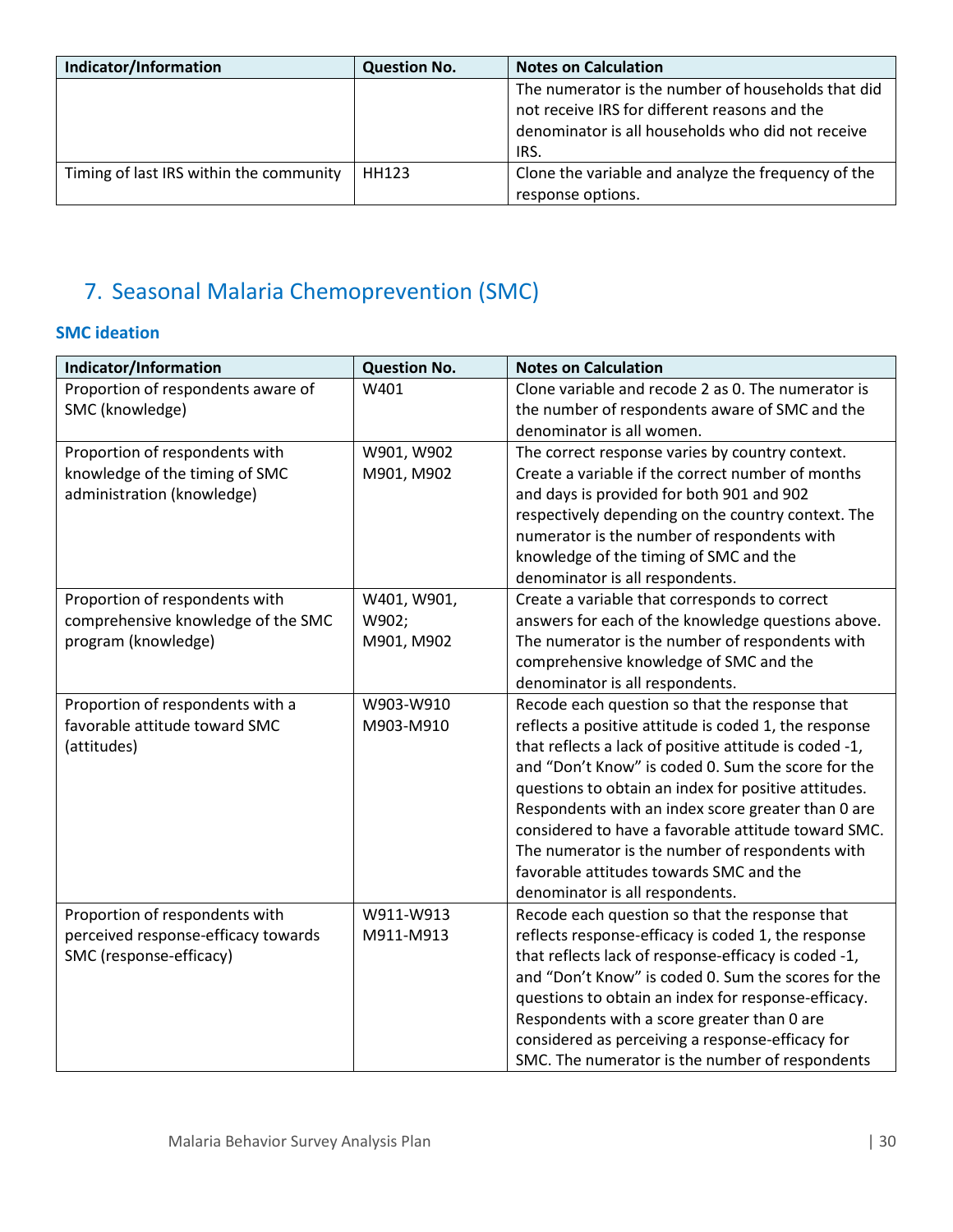| Indicator/Information                   | <b>Question No.</b> | <b>Notes on Calculation</b>                            |
|-----------------------------------------|---------------------|--------------------------------------------------------|
|                                         |                     | perceived response-efficacy of SMC and treatment       |
|                                         |                     | and the denominator is all respondents.                |
| Proportion of women with perceived      | W915-W918           | Recode each question so that the response that         |
| self-efficacy to ensure their child     | M915-M918           | reflects self-efficacy is coded 1, the response that   |
| receives SMC (self-efficacy)            |                     | reflects lack of self-efficacy is coded -1, and "Don't |
|                                         |                     | Know" is coded 0. Sum the score for the questions to   |
|                                         |                     | obtain an index for self-efficacy. Respondents with a  |
|                                         |                     | score greater than 0 are considered to have            |
|                                         |                     | perceived self-efficacy regarding SMC. The             |
|                                         |                     | numerator is the number of respondents perceived       |
|                                         |                     | self-efficacy regarding SMC and the denominator is     |
|                                         |                     | all respondents.                                       |
| Proportion of respondents who believe   | W919                | Recode 1, 2, and 3 as 1 and other response options     |
| the majority of children in their       | M919                | as 0. The numerator is the number of respondents       |
| community receive SMC (descriptive      |                     | who believe at least half of all children in their     |
| norm)                                   |                     | community receive SMC and the denominator is all       |
|                                         |                     | respondents.                                           |
| Proportion of respondents who           | M921, W921          | Clone variable and recode 4 as 1 and other response    |
| perceive that community members         |                     | options as 0. The numerator is all respondents who     |
| approve of SMC (injunctive norm)        |                     | perceive community members approve of SMC and          |
|                                         |                     | the denominator is all respondents.                    |
|                                         |                     |                                                        |
| Proportion of respondents who are       | W105, W923,         | Among married and cohabiting respondents (105=1        |
| involved in making decisions about SMC  | M105, M923          | or 2), clone 923 and recode 1 and 3 as 1 and all other |
| (decision-making)                       |                     | options as 0. The numerator is the number of           |
|                                         |                     | respondents involved in making decisions about SMC     |
|                                         |                     | and the denominator is all respondents currently       |
|                                         |                     | married or living with someone.                        |
| Proportion of respondents with positive | W1013; M1013        | Clone variable and recode 2 and 9 as 0. The            |
| perceptions towards community-based     |                     | numerator is all respondents with positive             |
| health workers regarding seasonal       |                     | perceptions towards community health workers           |
| malaria chemoprevention (perceptions    |                     | regarding seasonal malaria chemoprevention and         |
| of health workers)                      |                     | the denominator is all respondents.                    |
| Proportion of respondents with positive | W1014; M1014        | Clone variable and recode 2 and 9 as 0. The            |
| perceptions towards health facilities   |                     | numerator is all respondents with positive             |
| regarding seasonal malaria              |                     | perceptions towards health facilities regarding        |
| chemoprevention (perceptions of         |                     | seasonal malaria chemoprevention and the               |
| health facilities)                      |                     | denominator is all respondents.                        |

### **Behavioral Outcomes Related to SMC**

| Indicator/Information                  | <b>Question No.</b> | <b>Notes on Calculation</b>                       |
|----------------------------------------|---------------------|---------------------------------------------------|
| Proportion of women who reported       | W402                | Clone W402 and recode 2 and 9 as 0. The numerator |
| SMC distribution in their community in |                     | is the number of respondents who report SMC       |
| the last rainy season                  |                     | distribution in their community in the last rainy |
|                                        |                     | season and the denominator is all women.          |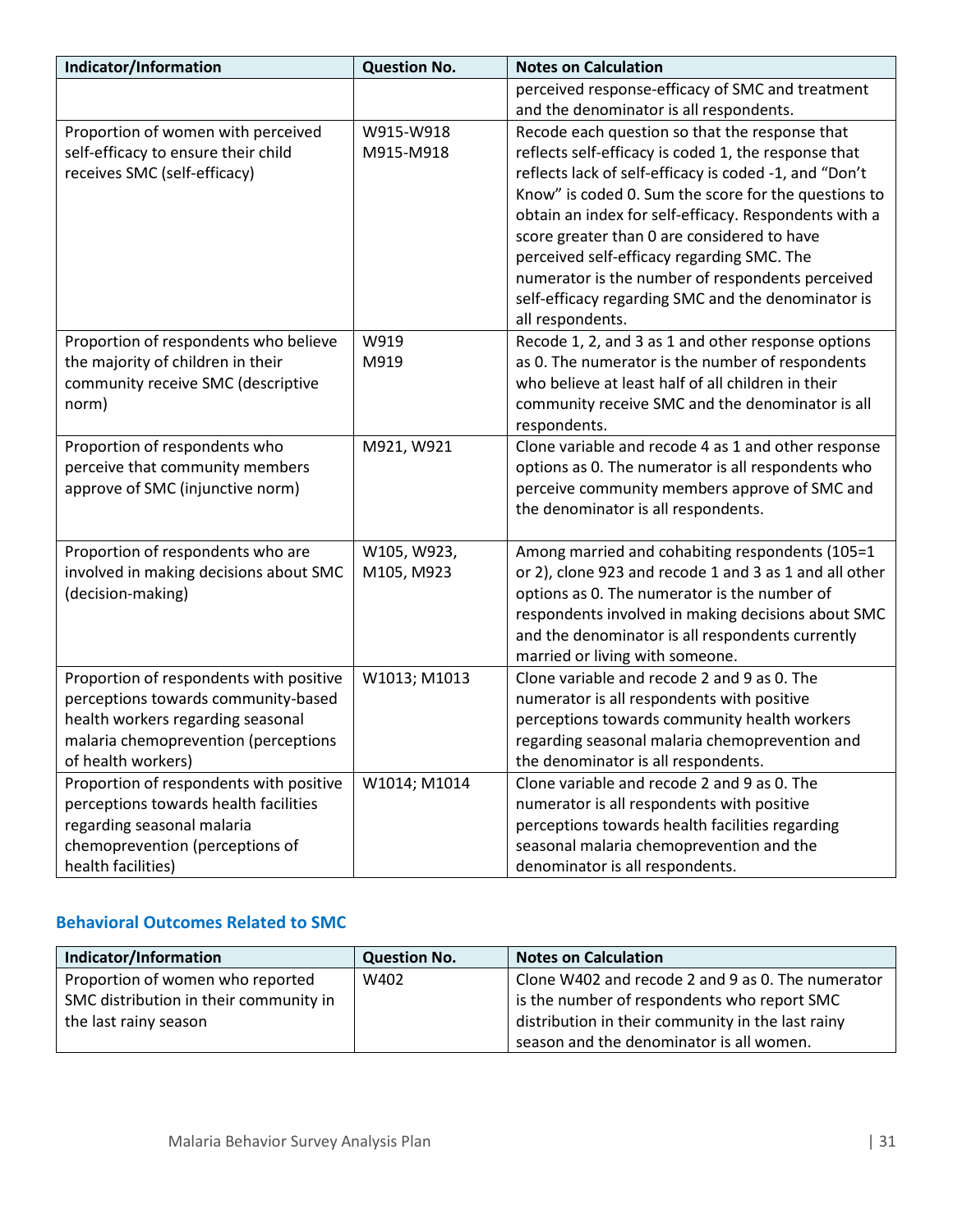| Indicator/Information                    | <b>Question No.</b> | <b>Notes on Calculation</b>                              |
|------------------------------------------|---------------------|----------------------------------------------------------|
| Proportion of women who reported         | W40                 | Clone W404 and recode 2 and 9 as 0. The numerator        |
| visit from the SMC health worker to      |                     | is the number of respondents who report a visit from     |
| their household in the last rainy season |                     | the SMC health worker to their household in the last     |
|                                          |                     | rainy season and the denominator is all women.           |
| Proportion of children under five who    | W412-W413,          | Among eligible children (W412=not missing and            |
| received of the first dose of SMC        | W414, W416, HH      | W413 is less than 60), clone W414 and W416. The          |
|                                          | member listing      | indicator is equal to 1 if 414 equals 1 or 416 equals 1. |
|                                          |                     | The numerator is the number of children under five       |
|                                          |                     | in the household member listing who received the         |
|                                          |                     | first dose of SMC and the denominator is all children    |
|                                          |                     | under five in the household member listing.              |
| Proportion of children under five who    | W412-W413,          | Among eligible children (W412=not missing and            |
| received of the second dose of SMC       | W418, HH member     | W413 is less than 60), clone W414 and W416. The          |
|                                          | listing             | indicator is equal to 1 if 418 equals 1. The numerator   |
|                                          |                     | is the number of children under five in the household    |
|                                          |                     | member listing who received the second dose of           |
|                                          |                     | SMC and the denominator is all children under five in    |
|                                          |                     | the household member listing.                            |
| Proportion of children under five who    | W412-W413,          | Among eligible children (W412=not missing and            |
| received of the third dose of SMC        | W418, HH member     | W413 is less than 60), clone W414 and W416. The          |
|                                          | listing             | indicator is equal to 1 if 418 equals 2. The numerator   |
|                                          |                     | is the number of children under five in the household    |
|                                          |                     | member listing who received the second dose of           |
|                                          |                     | SMC and the denominator is all children under five in    |
|                                          |                     | the household member listing.                            |

# <span id="page-31-0"></span>Tabulation Templates

The tables and charts for the MBS report are produced according to a set of standard tables and charts that can be found in the **accompanying table templates in Excel**. The purpose of the accompanying excel sheet is to provide model tables and charts which display the major findings of the survey in a manner that will be useful to program managers. In most instances, the indicators are stratified by region (or applicable geographic administrative unit), as well as by other sociodemographic factors such as sex, residence, age, education, and wealth quintile. The templates also provide guidance on the most important indicators to present in the survey report, the recommended level of stratification, and suggested data visualization. The analysis plan above provides the guidance to calculate the values needed to populate the table templates in Excel. The corresponding values for each cell should be entered by the data analyst into the templates. Once the tables are populated, and charts are generated, these can be incorporated into the MBS report. Please note that the Tables are suggestions as the data generated from the analysis plan can also be included in the report as charts, figures or as text.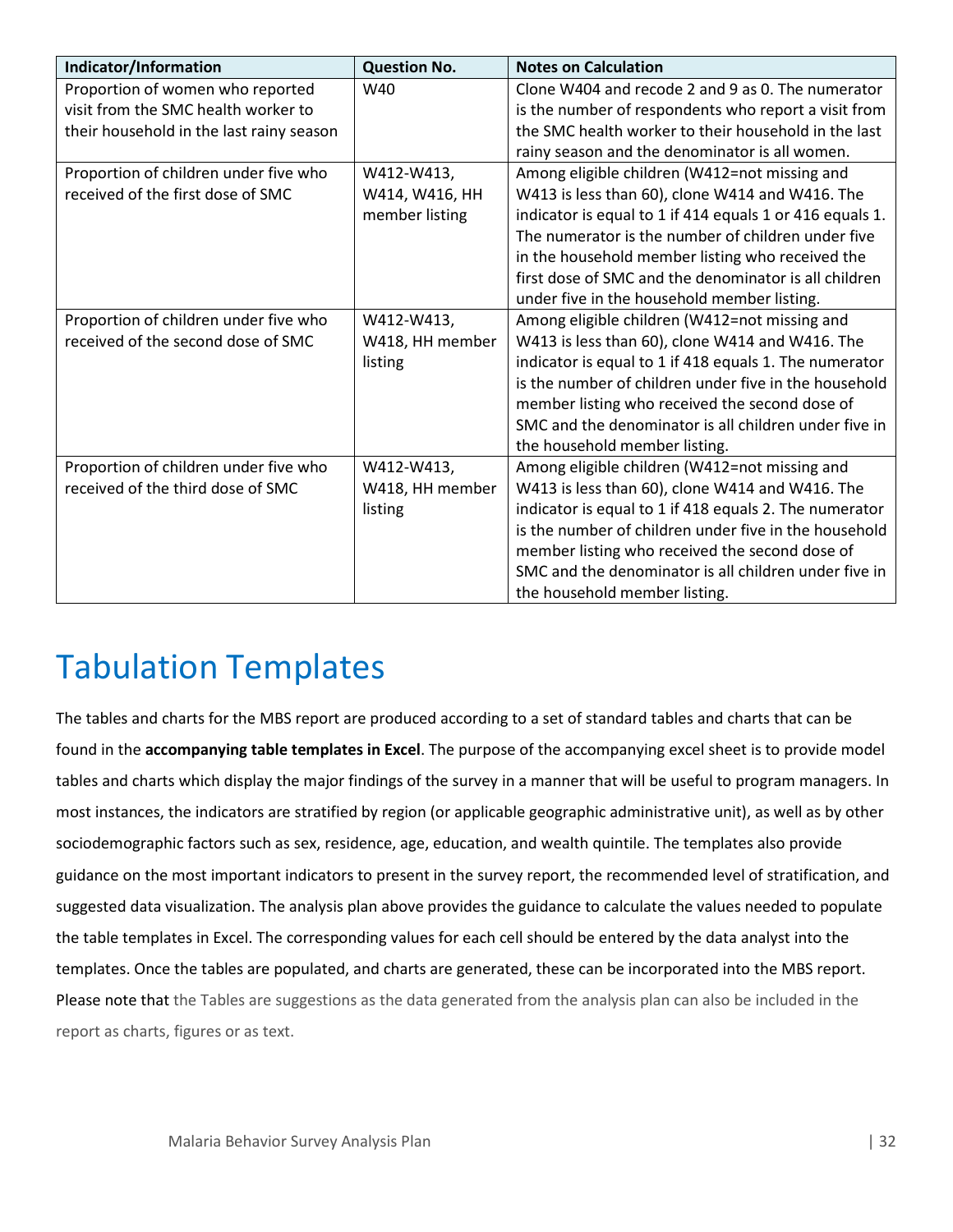# <span id="page-32-0"></span>Advanced Analysis

The design and scope of the MBS provides opportunities for more rigorous exploration of meaningful patterns in the MBS data that are critical for ensuring the results of the MBS are relevant and informative for programming. One of such rigorous analytical methods is regression analysis which is explained below. Where Breakthrough ACTION /CCP implemented the particular survey, the team can provide guidance on advanced analysis.

# <span id="page-32-1"></span>Overview of Regression Analysis

Regression is a statistical method that attempts to discern relationships, if any exist, among sets of data. It determines the strength of the relationship between one dependent variable (usually an outcome) and another changing variable or a set of other changing variables (independent variables). In circumstances where the independent variables clearly precede the dependent variable in time, regression analysis can be used to infer causal relationships between the independent and dependent variables. Linear regression analysis is used to assess the relationships between a continuous dependent variable and a number of independent variables. If the dependent variable is dichotomous, then a regression approach suited for binary dependent variables, such as logistic or probit regression, is used. Regression models include a standard error (often a 95% confidence interval) that indicates statistical significance, or the probability that the association is not due to chance. A multivariable regression model allows for determining the variables associated with the outcome of interest, while controlling for the other variables also included in the model.

Applying this type of analysis to the MBS data is valuable to SBC programs; it indicates which socio-demographic, household and psycho-social (ideational) variables are important predictors of the malaria prevention and control behaviors we wish to influence.

# <span id="page-32-2"></span>Considerations for Regression Analysis using MBS Data

#### Variable selection

It can be challenging to know in advance which variables would be most interesting or informative for a regression analysis. Typically, variables of potential interest for regression can be selected based on *a priori* knowledge, from other research or available literature, or based on initial descriptive analyses of the MBS data.

#### Dependent (outcome) variables

Key outcome variables include malaria-related behaviors such as use of insecticide treated nets, prompt care seeking for fever, testing for malaria, going for ANC visits, taking IPTp, and receipt of IRS or SMC.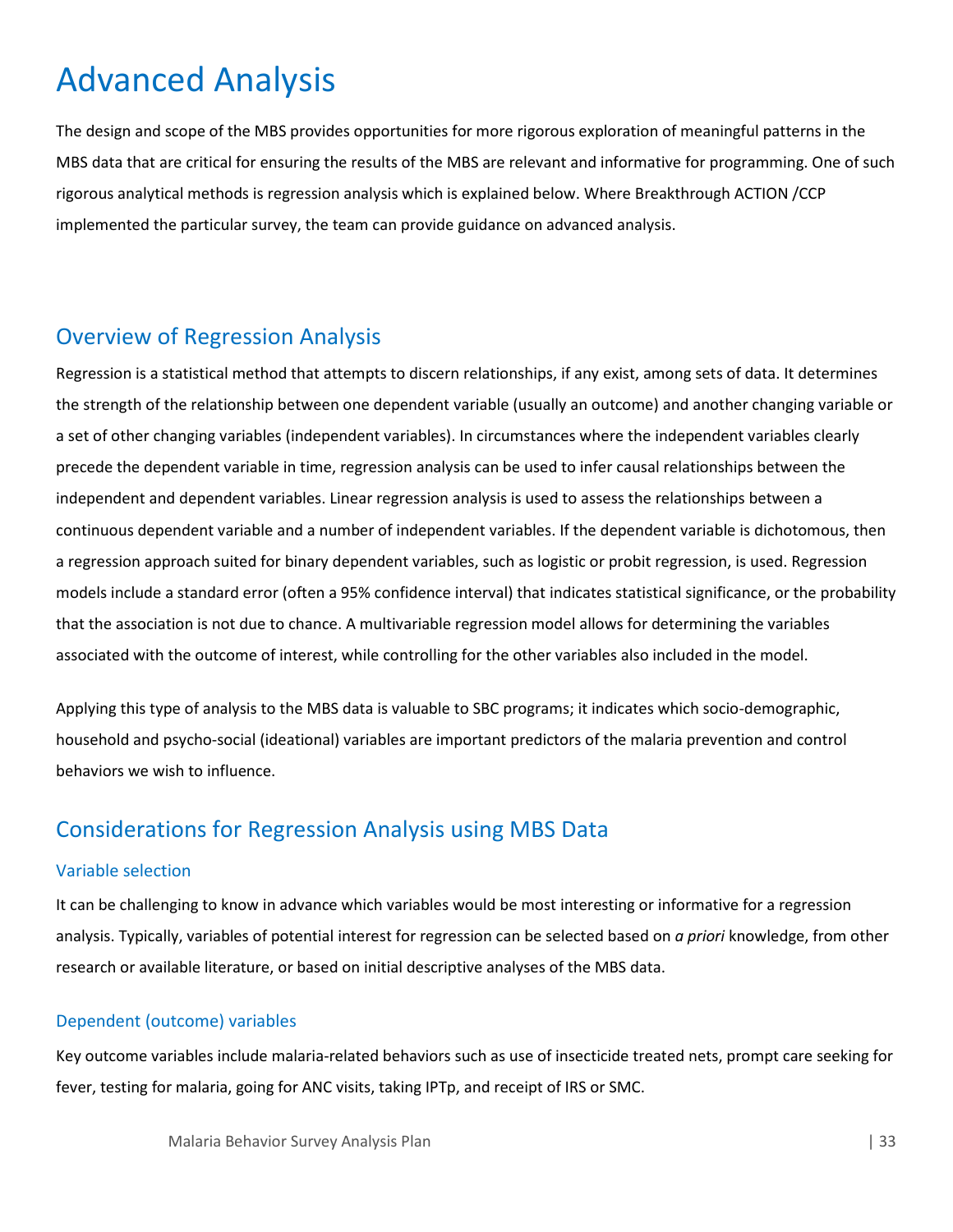#### Independent variables

Independent variables include sociodemographic variables such as age, sex, region, residence, and wealth quintile. In addition, the MBS enables the exploration of the influence of psychosocial (ideational) variables on the outcome variables. Exposure to relevant SBC interventions are important independent variables that can influence key outcomes. Of note, variables considered as independent variables, such as psychosocial variables or exposure malaria messages, can be used as dependent variables depending on the inquiry of interest.

#### Building the regression model

Detailed steps to build a regression analysis model is beyond the scope of this document, however the analysis plan above describes how to prepare many, if not all, of the outcome and independent variables that will be of interest to explore in regression analyses. As such, the guidance above considerably prepares the database for regression analysis. The research team will select and explore various regressions of interest and decide on further analyses based on the results and what will be useful to inform SBC programs. Below is an example of regression analysis results that are useful in identifying variables that SBC programs may wish to promote due to a significant association with consistent net use.

# <span id="page-33-0"></span>Annotated Example of Logistic Regression Analysis

The table below shows the results of a multivariable regression analysis that explored the factors associated with the use of ITNs every night (dependent or outcome variable) among respondents surveyed in the Côte d'Ivoire MBS (14). The model included several independent variables that might influence ITN use, including sociodemographic variables (such as, age, sex, education, zone, wealth quintile), psychosocial (ideation) variables (such as, attitudes, perceptions, interpersonal communication, knowledge) and a variable on exposure to malaria messages on the media. In addition, the model includes household size and supply of ITNs, based on literature that shows that access to ITNs is an important predictor of use.

The multivariable regression results are presented in a table like the one below. For each independent variable included in the model, the association with the behavioral outcome, use of ITNs every night, is shown. The associations are shown as odds ratios because the variable for ITN use is dichotomous (yes/no). The odds ratio represents the odds that an outcome will occur given the presence of a particular variable, compared to the odds of the outcome occurring in the absence of that variable while the adjusted odds ratio represents these odds while controlling for other variables included in the model. In addition, the standard error (in this case, 95% confidence interval) provides a measure of precision for the effect size shown.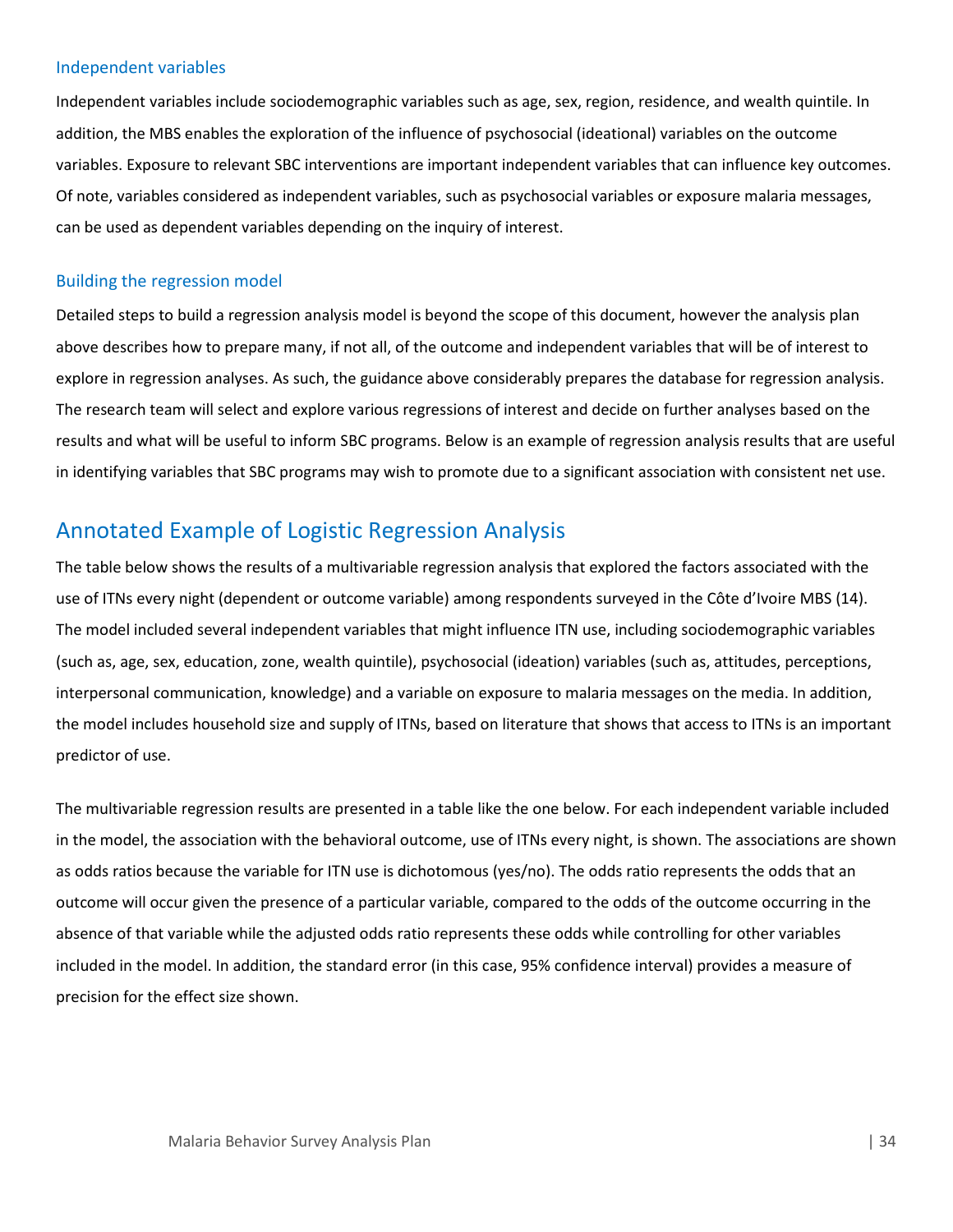The results show that the variables significantly associated with the use of ITNs include a number of sociodemographic and ideational variables. For example, the likelihood of using an ITN every night increases with age and exposure to malaria messages on the media (depicted with the \* sign denoting the level of statistical significance).

#### **Results of the logistic regression exploring factors associated with use of LLIN every night – residents of households with at least one LLIN. Côte d'Ivoire, 2018**

| <b>Characteristics</b>                           | % using LLIN every night | <b>Odds ratio (standard error)</b> |
|--------------------------------------------------|--------------------------|------------------------------------|
| Sex                                              |                          |                                    |
| Male (reference)                                 | 65.3                     | 1.000(n/a)                         |
| Female                                           | 65.6                     | 1.163(0.103)                       |
| Age in years                                     | n/a                      | $1.010**$ (0.004)                  |
| Level of education                               |                          |                                    |
| None (reference)                                 | $73.1***$                | 1.000(n/a)                         |
| Primary                                          | 64.9                     | $0.764***$ (0.064)                 |
| Secondary or higher                              | 59.4                     | $0.730***$ (0.061)                 |
| Household wealth quintile                        |                          |                                    |
| Lowest (reference)                               | 80.5***                  | 1.000(n/a)                         |
| Second                                           | 73.6                     | $0.789*(0.083)$                    |
| Middle                                           | 68.3                     | $0.736**$ (0.080)                  |
| Fourth                                           | 58.1                     | $0.671***$ (0.077)                 |
| Highest                                          | 48.0                     | $0.668**$ (0.086)                  |
| Zone                                             |                          |                                    |
| North (reference)                                | $72.7***$                | 1.000(n/a)                         |
| Center                                           | 72.9                     | $1.213*(0.114)$                    |
| South                                            | 71.2                     | 0.998(0.093)                       |
| Abidjan                                          | 38.8                     | $0.355***(0.043)$                  |
| Attitudes favorable to the use of mosquito nets  |                          |                                    |
| No (reference)                                   | 34.9 ***                 | 1.000(n/a)                         |
| Yes                                              | 68.3                     | $2.772***$ (0.335)                 |
| Perceived severity                               |                          |                                    |
| No (reference)                                   | 66.2                     | 1.000(n/a)                         |
| Yes                                              | 64.8                     | 0.930(0.061)                       |
| Perceived vulnerability                          |                          |                                    |
| No (reference)                                   | 67.1                     | 1.000(n/a)                         |
| Yes                                              | 65.1                     | $0.758***$ (0.061)                 |
| Talked about malaria with spouse                 |                          |                                    |
| No (reference)                                   | 63.7**                   | 1.000(n/a)                         |
| Yes                                              | 69.7                     | $1.287**$ (0.115)                  |
| Talked about malaria with friends/family members |                          |                                    |
| No (reference)                                   | 64.5                     | 1.000(n/a)                         |
| Yes                                              | 68.2                     | $1.262**$ (0.114)                  |
| Perceived mosquito net effectiveness             |                          |                                    |
| No (reference)                                   | $59.7***$                | 1.000(n/a)                         |
| Yes                                              | 69.4                     | 1.114(0.074)                       |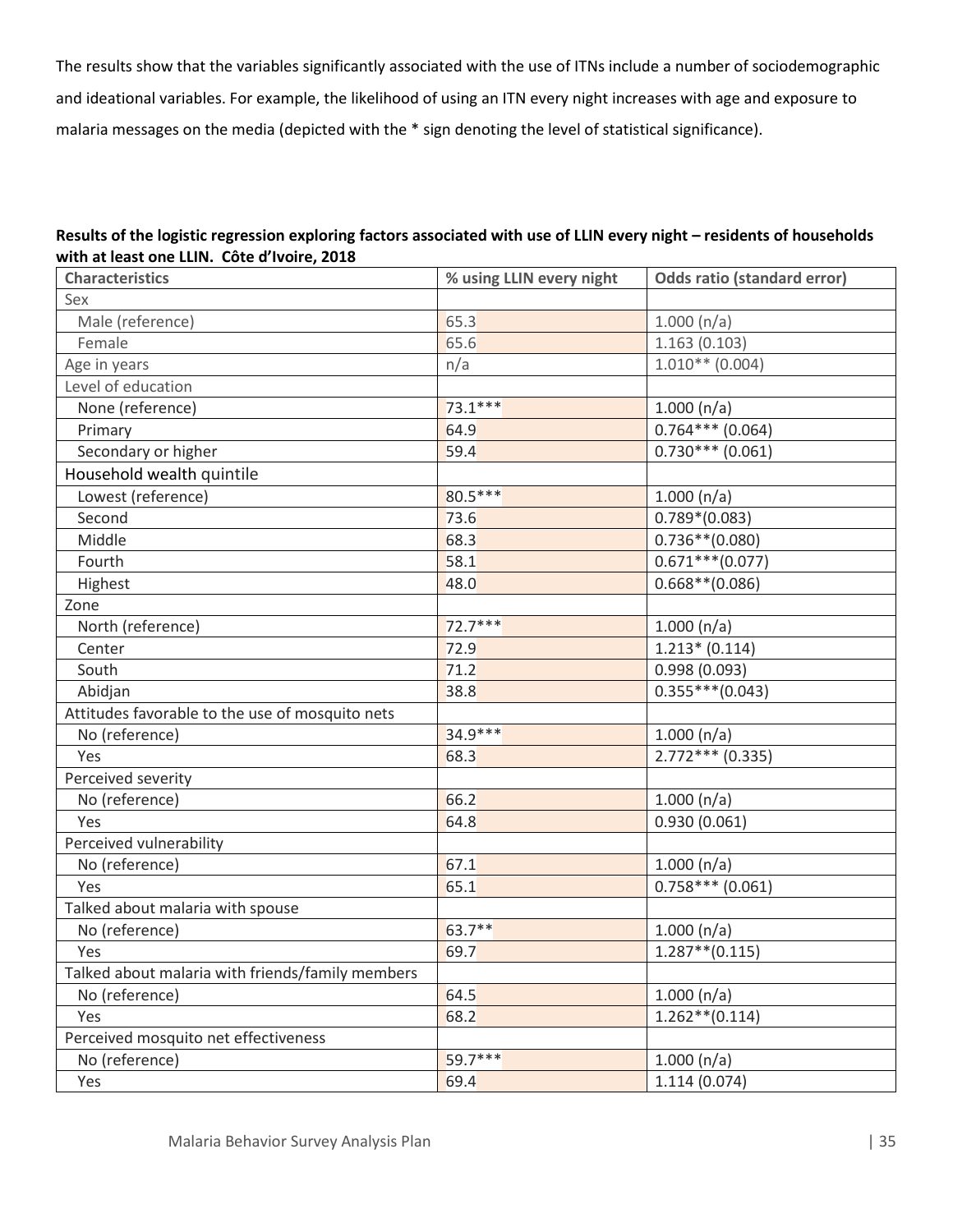| <b>Characteristics</b>                                                    | % using LLIN every night | <b>Odds ratio (standard error)</b> |  |  |
|---------------------------------------------------------------------------|--------------------------|------------------------------------|--|--|
| Perceived self-efficacy for mosquito net use                              |                          |                                    |  |  |
| No (reference)                                                            | $17.7***$                | 1.000(n/a)                         |  |  |
| Yes                                                                       | 74.2                     | $6.581***$ (0.480)                 |  |  |
| Use of mosquito nets perceived as the norm in the                         |                          |                                    |  |  |
| community                                                                 |                          |                                    |  |  |
| No (reference)                                                            | $56.2***$                | 1.000(n/a)                         |  |  |
| Yes                                                                       | 69.3                     | $1.166*(0.084)$                    |  |  |
| Mentioned at least one incorrect method of                                |                          |                                    |  |  |
| transmitting malaria                                                      |                          |                                    |  |  |
| No (reference)                                                            | 65.7                     | 1.000(n/a)                         |  |  |
| Yes                                                                       | 65.4                     | $0.861* (0.059)$                   |  |  |
| Heard a message about malaria on the media                                |                          |                                    |  |  |
| No (reference)                                                            | 64.6                     | 1.000(n/a)                         |  |  |
| Yes                                                                       | 67.0                     | $1.285**$ (0.093)                  |  |  |
| Household size                                                            | n/a                      | $0.948***$ (0.013)                 |  |  |
| Number of LLIN                                                            | n/a                      | $1.307***$ (0.043)                 |  |  |
| Pseudo-R <sub>2</sub>                                                     | 21.4%                    |                                    |  |  |
| Number of observations                                                    | 6,060                    |                                    |  |  |
| Notes: $\neq$ p<0.1 * p<0.05; ** p<0.01; *** p<0.001. n/a: not applicable |                          |                                    |  |  |

# <span id="page-35-0"></span>Reporting

The MBS report template (an accompanying word document) provides guidance on how to structure the results of the MBS. This includes a detailed methodology section highlighting the study objectives, design, data collection process and ethical considerations. The results of the MBS data analysis are presented under the following headings: Description of the study sample, media consumption and message exposure, cross-cutting ideational factors, ITNs, malaria case management, malaria in pregnancy, IRS and SMC. The study tools are also included as an appendix to the report template.